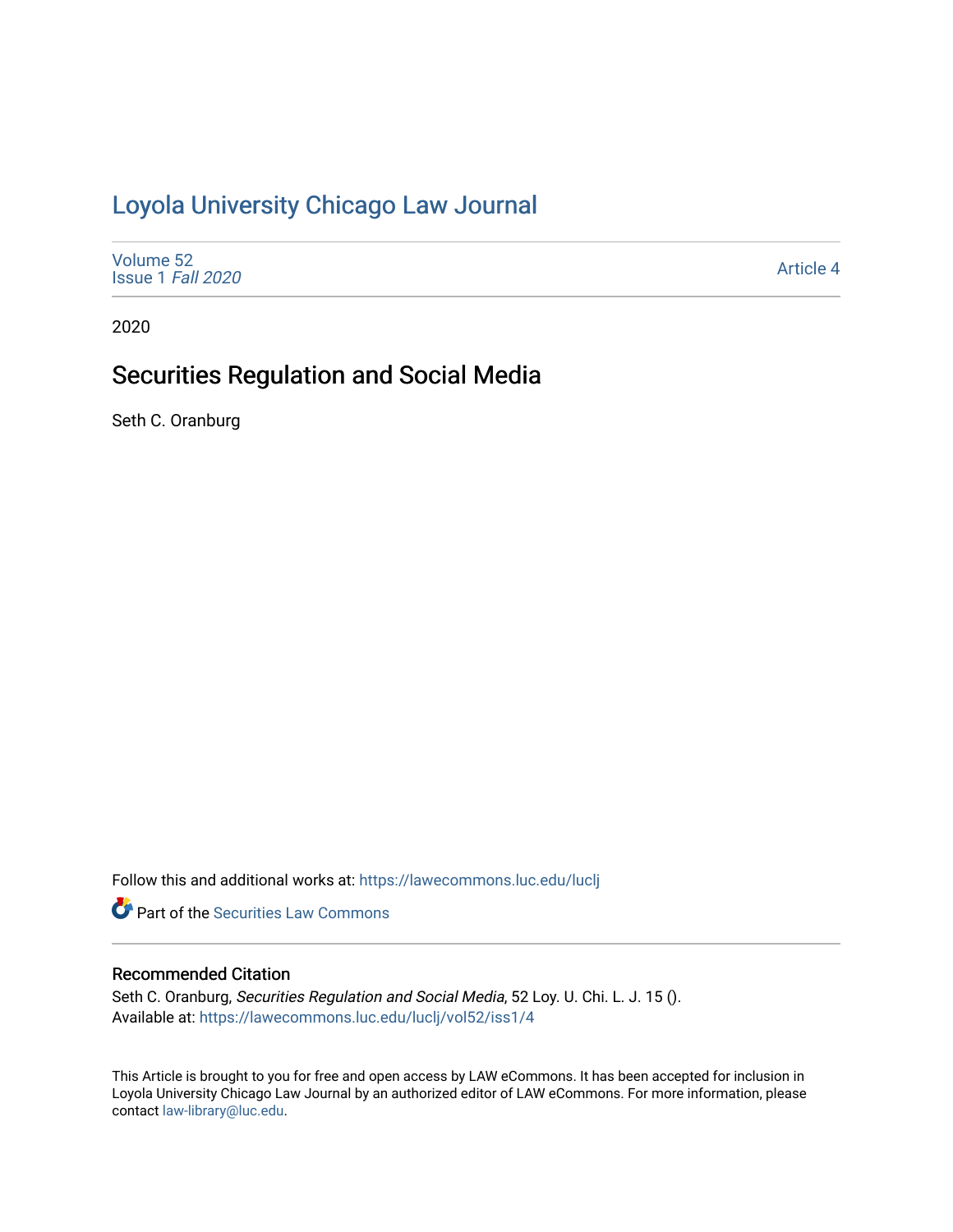## Securities Regulation and Social Media

*Seth C. Oranburg\**

*Federal securities regulation originally divided corporate finance into two neat categories, public and private. In 1933, private financing was limited to "sophisticated" investors but otherwise lightly regulated. Public financing became heavily regulated. In 1982, the SEC introduced Reg D, which introduced the concept of "general solicitation" to clarify the distinction between public and private offerings. Reg D is well understood to prohibit newspaper advertisements and permit direct solicitations to venture capital investors. This enabled great wealth consolidation in regions like Silicon Valley while effectively banning general solicitations in private offerings.*

*Now, social media communication challenges the definition of "general solicitation." Although social media comes in a multitude of forms, there is no guidance as to whether a single post or tweet might violate securities regulations. Confusion and fear of violating the ban on general solicitation chills online investment, even though online investment technology offers new and better means of protecting investors from fraud and undue risk.*

*Meanwhile, society has grown wary of regulations that tend to concentrate immense wealth amid a privileged few. Movements like Occupy Wall Street demanded that ordinary Americans gain equal access to financial markets, and legislators adopted equal access to capital as the national entrepreneurship policy.*

*In today's interconnected age, the general solicitation ban has a disparate impact on young, rural, poor, and otherwise less established entrepreneurs. It systematically advantages established, urban, wealthy, and other wellconnected businesspeople. The unintended consequence of the general solicitation ban is a disparate impact upon the members of society who could benefit the most from entrepreneurial opportunities. The general solicitation ban helps the rich and well connected get richer while excluding new entrepreneurs and diverse investors from capital markets. The ban is technologically and socially out of date. Accordingly, the ban carries the heavy burden of proving that it prevents enough fraud to be worth its cost. It* 

<sup>\*</sup> Assistant Professor, Duquesne University School of Law; Affiliated Scholar, The Classical Liberal Institute at NYU School of Law; J.D., The University of Chicago School of Law; B.A., The University of Florida.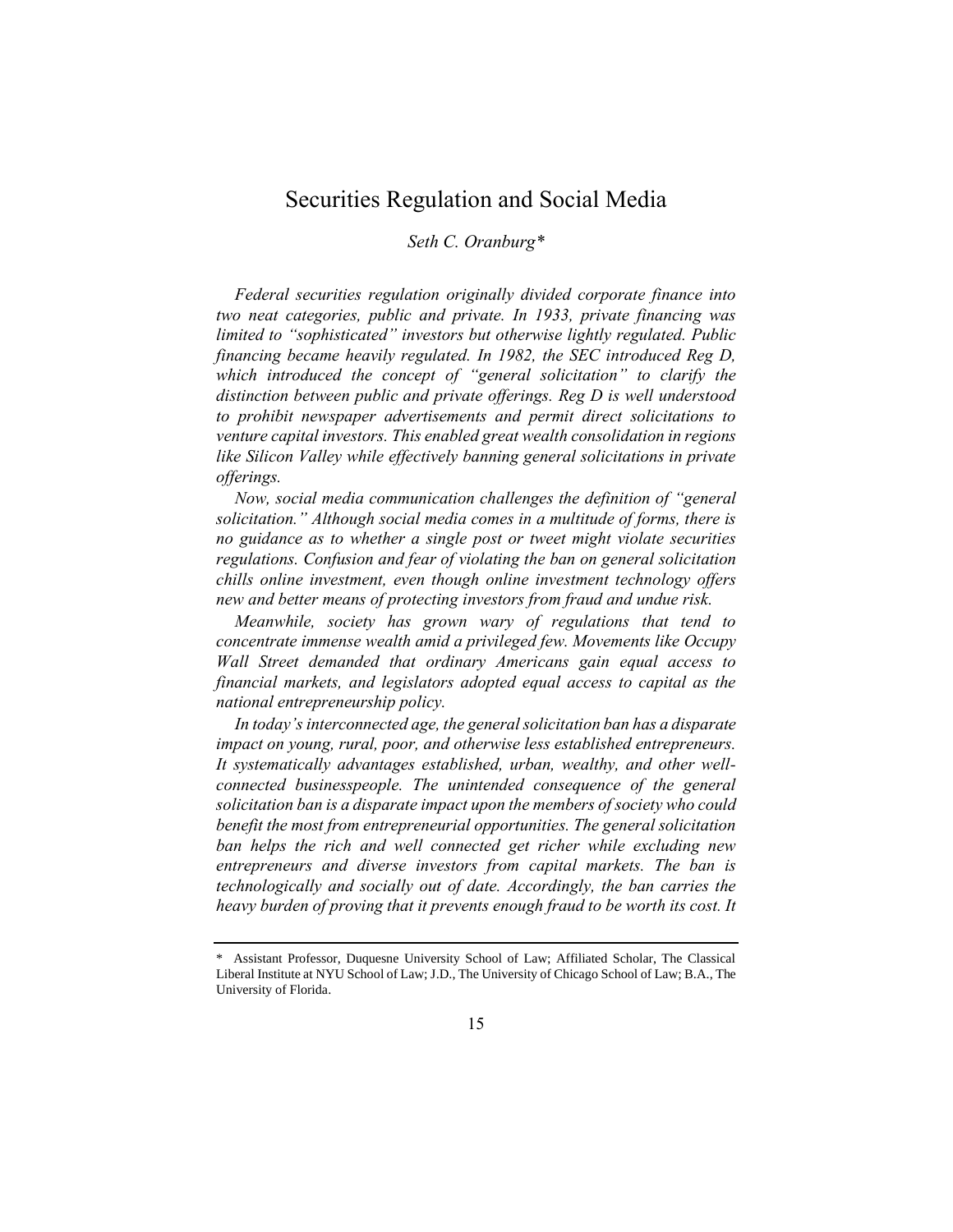has not met this heavy burden. Therefore, the general solicitation ban should be abolished.

| I. AN ILLUSTRATION OF THE PROBLEM: A TALE OF TWO     |  |
|------------------------------------------------------|--|
|                                                      |  |
|                                                      |  |
| B.                                                   |  |
|                                                      |  |
| II. SECURITIES REGULATIONS OF GENERAL SOLICITATION23 |  |
|                                                      |  |
|                                                      |  |
|                                                      |  |
|                                                      |  |
|                                                      |  |
|                                                      |  |
|                                                      |  |
|                                                      |  |
|                                                      |  |
|                                                      |  |
|                                                      |  |
|                                                      |  |
|                                                      |  |
|                                                      |  |
|                                                      |  |
|                                                      |  |
|                                                      |  |
|                                                      |  |
|                                                      |  |
| $2_{-}$                                              |  |
|                                                      |  |
|                                                      |  |
|                                                      |  |
|                                                      |  |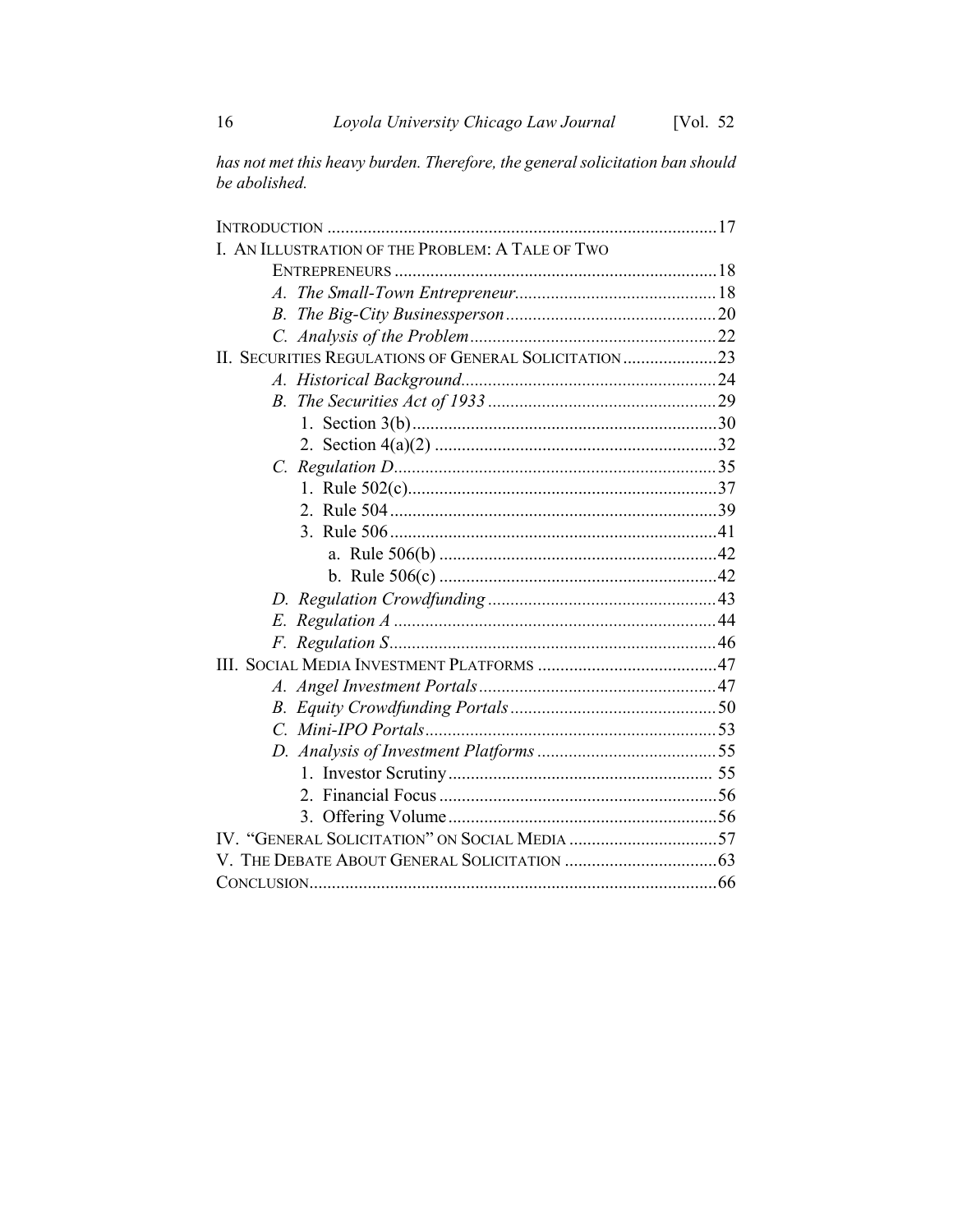## **INTRODUCTION**

Startup entrepreneurs' first round of fundraising usually comes from friends and family.1 The SEC permits such fundraising so long as the entrepreneurship does not "generally solicit"<sup>2</sup> the funds. This rule was relatively clear in an analog age, where a handwritten letter to Grandma was not a general solicitation but an advertisement in the *New York Times* clearly was. But how does this rule apply to the digital age, where social media is the dominant platform for communication?

This question is increasingly relevant today, when nearly one million people become new active social media users every day.3 Already, almost half of the world's population uses social media. The world's 4.4 billion internet users spend an average of six-and-a-half hours online every day, and three of the top ten most visited websites are social media sites. 4

More to the point, securities regulations themselves have had a major impact on social media. Dozens of new social media investing platforms have recently emerged in a direct response to the Jumpstart Our Business Startups (JOBS) Act of 2012, which permits new ways to sell securities online.5 Entirely new industries have formed around "crowdfunding."6

Yet a fundamental question remains. Entrepreneurs are still prohibited from raising money from nonaccredited investors via a general solicitation, but what is a general solicitation on social media? This is not just a theoretical question but also a practical one; today's entrepreneurs might think nothing of sharing information about their startup fundraising with friends and family on Facebook, Twitter, or Instagram. Yet improper

<sup>1.</sup> Seth C. Oranburg, *Bridgefunding: Crowdfunding and the Market for Entrepreneurial Finance*, 25 CORNELL J. L. & PUB. POL'Y 396, 410 (2015) (explaining how the startup fundraising cycle begins with seed funding, which generally comes from family, friends, and fools).

<sup>2.</sup> The SEC defines "general solicitation" to include "advertisements published in newspapers and magazines, public websites, communications broadcasted over television and radio, and seminars where attendees have been invited by general solicitation or general advertising. In addition, the use of an unrestricted, and therefore publicly available, website constitutes general solicitation." *Eliminating the Prohibition Against General Solicitation and General Advertising in Rule 506 and Rule 144A Offerings: A Small Entity Compliance Guide*, SEC (Sept. 20, 2013), https://www.sec.gov/info/smallbus/secg/general-solicitation-small-entity-compliance-guide.htm [https://perma.cc/F996-Q83X].

<sup>3.</sup> Simon Kemp, *Digital 2019: Global Internet Use Accelerates*, WE ARE SOC. (Jan. 31, 2019), https://wearesocial.com/us/blog/2019/01/digital-2019-global-internet-use-accelerates [https://perma.cc/LG5B-4JEY].

<sup>4.</sup> The third most visited web site is Facebook.com, the sixth most visited site is Twitter.com, and the seventh most visited site is Instragram.com. Martin Armstrong, *The World's Most Popular Websites*, STATISTA (Nov. 25, 2019), https://www.statista.com/chart/17613/most-popularwebsites/ [https://perma.cc/88N8-JULR].

<sup>5.</sup> *See* CROWDFUND Act, 15 U.S.C. § 77d–1 (creating a "crowdfunding" exemption).

<sup>6.</sup> Crowdfunding is defined as "raising a large amount of money from a large number of people via the internet." Seth C. Oranburg, *Hyperfunding: Regulating Financial Innovations*, 89 U. COLO. L. REV. 1033, 1078 (2018).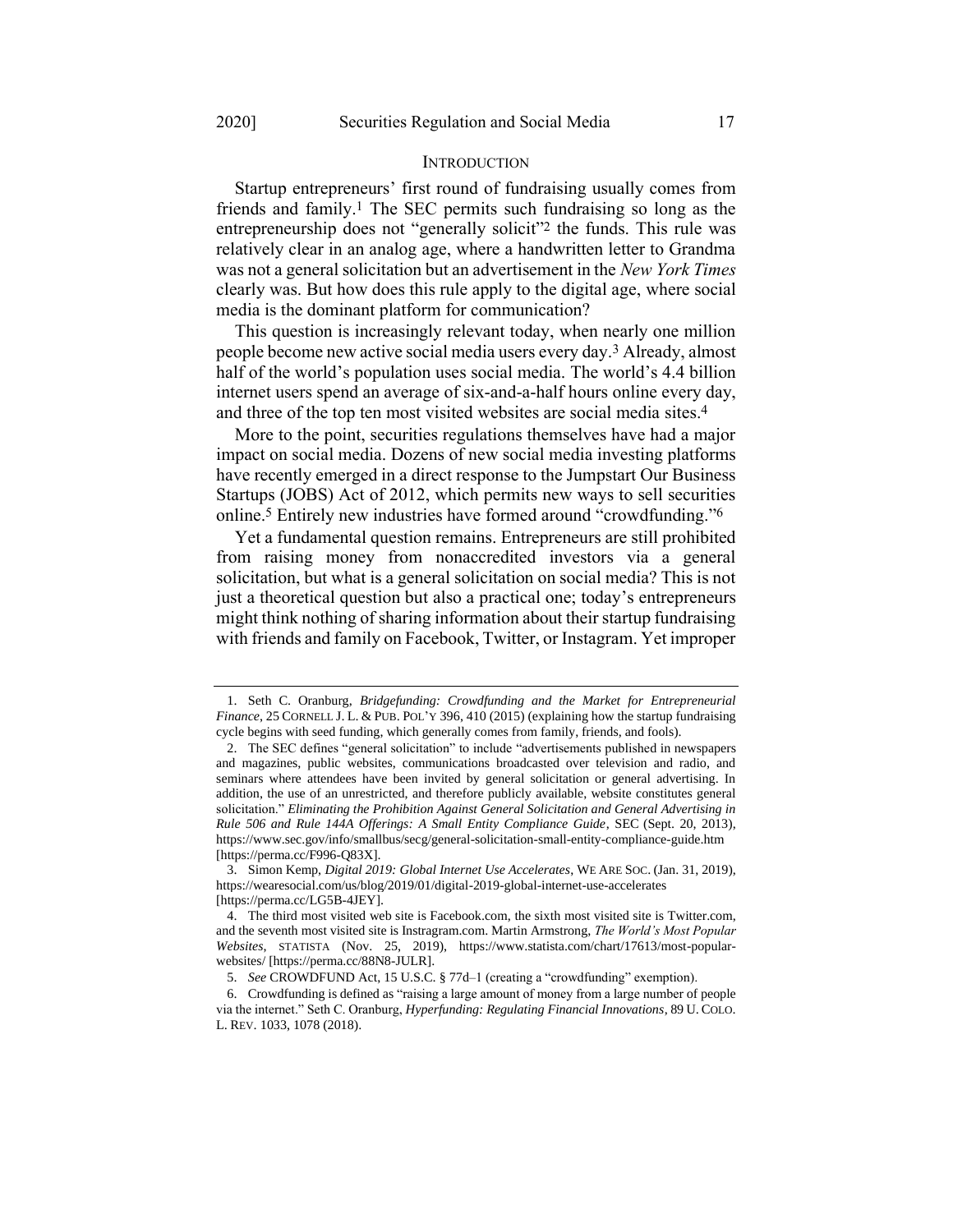use of social media could violate securities regulations, thus making the transaction voidable or even resulting in fines and penalties for startups and entrepreneurs. It also brings up important theoretical issues about the meaning and importance of the ban on general solicitation.

This Article will respond to this fundamental question in several parts. Part I highlights the problem with the general solicitation ban through the story of two entrepreneurs. Part II comprehensively reviews the securities regulations themselves, including the historic ban on general solicitation and recent amendments that allow internet offerings. Part III looks at the new social media investment platforms that have emerged to exploit these new opportunities and the ways in which present law continues to constrain their business models. Part IV examines the technical nature of online social media and attempts to answer the question of whether or when a social media post constitutes a general solicitation under present law. Part V discusses the arguments regarding the general solicitation ban. The Article then briefly concludes on why the ban should be eliminated.

#### I. AN ILLUSTRATION OF THE PROBLEM: A TALE OF TWO ENTREPRENEURS

The general solicitation ban is counterintuitive and counterproductive in today's social media world. As these fictional illustrations will show, it is far too easy to violate the ban. Moreover, the ban creates a disparate impact against small town entrepreneurs, who, compared to a big city startup, need social media to reach a larger audience. Social media has democratized speech. It also has the power to democratize entrepreneurship. But the ban on general solicitation prevents social media from creating more equal access to entrepreneurship and financial success.

#### *A. The Small-Town Entrepreneur*

Karen was a rural success story. She was the one who got away from Dallas, South Dakota—a town so small that its post office closed in 1973.7 Karen walked thirty minutes each day from her home in Ace's RV Park to Gregory High School. When she graduated in 2013, most of her twenty-four classmates went to work for the local municipal airport,

<sup>7.</sup> The population of Dallas, South Dakota, was 120 at the 2010 census. While this is an extreme example, small towns are common in America: about 59.5 million people (almost 20% of the national population) live in rural areas. UNITED STATES CENSUS 2010, U.S. CENSUS BUREAU (2010).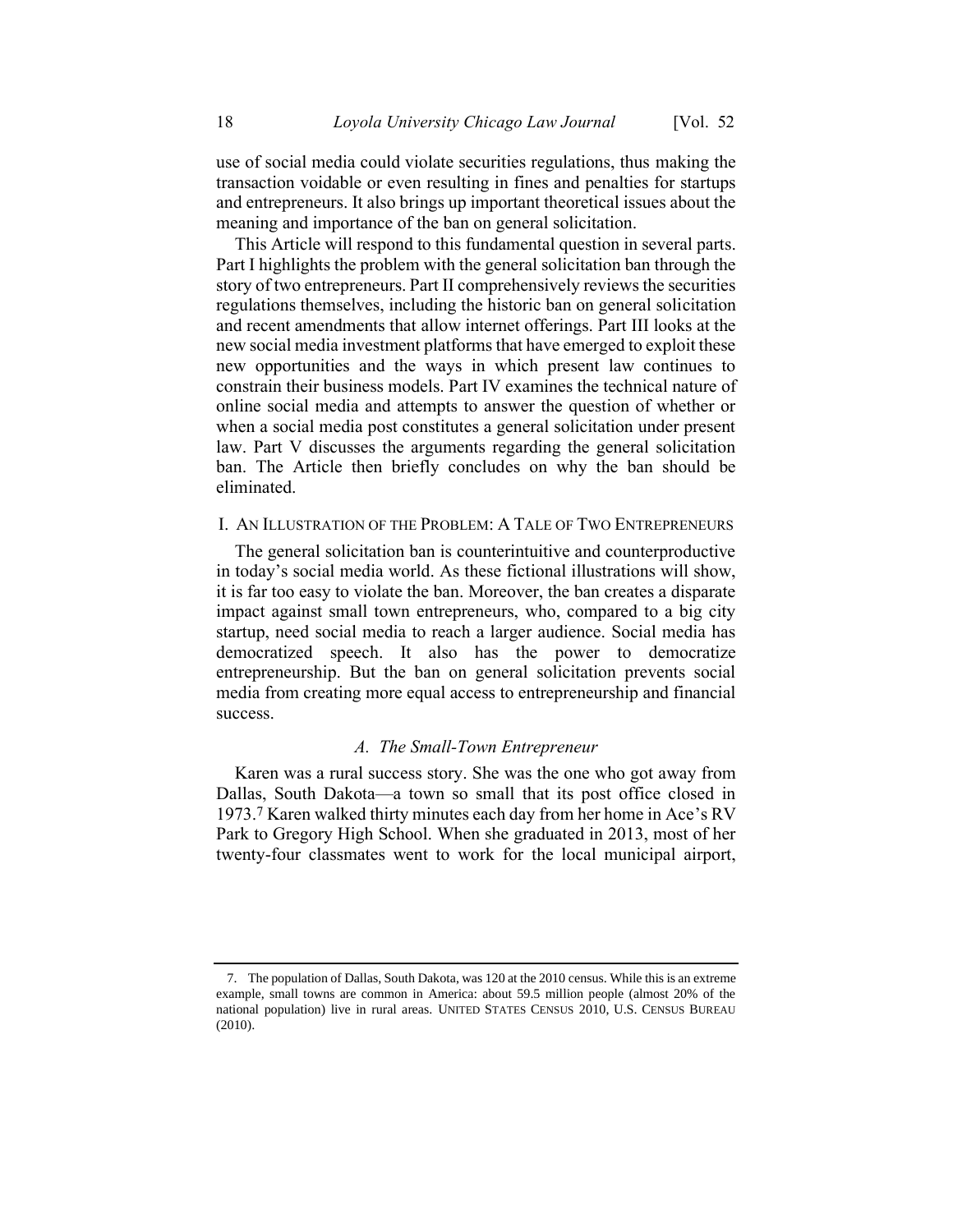waited tables in Mary Bob's Bar<sup>8</sup> or Sissy's Café,<sup>9</sup> or joined the army. But Karen had greater ambitions. She studied hard and won a partial scholarship to the University of South Dakota Beacom School of Business.10 Throughout school, Karen paid her bills by managing the Nature's Way Juice Bar in nearby Sioux Falls.11 She earned a Master of Business Administration (MBA) in 2018.

Karen wanted to use her new skills and knowledge to help Dallas become more like its namesake in Texas. She wanted to be near her family, too, so she moved back home and set about starting a new business there. She was determined to open a juice bar so Dallas residents would have a healthy eating option. She found a suitable location and shopped online for all the equipment she would need.

The problem was financing the startup costs. Karen was saddled with debt from student loans and did not have cash in the bank. Her mother was in poor health, out of work, and barely able to afford rent in her trailer park. In fact, Karen didn't know any wealthy people at all. She asked the two banks in Dallas, BankWest and First Fidelity Bank, for a loan, but they refused to lend money to a first-time entrepreneur with no collateral. Karen was frustrated, but she did not give up.

Instead, Karen turned to the internet and reengaged with her Facebook group, Juicing for Life, a juicing support group with 32,000 members.12 She posted about her dream of creating a healthy juice bar in her tiny hometown, and many members on the Facebook group cheered her on. When Karen complained of the difficulty of fundraising for a new business in a tiny town with a population of less than a hundred people, group members commiserated with her. Then, one day, Jalene, the group's administrator, publicly endorsed her idea and said, "I'll give you \$100,000 for 10% of your profits." After that, the group followed, and Karen quickly received commitments for a half-million dollars—more

<sup>8.</sup> *See* Mary Bob's Bar, FACEBOOK, https://www.facebook.com/pages/Mary-Bobs/200744223360135 [https://perma.cc/7FZR-9LKZ] (last visited Aug. 15, 2020) (showing the Facebook page for Mary Bob's bar).

<sup>9.</sup> *See* Sissy's Cafe, FACEBOOK, https://www.facebook.com/Sissys-Cafe-185098158308681/ [https://perma.cc/349U-9RQ5] (last visited Aug. 15, 2020) (showing the Facebook page for Sissy's Café).

<sup>10.</sup> *See Beacom School of Business*, UNIV. OF S.D., https://www.usd.edu/business [https://perma.cc/JL9N-QKRA] (last visited Aug. 15, 2020) (displaying the main page of the business schools webpage highlighting themselves as a leader in the region for business education).<br>11. See NATURE'S WAY JUCE BAR, https://natureswayjuicebar.weebly.com/ 11. *See* NATURE'S WAY JUICE BAR, https://natureswayjuicebar.weebly.com/

<sup>[</sup>https://perma.cc/R5Q5-DSB6] (last visited Aug. 15, 2020) (displaying the webpage for Nature's Way which sells smoothies made from all natural fruits and veggies). 12. *See* Juicing for Life—Juicing Support Group, FACEBOOK, https://www.facebook.com/

groups/jacquegotthejuice/ [https://perma.cc/65MR-QN3X] (last visited Oct. 25, 2020) (showing a private page for supporting those involved with juicing).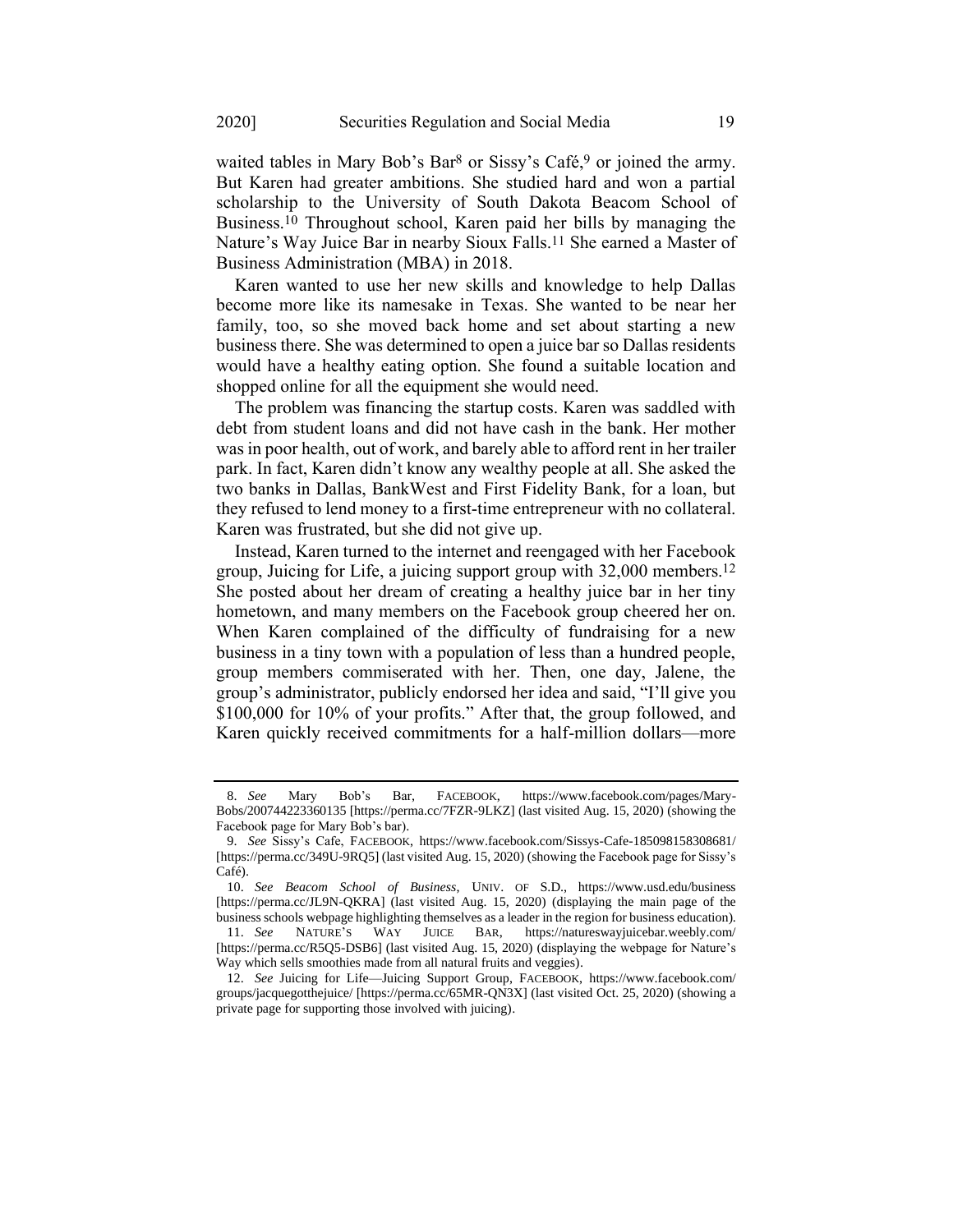than enough to start her business.

Karen was delighted by this success but also a bit nervous because her MBA did not train her in regard to collecting funds from investors. She went to her local law firm and spoke to an attorney about her issue. He informed her that she had violated the Securities Act of 1933 by "generally soliciting" funds for her startup. Therefore, it would be illegal for her to raise money for her new business. Karen was despondent, and she left with nothing except a \$550 legal bill.

#### *B. The Big-City Businessperson*

Kevin always knew he possessed the "entrepreneurial spirit." Kevin spent his adolescent summers with his family on Martha's Vineyard, where he drove a dune buggy—a gift from his parents—along the beach, selling ice cold water and soda from the buggy's cooler. When he entered Scarsdale High School—in Westchester County, New York, where families have a median household income of over \$250,000—he was thrilled to learn the school had a Launch $X<sup>13</sup>$  program for high school entrepreneurs. He participated in the program and combined it with his love of golf to design a sensor that could fit in the head of the club and analyze a golfer's swing.

Kevin didn't know how to build such a sensor, but his friend Ryan was in the Robotics Club at Scarsdale High and had some ideas. After graduating high school, Kevin and Ryan matriculated to the nearby Columbia University14 and stayed friends. Kevin studied business and Ryan studied engineering. When they graduated, they resolved to make this golf sensor idea a reality.

<sup>13.</sup> LaunchX is a competitive four-week intensive program that provides high school students with the opportunity to start their own businesses. Admitted students receive advice from industry experts, gain exposure to potential partners and customers, and learn practical skills to tackle real business challenges, build products, and design effective business strategies. The program costs \$5,450. About the Program, LAUNCHX, https://launchx.com/summer-program/ \$5,450. *About the Program*, LAUNCHX, https://launchx.com/summer-program/ [https://perma.cc/S29V-GWFR] (last visited Aug. 15, 2020).

<sup>14.</sup> Columbia University and the University of South Dakota are very different institutions that afford their students different opportunities. Columbia is ranked third in the nation, whereas the University of South Dakota is tied for 263rd place. More relevantly for our two entrepreneurs, the average starting salary of a Columbia graduate is \$67,500, whereas the average starting salary of a graduate from University of South Dakota is \$44,000. The makeup of the student body is starkly different, too. Columbia University's student population nearly has gender parity, with 51% male students and 49% female students. The gender distribution at the University of South Dakota is 37% male students to 63% female students. *Compare Colum. U. vs. U. of S.D.*, U.S. NEWS & WORLD REP., https://www.usnews.com/best-colleges/compare?xwalk\_id=190150&xwalk\_id=219471 [https://perma.cc/J4RL-3DHP] (last visited Aug. 15, 2020). This has an impact on networking, especially for entrepreneurs who need venture capital, as some 93% of venture capital investors are male. Gené Teare & Ned Desmond, *The First Comprehensive Study on Women in Venture Capital and their Impact on Female Founders*, TECHCRUNCH.COM (Apr. 19, 2016 8:00 AM), https://techcrunch.com/2016/04/19/the-first-comprehensive-study-on-women-in-venture-capital/ [\[https://perma.cc/SX6N-E9X5\]](https://perma.cc/SX6N-E9X5).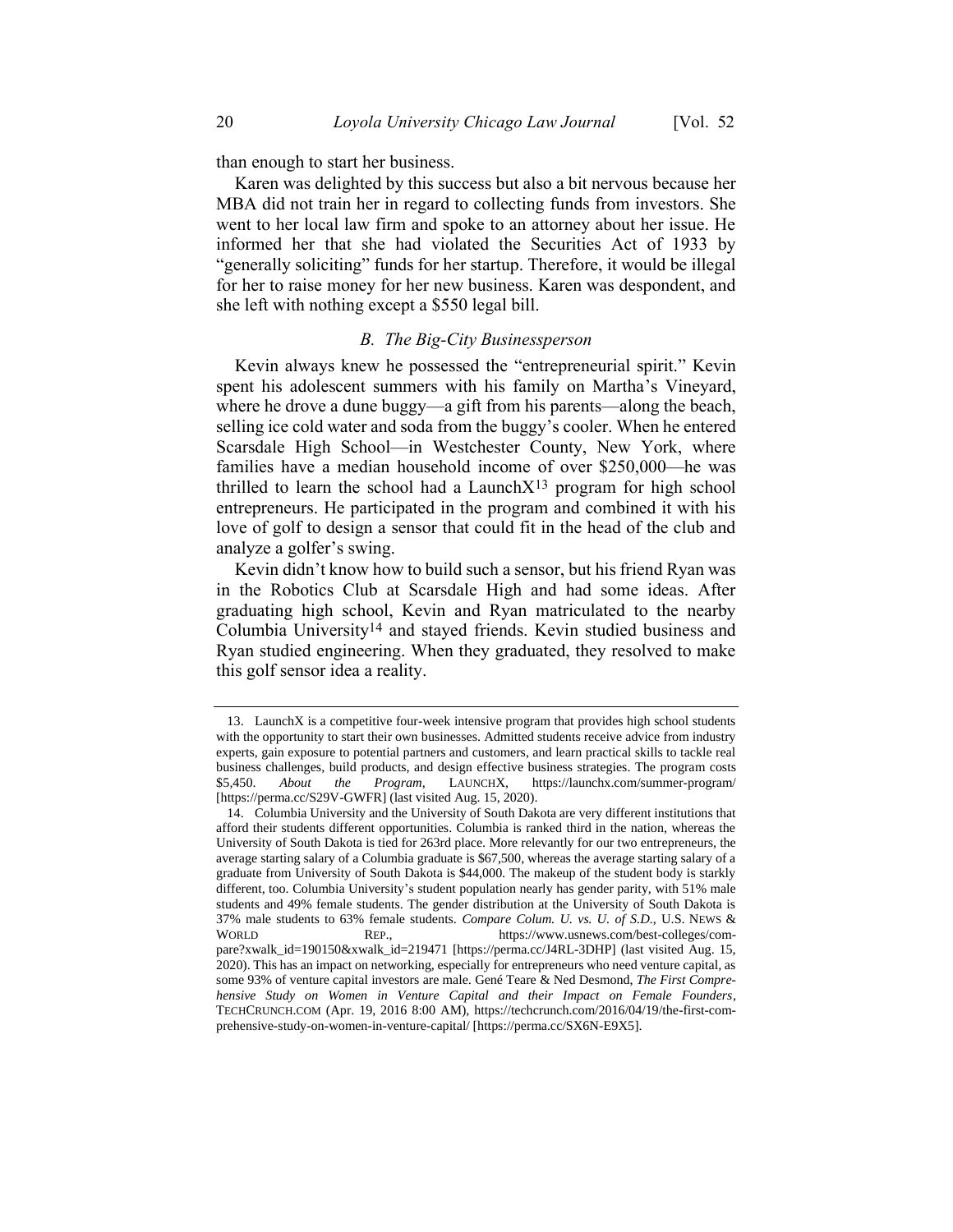Fortunately, Ryan's father was a lawyer, so he drafted the incorporation paperwork and paid the filing fees for the budding entrepreneurs. He also invested \$10,000 as "seed money" to the newly formed GolfTec, Inc., which is acceptable under current securities regulations.15 The team used the money to create attractive marketing materials and a rough prototype. They entered their prototype in the Columbia Entrepreneurship Innovation and Design Fast Competition and won second place. Although they did not receive any prize money, Kevin and Ryan met several investors who attended the competition and expressed interest in funding their venture. One gave Kevin his card and said, "Follow me on AngelList."

Kevin had never heard of AngelList before,<sup>16</sup> but he learned that it is an exclusive17 social media network that is open only to high-wealth "accredited" investors. Companies seeking funding from these investors can also post there. Kevin recognized dozens of people he knew from Martha's Vineyard and Columbia University on the site. Kevin created a page for GolfTec, Inc., and the investor followed him. The investor's other followers followed suit, and within a week the page had over a thousand views. Using AngelList's model format for soliciting funds from accredited investors, Kevin launched a Series A financing round.18 He took the train to Manhattan a few times to have coffee and avocado toast with some potential investors who liked the prototype that he showed them.

Within a month, GolfTec received commitments for \$10 million in investments. The company hired a large New York City law firm to negotiate and paper the deal. The team paid their \$30,000 legal bill from the sale proceeds and used the rest to hire two engineers and begin research and development of the GolfTec SmartCoach 1.0.

<sup>15.</sup> This transaction would probably qualify for the private placement exemption to the registration requirement of the 1933 Securities Act under either Regulation D Rule 504 or 506. Securities Act of 1933, ch. 38, 48 Stat. 74 (codified as amended at 15 U.S.C. §§ 77a-77aa).

<sup>16.</sup> AngelList advertises itself as the "world's largest startup community." The website's offerings include employment, investment, advertisement, and research opportunities. *Join the World's Largest Startup Community*, ANGELLIST, https://angel.co/ [https://perma.cc/7ZX4-8JAV] (last visited Aug. 15, 2020).

<sup>17.</sup> *See infra* Section III.A.

<sup>18.</sup> Series A financing is typically the stage when venture capitalists—fund managers who invest other people's money—invest in start-ups. *See* Seth C. Oranburg, *The Law & Economics of the Series A Gap*, COLUMBIA L. SCH.: THE CLS BLUE SKY BLOG (Apr. 6, 2015), https://clsbluesky.law.columbia.edu/2015/04/06/the-law-economics-of-the-series-a-gap/ [https://perma.cc/F7AH-XNBG] (explaining the differences between the discrete stages of

fundraising, called "series").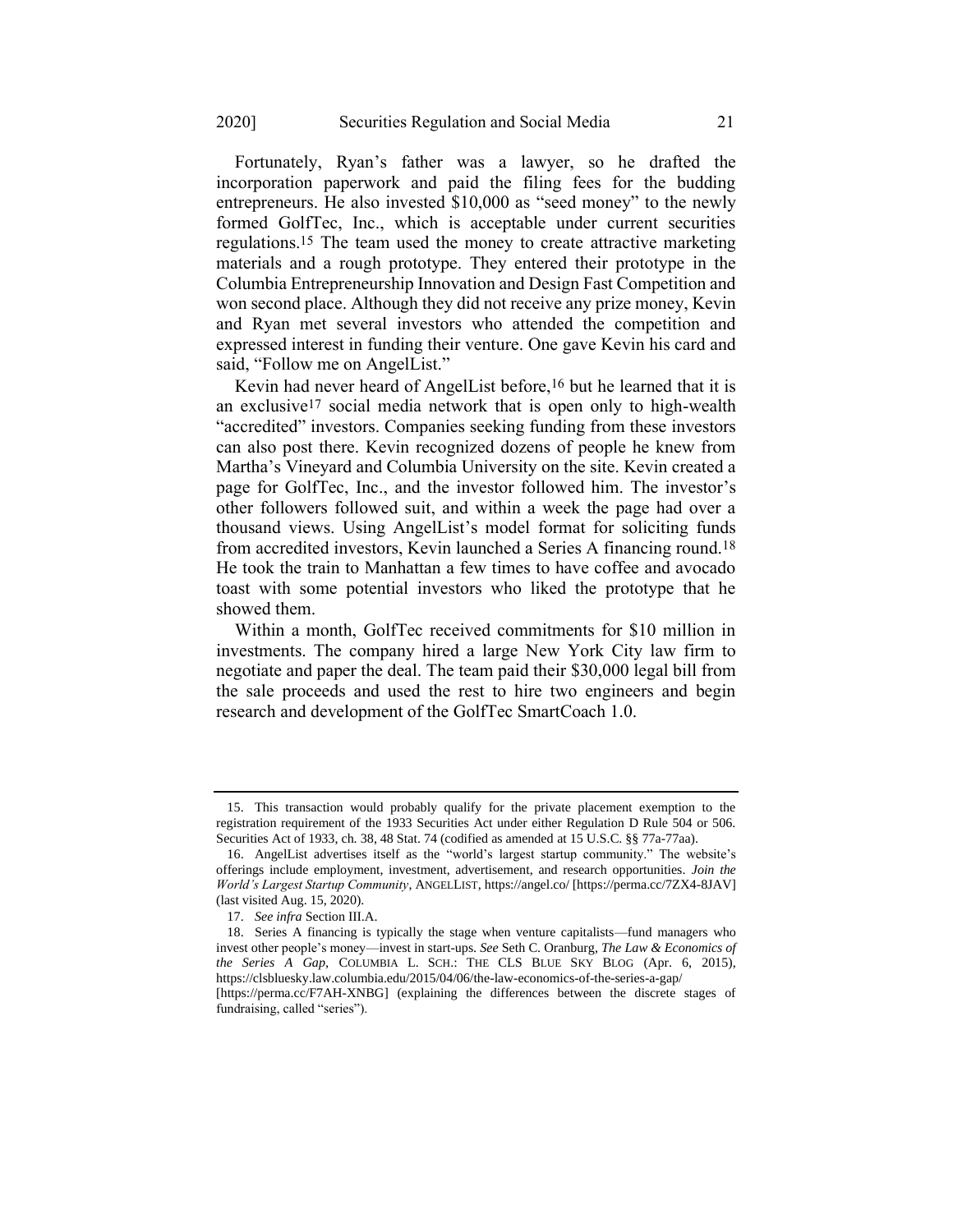These hypotheticals illustrate critical points about how the general solicitation ban has a disparate impact against rural entrepreneurs. For similar reasons, the ban imposes an unfair disadvantage on anyone who is less well connected. Essentially, the ban on using social media to solicit fundraising hurts anyone who is not privileged with personal connections to wealthy investors.

Universities might play some role in leveling the playing field, but they can also tilt it further. For example, Karen's MBA program at the University of South Dakota granted her access to the Beacom Invent-to-Innovate Competition, but the first place prize in that competition is only \$2,000.<sup>19</sup> Columbia University, on the other hand, gives out \$2,400,000 to startups across campus each year.20 While it is nominally true that both schools have business competitions, it is not reasonable to consider them equivalent where one pays out 1,200 times more money than the other.

Location also plays a huge rule in opportunity. Setting aside the prize money, consider who might attend a pitch competition in Vermillion, South Dakota, versus in New York City, New York. The CrunchBase database of startups and investors does not include any investors in Vermillion, South Dakota.21 In addition, there is only one company headquartered there other than the University of South Dakota.<sup>22</sup> According to the database, there are twenty-five relevant investors in all of South Dakota.23 In New York City, on the other hand, there are over

<sup>19.</sup> Hanna DeLange, *Beacom's Invent-to-Innovate Competition Hosted at USD*, UNIV. S.D. (Apr. 6, 2017), https://usd.edu/news/2017/beacoms-invent-to-innovate-competition-hosted-at-usd [https://perma.cc/7QJV-X92V].

<sup>20.</sup> Columbia Entrepreneurship, *Colum. Venture Competition*, COLUM. UNIV. (Apr. 6, 2018), https://entrepreneurship.columbia.edu/2018/04/06/winners-2018-columbia-venture-competition/ [https://perma.cc/7C2X-JBL6].

<sup>21.</sup> *Search Investors in Vermillion, South Dakota*, CRUNCHBASE, https://www.crunchbase.com/discover/principal.investors [https://perma.cc/XL88-W68P] (filter to investors located in Vermillion, South Dakota, to see that there are no results) (last visited Aug. 15, 2020). CrunchBase is a self-described "platform for professionals to discover innovative companies, connect with the people behind them, and pursue new opportunities. Over 55 million professionals—including entrepreneurs, investors, market researchers, and salespeople—trust Crunchbase to inform their business decisions." *About Us*, CRUNCHBASE, https://about.crunchbase.com/about-us/ [https://perma.cc/QB44-GVSS] (last visited Aug. 15, 2020).

<sup>22.</sup> *Search Companies in Vermillion, South Dakota*, CRUNCHBASE, https://www.crunchbase.com/discover/organization.companies/2fcabf2f6f86e3b2bc4e643f7ded71 34 (filter to companies headquartered in Vermillion, South Dakota to see that there are only two results) [https://perma.cc/9JH4-6FHU] (last visited Aug. 15, 2020).

<sup>23.</sup> *Search Investors in South Dakota*, CRUNCHBASE, https://www.crunchbase.com/discover/principal.investors [https://perma.cc/D4HS-U7Y4] (filter to investors located in South Dakota to see that there are thirty-six results) (last visited Aug. 15, 2020).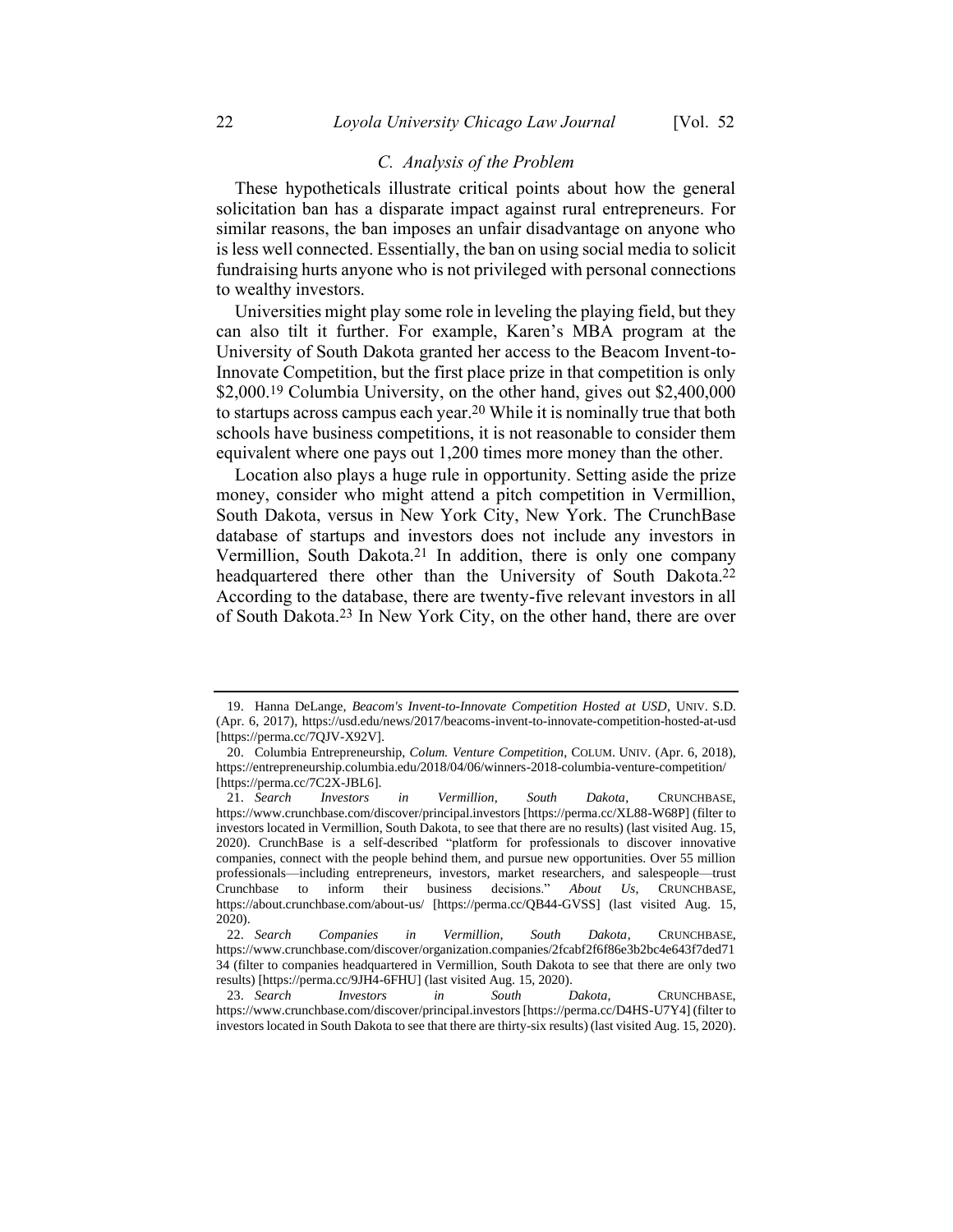8,000 investors24 and over 25,000 corporate headquarters.25 These regions are incomparable when it comes to an entrepreneur's ability to make face-to-face contact with potential investors.

The internet could provide Karen with some of the access to investors that Kevin enjoys. Scholars have recognized that social media had democratized political speech.26 Texting, emailing, and other digital communication has supplanted or replaced analog communication forms such as phone calls and in-person conversation.<sup>27</sup> In particular, studies have shown that social media can enhance innovation and entrepreneurship in diverse areas such as Ontario, Canada,28 and Nairobi, Kenya.29

Given the incredible power of social media to democratize society, especially with regard to creating entrepreneurship and innovation opportunities for the rural poor, why does federal law restrict its use? To answer this question thoroughly, we must go back to the beginning of the federal securities regulations and trace the thread of the general solicitation ban from its legislative intent to its modern-day application.

#### II. SECURITIES REGULATIONS OF GENERAL SOLICITATION

To understand the permissibility of general solicitation in securities transactions under present law, it is helpful to understand the history of the original ban on general solicitation and subsequent exemptions thereto. This part will explain the origins and developments of the general solicitation ban from its inception to present.

<sup>24.</sup> *Search Investors in New York, New York*, CRUNCHBASE, https://www.crunchbase.com/discover/principal.investors [https://perma.cc/9YHX-76HA] (filter to investors located in New York, New York) (last visited Oct. 26, 2020).

<sup>25.</sup> *Search Companies in New York, New York*, CRUNCHBASE, https://www.crunchbase.com/discover/organization.companies/53ad1921a85c926eaf535410c6bc 070e [https://perma.cc/2568-6CNL] (filter to companies headquartered in New York, New York) (last visited Oct. 26, 2020).

<sup>26.</sup> *See, e.g.*, Clay Shirky, *The Political Power of Social Media: Technology, the Public Sphere and Political Change*, 90 FOREIGN AFF. 28, 34 (2011) ("[T]he Internet spreads not just media consumption, but media production as well—it allows people to privately and publicly articulate and debate a welter of conflicting views."); CASS R. SUNSTEIN, #REPUBLIC: DIVIDED DEMOCRACY IN THE AGE OF SOCIAL MEDIA 206 (2017) (discussing the importance of free speech for political movements).

<sup>27.</sup> Agnieszka McPeak, *Disappearing Data*, 2018 WIS. L. REV. 17, 69 (2018).

<sup>28.</sup> Ataharul Chowdhury & Helen Hambly Odame, *Social Media for Enhancing Innovation in Agri-Food and Rural Development: Current Dynamics in Ontario, Canada*, 8 J. RURAL & CMTY. DEV. 97, 98 (2013).

<sup>29.</sup> Ambrose Jagongo & Catherine Kinyua, *The Social Media and Entrepreneurship Growth*, 3 INT'L J. HUMAN. & SOC. SCI. 213, 2–23 (2013).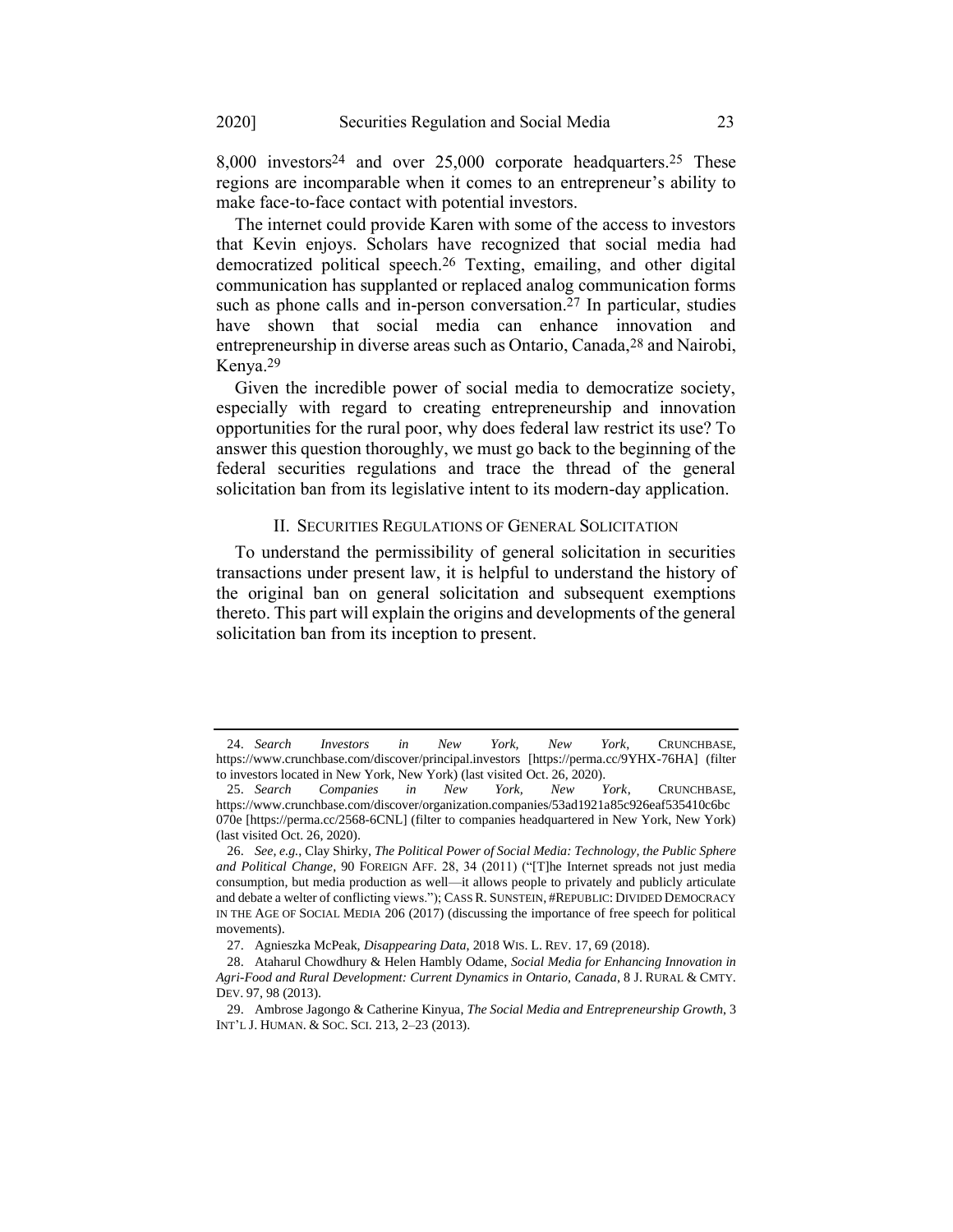## <span id="page-10-1"></span><span id="page-10-0"></span>*A. Historical Background*

The origins of present securities regulations can be traced back to October 24, 1929. On this day known as "Black Thursday," the Dow Jones Industrial Average (DJIA)—a market indicator consisting of a weighted average of the thirty largest publicly traded companies—lost 11% of its value.30 Panic and chaos erupted on the trading floor. There was a brief rally on Friday as a consortium of investment bankers led by Richard Whitney purchased large blocks of shares at above-market prices.<sup>31</sup> But this only halted the slide before the weekend. When the markets reopened on October 28, many investors who were trading on margin determined to sell their shares, and the DJIA closed on "Black Monday" at a record loss of 13%.<sup>32</sup> The next day, the panic reached its zenith, and the DJIA fell an additional 12% on "Black Tuesday."33 The market had lost over \$30 billion in just two days.34

The Wall Street Crash of 1929 played a major role in ushering in the worldwide Great Depression that would last for years.<sup>35</sup> The magnitude of this financial disaster was unprecedented. All in all, the DJIA fell from a high of 5,714.08 in August 1929 to a low of 818.76 in 1932.36 Indeed,

<sup>30.</sup> *See A Brief History of the 1929 Stock Market Crash*, BUS. INSIDER (Apr. 8, 2018, 12:05 PM), https://www.businessinsider.com/the-stock-market-crash-of-1929-what-you-need-to-know-2018-4 [https://perma.cc/2LX2-4CGR] ("At the closing bell [on Black Thursday], the Dow Jones had fallen 11% and nearly 13 million shares had exchanged hands, triple the normal trading volume."); *Dow Jones – DJIA – 100 Year Historical Chart*, MACROTRENDS, https://www.macrotrends.net/1319/dow-jones-100-year-historical-chart [https://perma.cc/8M2T-YAY5] (last visited Aug. 15, 2020).

<sup>31.</sup> *See A Brief History of the 1929 Stock Market Crash*, *supra* note [30](#page-10-0) ("To stem the rising panic, Richard Whitney, president of the New York Stock Exchange and lead broker for J.P. Morgan bid \$10 higher than the previous per-share bid for 25,000 shares of U.S. Steel. The strategy worked and the market rebounded.")

<sup>32.</sup> *See* Claire Suddath, *Brief History of the Crash of 1929*, TIME (Oct. 29, 2008), http://content.time.com/time/nation/article/0,8599,1854569,00.html [https://perma.cc/Q286- LUEN] ("By the end of the day, the Dow had dropped 13%. So many shares changed hands that day that traders didn't have time to record them all."); *Stock Market Crash of 1929*, BRITANNICA ACADEMIC, https://www.britannica.com/event/stock-market-crash-of-1929 [https://perma.cc/498G-P5VQ] ("The panic began again on Black Monday (October 28), with the market closing down 12.8 percent.") (last visited Aug. 20, 2020).

<sup>33.</sup> *See Stock Market Crash of 1929*, ENCY. BRITANNICA, https://www.britannica.com/event/stock-market-crash-of-1929 [https://perma.cc/8UYD-KFS4] (last visited Aug. 15, 2020) ("On Black Tuesday (October 29) more than 16 million shares were traded. The Dow lost another 12 percent and closed at 198—a drop of 183 points in less than two months.").

<sup>34.</sup> *See* Clay Halton, *Black Tuesday*, INVESTOPEDIA (MAY 1, 2020), https://www.investopedia.com/terms/b/blacktuesday.asp [https://perma.cc/CR48-GJSK] (discussing the stock market crash of 1929); *see also* Suddath, *supra* note [32](#page-10-1) ("In total, \$25 billion—some \$319 billion in today's dollars—was lost in the 1929 crash.").

<sup>35.</sup> *See* Christina D. Romer & Richard H. Pells, *Great Depression*, ENCYC. BRITANNICA (Sept. 10, 2020), https://www.britannica.com/event/Great-Depression [https://perma.cc/C7VW-3JA8].

<sup>36.</sup> *Dow Jones - DJIA - 100 Year Historical Chart*, *supra* not[e 30](#page-10-0) (adjusting for inflation).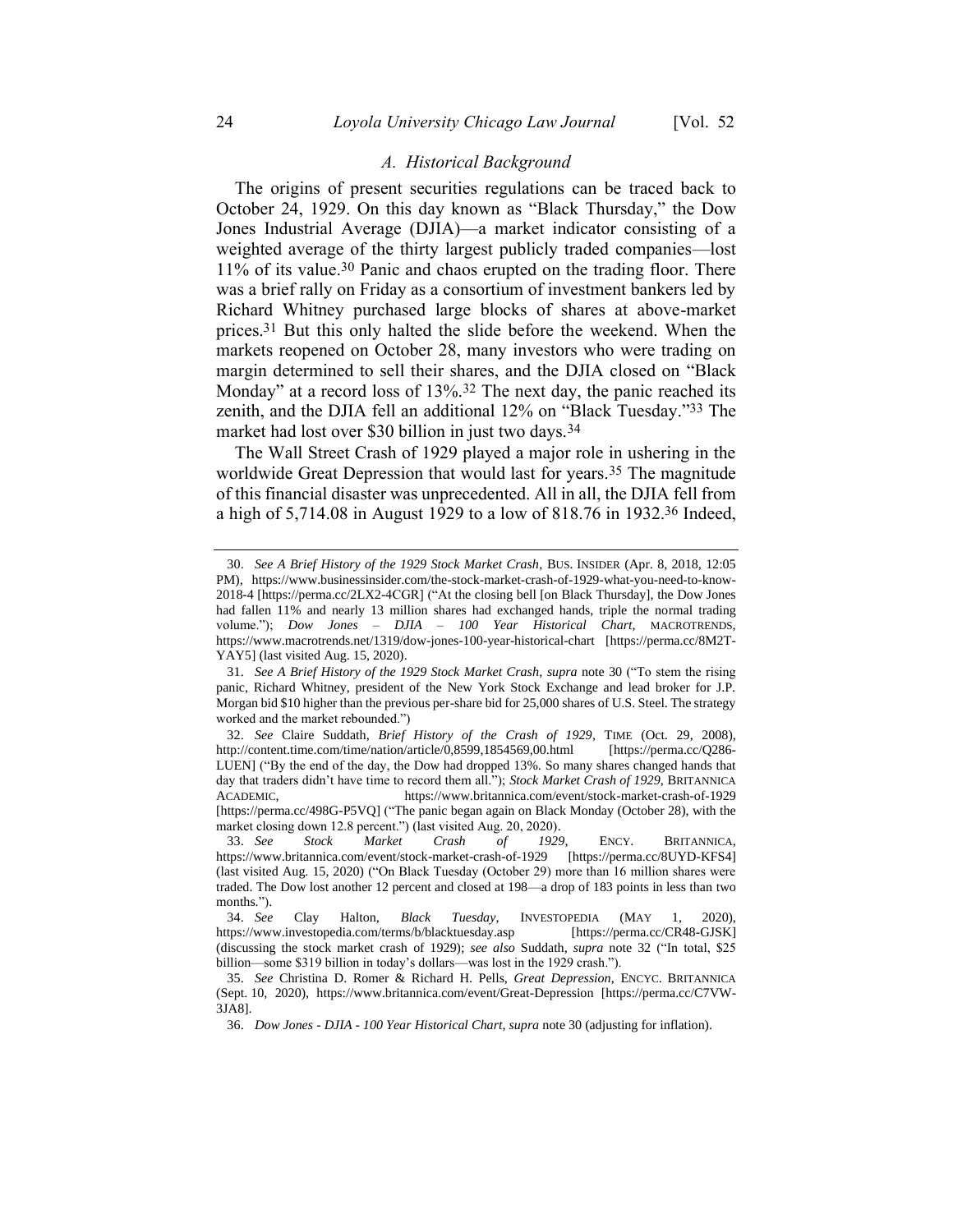it would not be until May 1959 that the market would fully recover from this loss, when the market finally hit 5,770.29. 37

The impact of the crash was not merely economic but political and legal as well. American citizens were unemployed and angry. The psychological effects of the crash are well documented elsewhere, and it is beyond the scope of this Article to explain them or to argue which causes resulted in which effects. But a sweeping change in American politics is obvious even to the casual observer. Incumbent President Herbert Hoover, who presided during the Crash, lost the 1932 presidential election in a landslide victory for Franklin Delano Roosevelt (FDR).<sup>38</sup> FDR, for his part, won that 1932 election after a campaign promising traditional economic policies including a balanced budget.39 But by FDR's 1936 reelection campaign, he had completely changed his tune and adopted (his version of) Keynesian economic theory and Brandeisian regulatory theory.

Keynesian economics—the brainchild of John Maynard Keynes, who published *The General Theory of Employment, Interest, and Money* in 1936—essentially posits that, in the short run, governments can lessen the severity of recessions and depressions by spending.40 In simplified Keynesian terms, recessions are periods when aggregate demand is low. Government investment in infrastructure and similar government expenditures can increase demand by injecting cash directly into the economy, which can create jobs and increase output, sometimes with a multiplier factor.<sup>41</sup> This stimulation can lessen, or even reverse, the harsh effects of unemployment and decreased demand during a period of economic downturn.42 Keynes also advocated for the Federal Reserve to

<sup>37.</sup> *Id.*

<sup>38.</sup> *See United States Presidential Election of 1932*, ENCYC. BRITANNICA, https://www.britannica.com/event/United-States-presidential-election-of-1932

<sup>[</sup>https://perma.cc/SJ9L-V9V8] (last visited Aug. 30, 2020) (providing a historical overview of the 1932 election).

<sup>39.</sup> *See id.* ("In a series of addresses carefully prepared by a team of advisers popularly known as the Brain Trust, [Roosevelt] promised aid to farmers, public development of electric power, a balanced budget, and government policing of irresponsible private economic power.").

<sup>40.</sup> *See generally* JOHN MAYNARD KEYNES, THE GENERAL THEORY OF EMPLOYMENT, INTEREST, AND MONEY (General Press 2019) (detailing what is Keynesian economics and how spending can help).

<sup>41.</sup> Alan S. Blinder, *Keynesian Economics*, LIBR. ECON. & LIBERTY, https://www.econlib.org/library/Enc/KeynesianEconomics.html [https://perma.cc/QFW7-C9ZV] (last visited Aug. 15, 2020) (explaining that Keynesian economic theory promotes a lowering of interest rates during the "bust" cycle to promote private borrowing).

<sup>42.</sup> *See generally* Sarwat Jahan et al., *What Is Keynesian Economics?*, 51 FIN. & DEV. (IMF Sept. 2014), https://www.imf.org/external/pubs/ft/fandd/2014/09/basics.htm [https://perma.cc/HE98-NRLF] (discussing the basic tenets of Keynesian economics).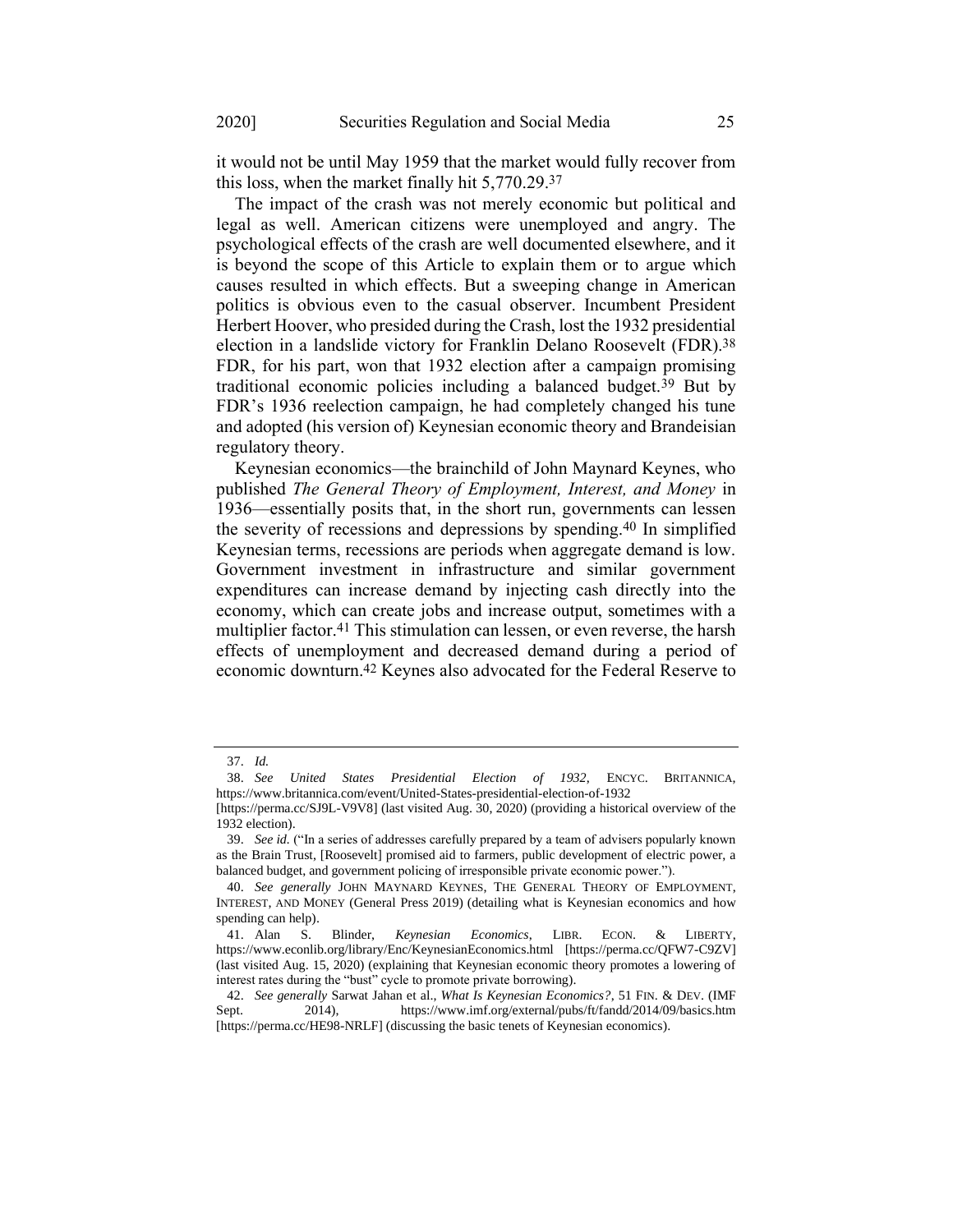reduce interest rates to promote private borrowing and spending<sup>43</sup> and to discourage excessive saving.44 It is critical to note that Keynesian economics puts the federal government in a much more active role vis-àvis the economy as compared with classical economic theory (which generally proscribed a laissez-faire role of government).45

Keynes met FDR on May 28, 1934 and explained his theories to the president in considerable detail.46 After their meeting, Keynes met with Secretary of Labor Frances Perkins and clarified the multiplier effect in oversimplified terms. He explained that a dollar spent by the government on a public work's project is a dollar given to the grocer, who in turn spends that dollar on supplies from the wholesaler, who in turn spends that dollar on supplies from the farmer, essentially creating four dollars' worth of output from a one dollar investment.<sup>47</sup> Perkins later noted that Keynes may have overestimated FDR's understanding of the underlying mathematical principles behind his ideas and that the meeting may have been more productive if Keynes had explained his theories in layman's terms, as he had done with Perkins.48

Although their initial meeting was brief, Keynes made a profound impact on the president, who was then a vocal opponent of the classical laissez-fair role of the government. Inspired by Keynes's theories, FDR's New Deal set about an unprecedented expansion of the federal government that FDR enacted between 1933 and 1938.49 It included the

46. *See May 28th, 1934*, FRANKLIN D. ROOSEVELT: DAY BY DAY, PARE LORENTZ LIB., http://www.fdrlibrary.marist.edu/daybyday/daylog/may-28th-1934/ [https://perma.cc/XWU6- 3HEK] (last visited Aug. 15, 2020) (providing a log of the president's activities for May 28, 1934).

47. NICHOLAS WAPSHOTT, KEYNES HAYEK: THE CLASH THAT DEFINED MODERN ECONOMICS 161–62 (2011).

48. *See* FRANCES PERKINS, THE ROOSEVELT I KNEW 9 (1946) (recalling that, after Keynes's meeting with FDR, Keynes mentioned to then-Secretary of Labor, Frances Perkins, that "he had 'supposed the President was more literate, economically speaking.'").

<sup>43.</sup> *What is Keynesian Economic Theory?* CORP. FIN. INST., https://corporatefinanceinstitute.com/resources/knowledge/economics/keynesian-economictheory/ [https://perma.cc/VL8A-9QA5] (last visited Aug. 15, 2020).

<sup>44.</sup> Jim Chappelow, *Keynesian Economics*, INVESTOPEDIA, (updated Apr. 30, 2020) https://www.investopedia.com/terms/k/keynesianeconomics.asp ("Keynes also criticized the idea of excessive saving, unless it was for a specific purpose such as retirement or education. He saw it as dangerous for the economy because the more money sitting stagnant, the less money in the economy stimulating growth. This was another of Keynes's theories geared toward preventing deep economic depressions.").

<sup>45.</sup> *Compare Keynesian Economics*, ENCYC. BRITANNICA https://www.britannica.com/topic/Keynesian-economics [https://perma.cc/6D9C-97NG] (Apr. 18, 2017), *with Laissez-faire Economics*, ENCYC. BRITANNICA, https://www.britannica.com/topic/laissez-faire [https://perma.cc/XM4N-BPQ9] (Oct. 29, 2019).

<sup>49.</sup> *See generally New Deal: United States History*, ENCYC. BRITANNICA (Dec. 3, 2019), https://www.britannica.com/event/New-Deal [https://perma.cc/MA9W-YA6A] (FDR's New Deal brought economic relief and reforms to agriculture, finance, waterpower, labor, and housing, industries greatly increasing he scope of the federal government's scope).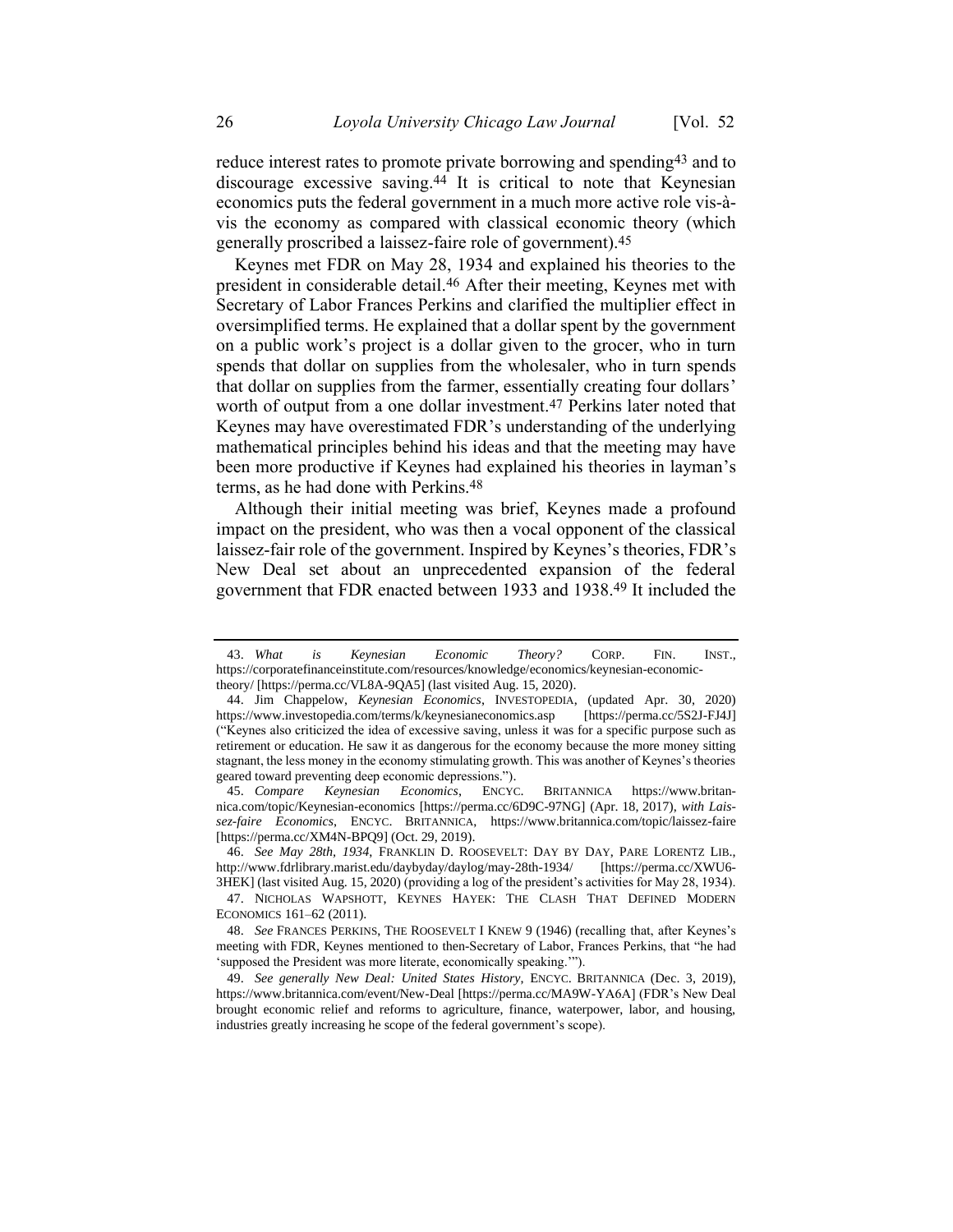creating of the Civilian Conservation Corps,<sup>50</sup> the Public Works Administration, the Works Progress Administration, the Resettlement Administration, the Rural Electrification Administration, the Civil Works Administration, the Farm Security Administration, the Federal Crop Insurance Corporation, the Social Security Administration, and other government agencies and programs.51

<span id="page-13-0"></span>These programs were obviously not free. Coincidentally, with the expansion of the federal government came a great increase in income taxes. In 1931, the highest tax rate was 25%, and the average taxpayer paid \$76.30 in federal income taxes.52 The IRS collected a total of \$246 million in income tax that year.<sup>53</sup> By 1940, the highest rate was  $79\%,$ <sup>54</sup> and the IRS collected \$6.548 billion. 55

On the regulatory front, FDR was inspired by another leading thinker of the day, Justice Louis Dembitz Brandeis. Brandeis was an American Jew born to immigrant parents from Bohemia who raised him in a secular home. Despite these humble beginnings, Brandeis graduated Harvard Law School at age twenty and founded a law firm in Boston. Perhaps because of his background, Brandeis became well recognized as the "People's Lawyer" through his leadership for progressive social causes.56

<sup>50.</sup> The Civilian Conservation Corps created many of America's national parks. *The Civilian Conservation Corporations Timeline: The Evolution of the CCC*, PBS, https://web.archive.org/web/20161225041953/https://www.pbs.org/wgbh/americanexperience/fea tures/timeline/ccc/ (noting that FDR signed the Federal Unemployment Relief Act into law on March 31, 1933, and this law created the program commonly known as the Civilian Conservation Corps, or "CCC"); *Civilian Conservation Corps*, HISTORY (Oct. 17, 2018), https://www.history.com/topics/great-depression/civilian-conservation-corps

<sup>[</sup>https://perma.cc/GLR9-LWDA] (describing the CCC as a work relief program that put millions of young men to work, creating the national and state park systems that we enjoy today).

<sup>51.</sup> *See also New Deal Programs*, LIVING NEW DEAL, (May 20, 2020) https://livingnewdeal.org/what-was-the-new-deal/programs/ [https://perma.cc/3QZX-9E46] (last visited August 27, 2020) (listing all the programs and agencies created by the New Deal).

<sup>52.</sup> STATISTICS OF INCOME FOR 1931, U.S TREASURY DEPARTMENT BUREAU OF INTERNAL REVENUE 4, 8 (1933), https://www.irs.gov/pub/irs-soi/31soirepar.pdf [https://perma.cc/DB2G-25HG] ("The average net income for 1931 was \$4,217.40 for all returns and \$6,094.22 for taxable returns, the average amount of tax liability was \$76.30 for all returns and \$161.34 for taxable returns, and the average tax rate was 1.81 percent for all returns and 2.65 percent for taxable returns.").

<sup>53.</sup> *Id.* at 6 (showing simple and cumulative distribution of individual returns for 1931, by net income classes, number of returns, net income, tax, and percentages).

<sup>54.</sup> *U.S. Federal Individual Income Tax Rates History*, *1862*–*2013*, TAX FOUND. (Oct. 17, 2013), https://taxfoundation.org/us-federal-individual-income-tax-rates-history-1913-2013 nominal-and-inflation-adjusted-brackets/ [https://perma.cc/DTH5-9LVA].

<sup>55.</sup> *Federal Tax Revenue by Source, 1934*–*2018*, TAX FOUND. (Nov. 21, 2013), https://taxfoundation.org/federal-tax-revenue-source-1934-2018/ [https://perma.cc/QE6C-ASNY] (chart revealing Federal Government receipts by source in millions of dollars).

<sup>56.</sup> *See Louis Brandeis*, ENCYC. BRITANNICA (Nov. 9, 2019), https://www.britannica.com/biography/Louis-Brandeis [https://perma.cc/GN98-2F3R] (discussing Brandeis' characteristics that led to him being called the "People's Lawyer").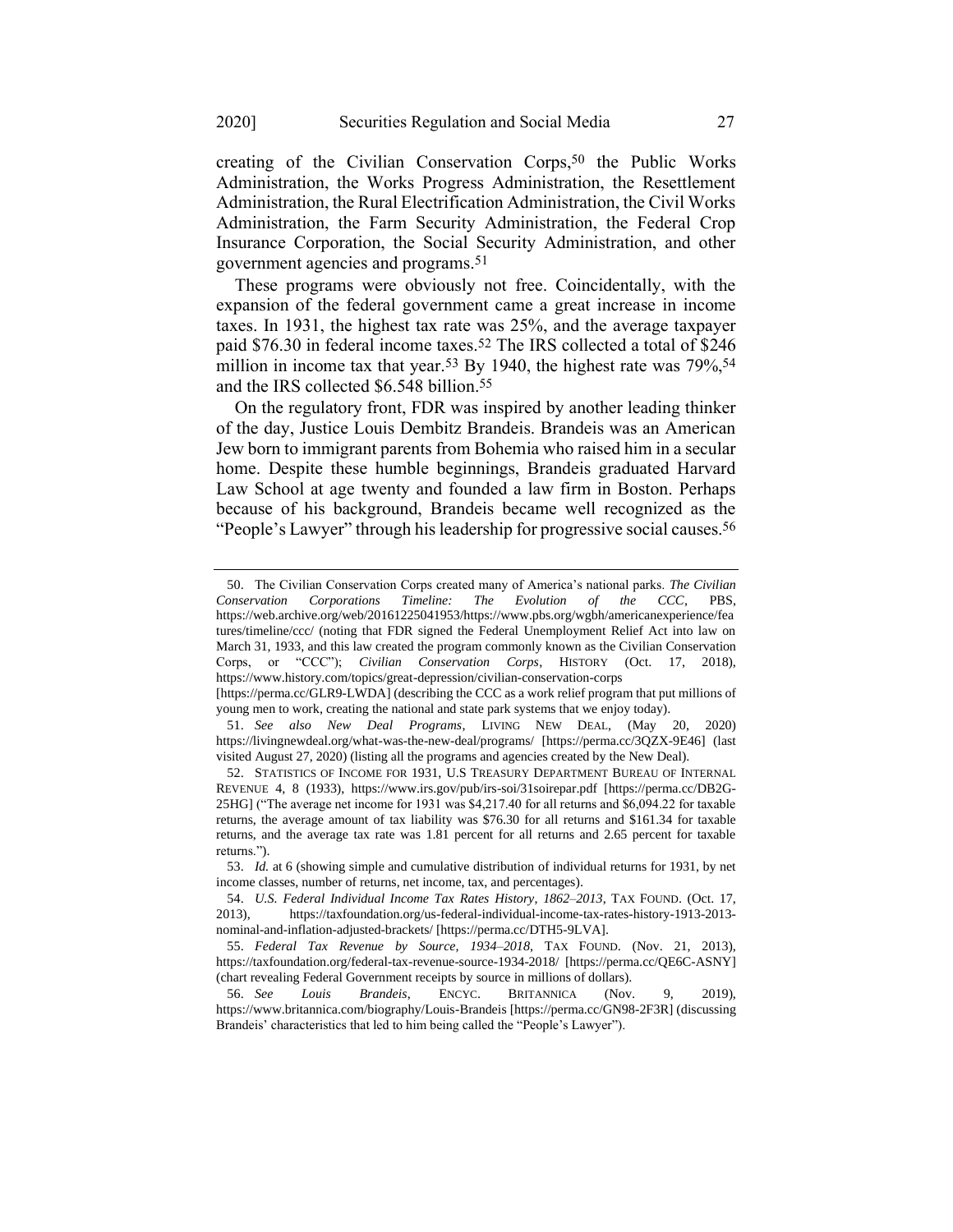Brandeis was notably anti-corporate. He denounced "cutthroat competition" and, ironically, also denounced the evils of monopoly:

We learned long ago that liberty could be preserved only by limiting in some way the freedom of action of individuals; that otherwise liberty would necessarily yield to absolutism; and in the same way we have learned that unless there is regulation of competition, [capitalism's] excesses will lead to the destruction of competition, and monopoly will take its place.<sup>57</sup>

<span id="page-14-0"></span>In 1914, Brandeis published the book *Other People's Money and How the Bankers Use It*, which attacked investment funds and called for a breakup of the so-called Money Trust.58 He also coined a phrase which would become the watchwords of the New Deal regulatory regime: "Publicity is justly commended as a remedy for social and industrial diseases. Sunlight is said to be the best of disinfectants; electric light the most efficient policeman."59

In 1916, President Woodrow Wilson nominated Brandeis to the Supreme Court, to which he was confirmed on June 1 of that year.<sup>60</sup> During his subsequent twenty-three years of service on the bench, Brandeis became one of the most influential members of that high court. Jacket Library Publishers reprinted Brandeis's polemic essays in 1933,61 resurrecting the attack on investment funds reflected in popular opinion at the time. American sentiment favored expansive New Deal regulations. *Other People's Money* supported the breakup of the Money Trust. Its more famous passages are often quoted in support of New Deal-era securities regulations.<sup>62</sup>

And those New Deal regulations were numerous. During FDR's term,

<sup>57.</sup> Louis B. Brandeis, The Regulation of Competition Versus the Regulation of Monopoly, Address to the Economic Club of New York (Nov. 1, 1912) (transcript available at Louis D. Brandeis School of Law Library), https://louisville.edu/law/library/special-collections/the-louis-d. brandeis-collection/the-regulation-of-competition-versus-the-regulation-of-monopoly-by-louis-d. brandeis [https://perma.cc/7H5M-86FE].

<sup>58.</sup> LOUIS BRANDEIS, OTHER PEOPLE'S MONEY AND HOW THE BANKERS USE IT 69–91 (1914) (explaining the Serve One Master Only advice on regulating the Money Trust); *id.* at 4–6 (The Money Trust was the concept that investment bankers had abused the public trust and taken control of numerous industries.).

<sup>59.</sup> BRANDEIS, *supra* not[e 58](#page-14-0) at 92 (discussing the role publicity played in the struggle against the Money Trust).

<sup>60.</sup> *See* Andrew Glass, *Wilson Nominates Brandeis to Supreme Court, Jan. 28, 1916*, POLITICO (Jan. 28, 2019 12:00 AM), https://www.politico.com/story/2019/01/28/this-day-in-politicsjanuary-28-1124759 [https://perma.cc/N2XS-E7AC] (providing that on June 1, 1916, the Senate confirmed Brandeis to the Supreme Court by a 47-22 vote).

<sup>61.</sup> LOUIS BRANDEIS, OTHER PEOPLE'S MONEY AND HOW THE BANKERS USE IT (Jacket Libr. Publishers 1933) (1914).

<sup>62.</sup> BRANDEIS, *supra* not[e 58,](#page-14-0) at 92 (Perhaps the most famous line in *Other People's Money* is its ringing endorsement of public disclosure regimes: "Sunlight is said to be the best of disinfectants; electric light the most efficient policeman.").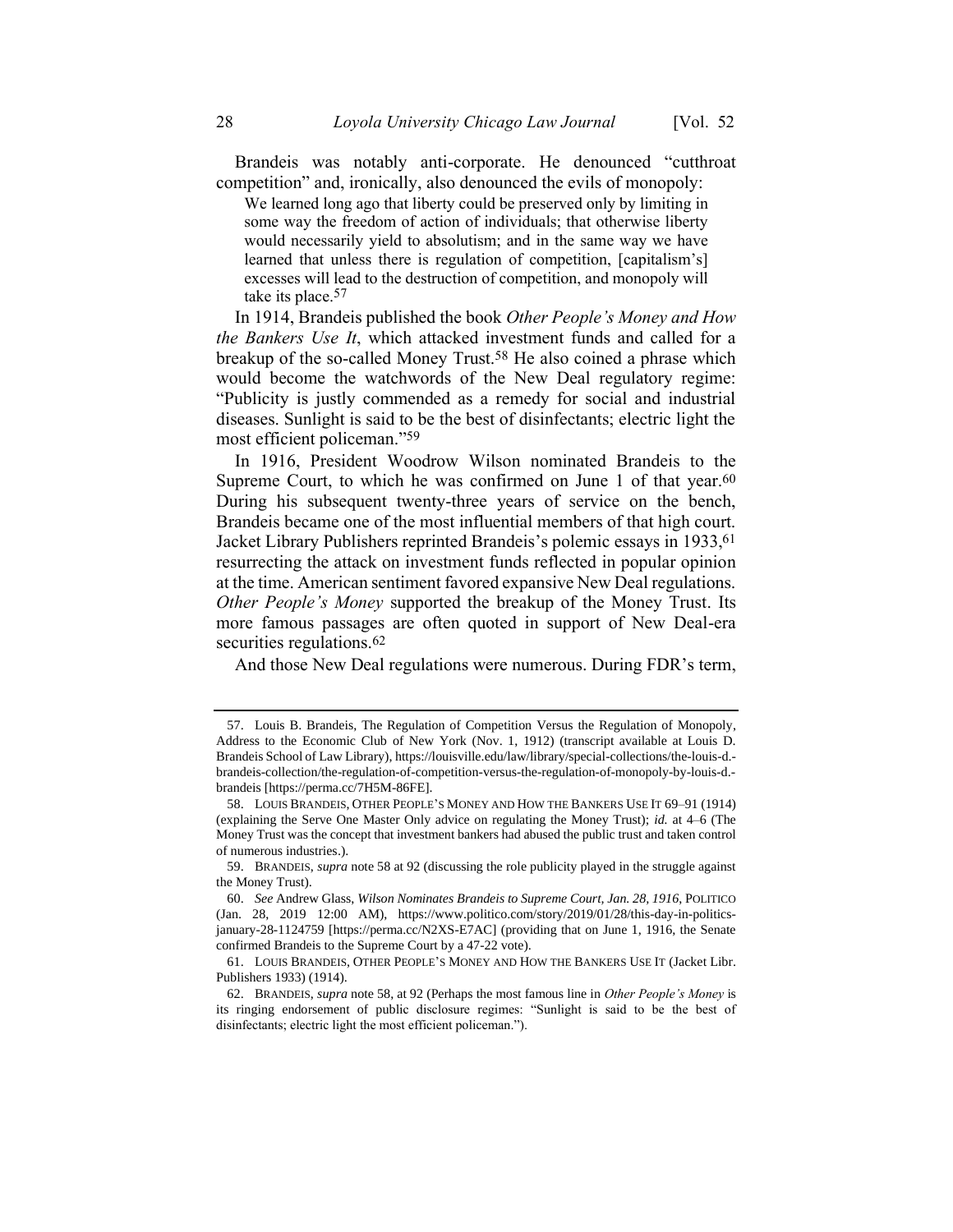and very much owing to Roosevelt's influence, Congress passed the Emergency Banking Relief Act, the Economy Act, the Beer-Wine Revenue Act, the Federal Emergency Relief Act, the Agricultural Adjustment Act, the Tennessee Valley Authority Act, the National Employment System Act, the Securities Act, the Home Owners Loan Act, the National Industrial Recovery Act, the Glass-Steagall Act, the Gold Reserve Act, the Securities Exchange Act, the Indian Reorganization Act, the National Housing Act, the Federal Farm Bankruptcy Act, the Emergency Relief Appropriation Act, the National Labor Relations Act, the Social Security Act, the Banking Act, the Revenue Act, the Soil Conservation Act, the Farm Tenant Act, the Housing Act, the Fair Labor Standards Act, and other regulations.<sup>63</sup>

The precise nature of all the foregoing regulations is not critical for present purposes of this Article, although it is critical to understand the zeitgeist of the era. The Securities Act of 1933, however, is paramount.

## *B. The Securities Act of 1933*

The Securities Act of 1933,<sup>64</sup> also known as the Truth in Securities Act, was very much predicated on the Brandeisian concept of "sunlight is the best disinfectant." The Securities Act created a registration and disclosure regime with which issuers must comply before selling any securities via an instrumentality of interstate commerce.<sup>65</sup> Securities are defined broadly as to include stocks, investment contracts, and other equity positions.66 Instrumentalities of interstate commerce were likewise defined broadly, such that any use of the telephone or mail in the offer or sale of stock would probably cause that transaction to come under the purview of the Securities Act.67

Registering an offer or sale of securities under the Securities Act requires the public disclosure of any and all information that a reasonable shareholder would find material in deciding whether to purchase the securities.<sup>68</sup> However, registering under the Securities Act is expensive,

<sup>63.</sup> *See* Kimberly Amadeo, *New Deal Summary, Programs, Policies, and Its Success*, THE BALANCE (July 31, 2020), https://www.thebalance.com/fdr-and-the-new-deal-programs-timeline-<br>did-it-work-3305598#first-new-deal-and-its-programs [https://perma.cc/8PAY-3QL5] did-it-work-3305598#first-new-deal-and-its-programs (summarizing the New Deal programs and regulations); *see New Deal Programs*, *supra* note [51](#page-13-0) (listing the New Deal programs with brief summaries).

<sup>64.</sup> Securities Act of 1933, ch. 38, 48 Stat. 74 (codified as amended at 15 U.S.C. §§ 77a-77aa). 65. *See* Securities Act of 1933, § 5 (outlining prohibitions related to interstate commerce and mail).

<sup>66.</sup> § 2(a)(1).

<sup>67.</sup> § 5.

<sup>68.</sup> §§ 6–8.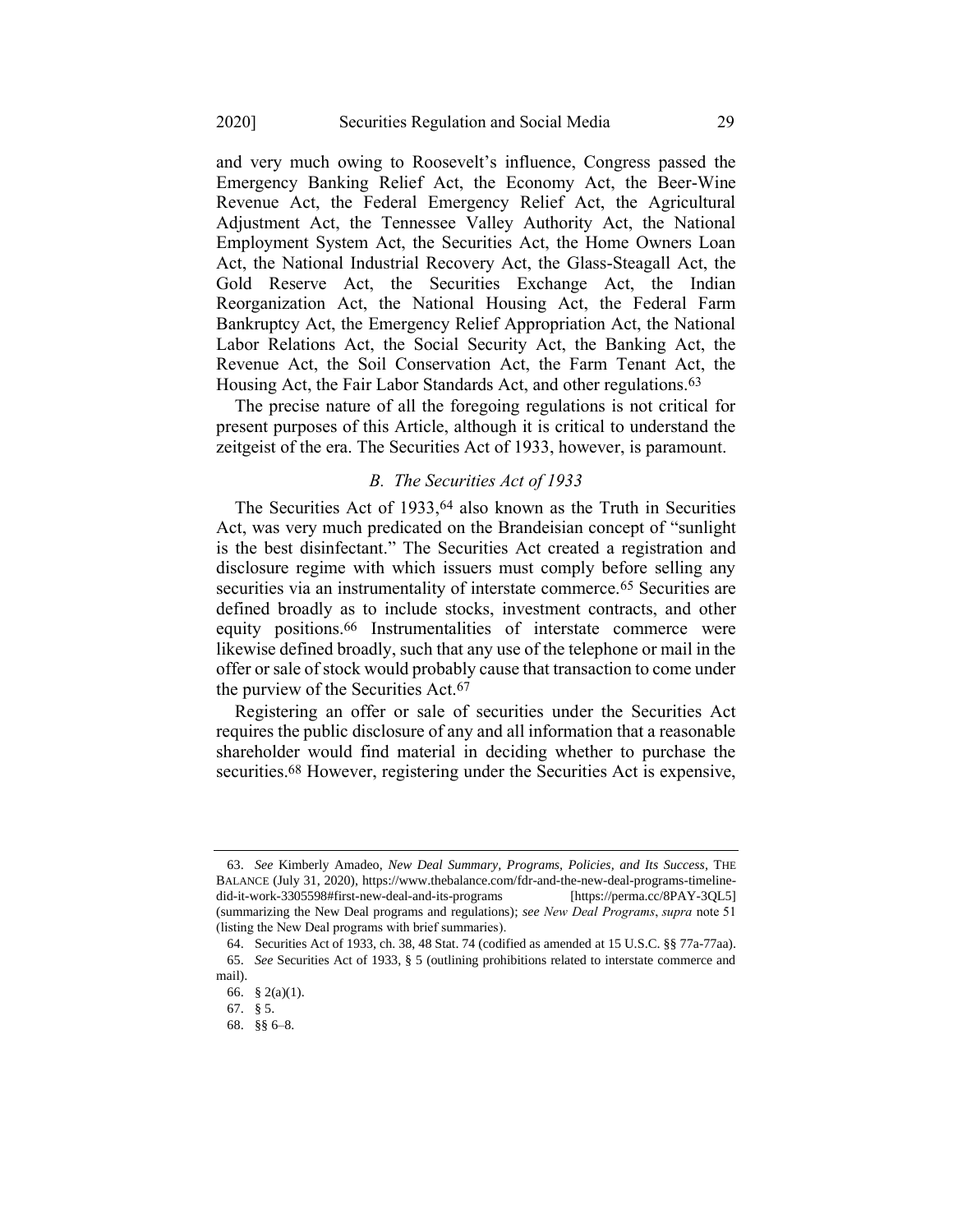time consuming, and uncertain, such that it is best avoided if possible.<sup>69</sup>

Fortunately, there are two exemptions built into the Securities Act itself. Broadly speaking, there are exempt securities and exempt transactions. Exempt securities, as described in section 3 of the Securities Act, can always be sold or resold without registration, but most startup companies do not qualify for these exemptions.70 Section 3 is primarily used by national banks and the federal government. Rather, it is section 4—which describes exemption transactions—that would be the key exemption for the vast majority of startups and small businesses.<sup>71</sup>

## 1. Section 3(b)

When the Securities Act was originally promulgated by the Seventy-Third Congress on May 27, 1933, it exempted several specific classes of securities in section  $3(a)$ .<sup>72</sup> These exemptions generally do not apply to startup companies, but Congress also granted the SEC permission to exempt additional classes. Section 3(b) originally said:

The commission may from time to time by its rules and regulations, and subject to such terms and conditions as may be prescribed therein, add any class of securities to the securities exempted as provided in this section, if it finds that the enforcement of this title with respect to such securities is not necessary in the public interest and for the protection of investors by reason of the small amount involved or the limited character of the public offering; but no issue of securities shall be exempted under this subsection where the aggregate amount at which such issue is offered to the public exceeds \$100,000.<sup>73</sup>

Also known as the "Small Issue Exemption," section 3(b) was subsequently amended several times to increase the maximum offering amount.74 Under the current version of the statute, the maximum offering that can qualify under section 3(b) is \$5,000,000.75

Four aspects of this provision are noteworthy. First, this exemption

<sup>69.</sup> *See id.* (This, of course, raises the question of who is the "reasonable shareholder" envisioned by the Securities Act? It is not necessary to resolve this question for the present purposes of this Article, but it is worth mentioning that while there are quite a few very good articles on that subject, there are none that address who the reasonable shareholder in social media investing is. The author of this Article plans to address that gap in the literature in future work.).

<sup>70.</sup> *See generally* Securities Act of 1933, § 3 (detailing the exempt securities).

<sup>71.</sup> *See generally* § 5 (detailing exemption transactions).

<sup>72.</sup> Securities Act of 1933 § 3(a).

<sup>73.</sup> § 3(b).

<sup>74.</sup> *See, e.g.*, An Act to amend the Securities Investor Protection Act of 1970, Pub L. No. 95– 283, §18, 92 Stat. 275 (1978) (increasing the maximum offering amount from \$500,000 to \$1,500,000).

<sup>75.</sup> 15 U.S.C. § 77c(b)(1) ("No issue of securities shall be exempted under [small issues exemptive authority] where the aggregate amount at which such issue is offered to the public exceeds \$5,00,000.").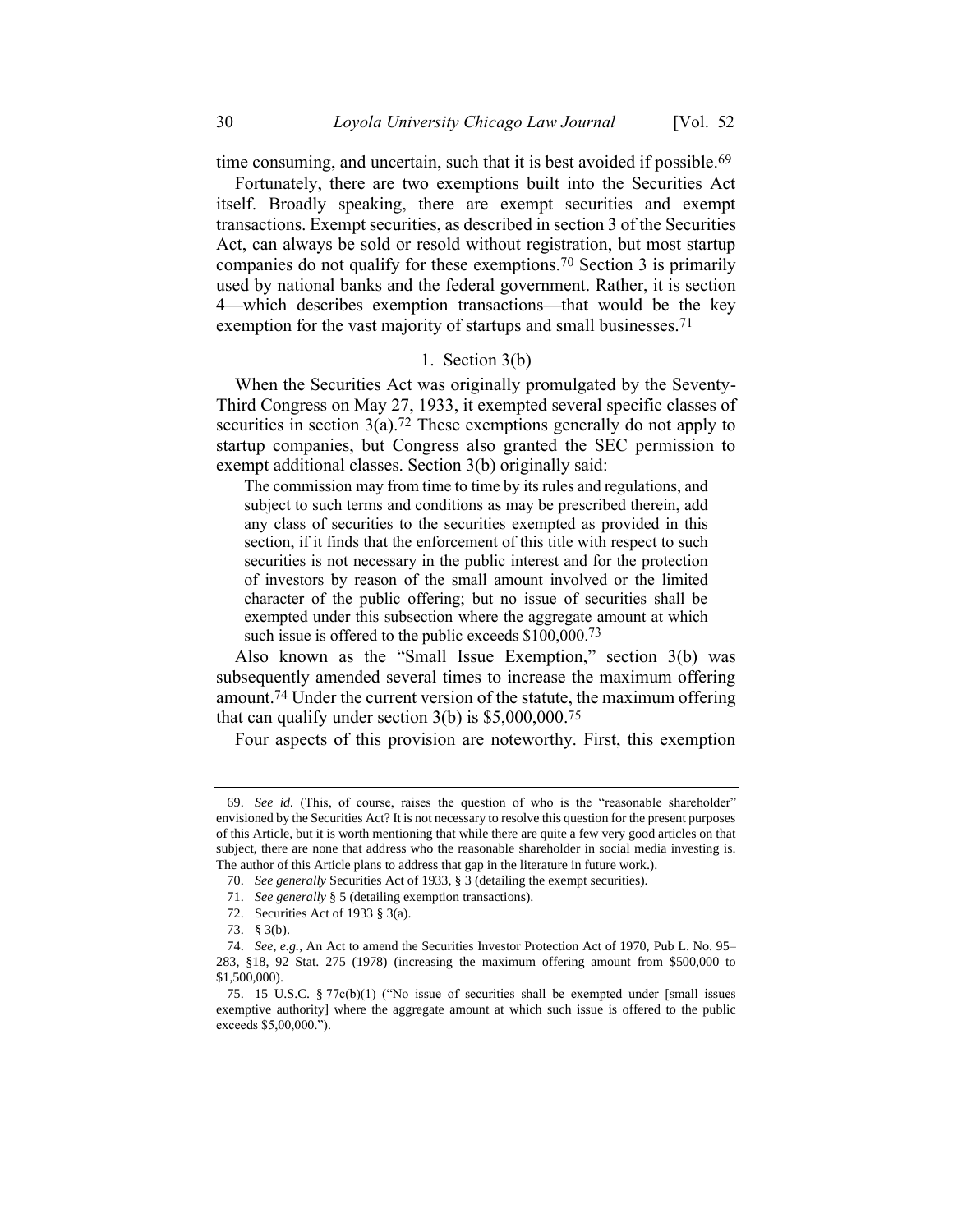applies to the securities themselves, not the transaction. This means that securities issued under this provision could be resold in another transaction because the exemption attaches to the security. This resale exemption is presently of little consequence, however, because the SEC has specifically ruled that its permissive exemptions under 3(b) are subject to resale restrictions.<sup>76</sup> Yet it appears this resale restriction is not required by the statute.

Second, this exemption is permissive, whereby the SEC *may* create a rule or regulation.<sup>77</sup> This distinguishes the  $3(b)(1)$  from the  $4(a)(2)$ exemption described below, as the latter provides that certain transactions are exempt from the Securities Act as a matter of statutory law. Third, the Small Issue Exemption is limited to a dollar amount that is specified by Congress as a matter of statutory law. While the SEC can set a lower limit, it does not have the authority to set a higher limit for exempt securities under this section.

Fourth, the section  $3(b)(1)$  exemption contemplates a "limited" character of the public offering."78 This is nebulous on two dimensions, as the terms "limited character" and "public offering" are both unclear. It would seem, however, that section  $3(b)(1)$  provides room for a broader

78. *Id.*

<sup>76.</sup> *See* 17 C.F.R. § 230.502(d) (2019) ("Except as provided in § 230.504(b)(1), securities acquired in a transaction under Regulation D shall have the status of securities acquired in a transaction under section 4(a)(2) of the Act and cannot be resold without registration under the Act or an exemption therefrom."). *See also* 17 C.F.R. § 230.504(b)(1) (2019).

*General conditions.* To qualify for exemption under this § 230.504, offers and sales must satisfy the terms and conditions of §§ 230.501 and 230.502(a), (c) and (d), except that the provisions of § 230.502(c) and (d) will not apply to offers and sales of securities under this § 230.504 that are made:

<sup>(</sup>i) Exclusively in one or more states that provide for the registration of the securities, and require the public filing and delivery to investors of a substantive disclosure document before sale, and are made in accordance with those state provisions;

<sup>(</sup>ii) In one or more states that have no provision for the registration of the securities or the public filing or delivery of a disclosure document before sale, if the securities have been registered in at least one state that provides for such registration, public filing and delivery before sale, offers and sales are made in that state in accordance with such provisions, and the disclosure document is delivered before sale to all purchasers (including those in the states that have no such procedure); or (iii) Exclusively according to state law exemptions from registration that permit general solicitation and general advertising so long as sales are made only to "accredited investors" as defined in § 230.501(a).

<sup>77.</sup> *See* Securities Act of 1933, ch. 38, § 3(b)(1), 48 Stat. 74 (codified as amended at 15 U.S.C. §§ 77a-77aa). ("The Commission *may* from time to time by its rules and regulations, and subject to such terms and conditions as may be prescribed therein, add any class of securities to the securities exempted as provided in this section, if it finds that the enforcement of this subchapter with respect to such securities is not necessary in the public interest and for the protection of investors by reason of the small amount involved or the limited character of the public offering . . . .") (emphasis added).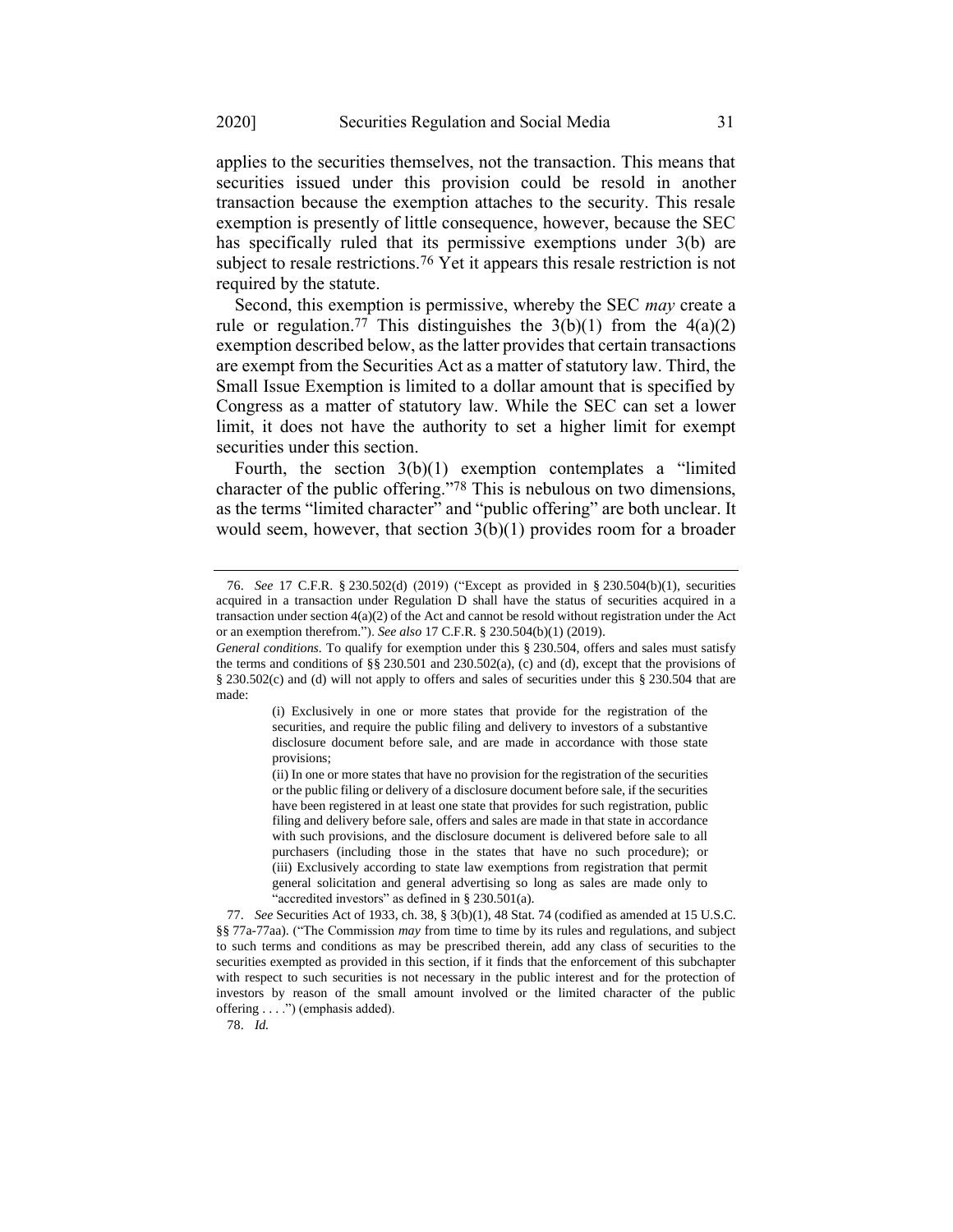reading of "public offering" than section  $4(a)(2)$ , which only pertains to transactions "not involving a public offering."79

This last point merits emphasis. If one is to follow the common rules of statutory construction that similar terms should be interpreted in a similar way and different terms should be interpreted in a different way,  $80$ then this difference in language indicates a difference in meaning. It logically follows that "limited public offering" and "not ... a public offering" are distinguishable. Moreover, "limited" seems to indicate a broader scope of permitted activity than "not" or none. Therefore, 3(b)(1) should be interpreted to be more permissive than  $4(a)(2)$  with regard to public offerings. Thus, the offer and sale on social media of securities exempted under section  $3(b)(1)$  may be less likely to violate the securities laws than a similar offer and sale of securities in a transaction exempted under section  $4(a)(2)$ .

## 2. Section  $4(a)(2)$

The original version of the Securities Act provided in section 4(1) the prohibitions of the Securities Act "[s]hall not apply to . . . transactions by an issuer not with or through an underwriter and not involving any public offering."81 Now found in section  $4(a)(2)$ , the current version of the Securities Act, as amended, provides that "[t]he provisions of section 5 [prohibitions relating to interstate commerce and the mails] shall not apply to transactions by an issuer not involving any public offering."82 It is important to note that a "public offering" disqualifies an issuance of stock from exemption under section 4(a)(2).

This brings up yet another question: what is a "public offering"? The SEC first attempted to answer this question on January 24, 1935, when it published an opinion letter outlining four factors that would be considered in determining whether a public offering is involved in a given transaction: (1) the number of offerees and their relationship to each other and to the issuer; (2) the number of units offered; (3) the size of the offering; and (4) the manner of the offering.83

Unfortunately, this multifactor test did little to provide the clarity and certainty needed for unregistered offerings. Rather, it provided as many

<sup>79.</sup> § 4(a)(2).

<sup>80.</sup> *See* William N. Eskridge, Jr. & Philip P. Frickey, *The Supreme Court 1993 Term Foreword: Law as Equilibrium*, 108 HARV. L. REV. 26, 99, 105 (1994) (provides the Rehnquist court's canons of statutory construction).

<sup>81.</sup> Securities Act of 1933, ch. 38, § 4(1), 48 Stat. 74 (codified as amended at 15 U.S.C. §§ 77a– 77aa).

<sup>82.</sup> § 4(a)(2).

<sup>83.</sup> Letter of Gen. Counsel Discussing Factors to be Considered in Determining the Availability of the Exemption from Registration Provided by the Second Clause of Section 4(1), Securities Act Release No. 285, 1935 WL 27785 (Jan. 24, 1935).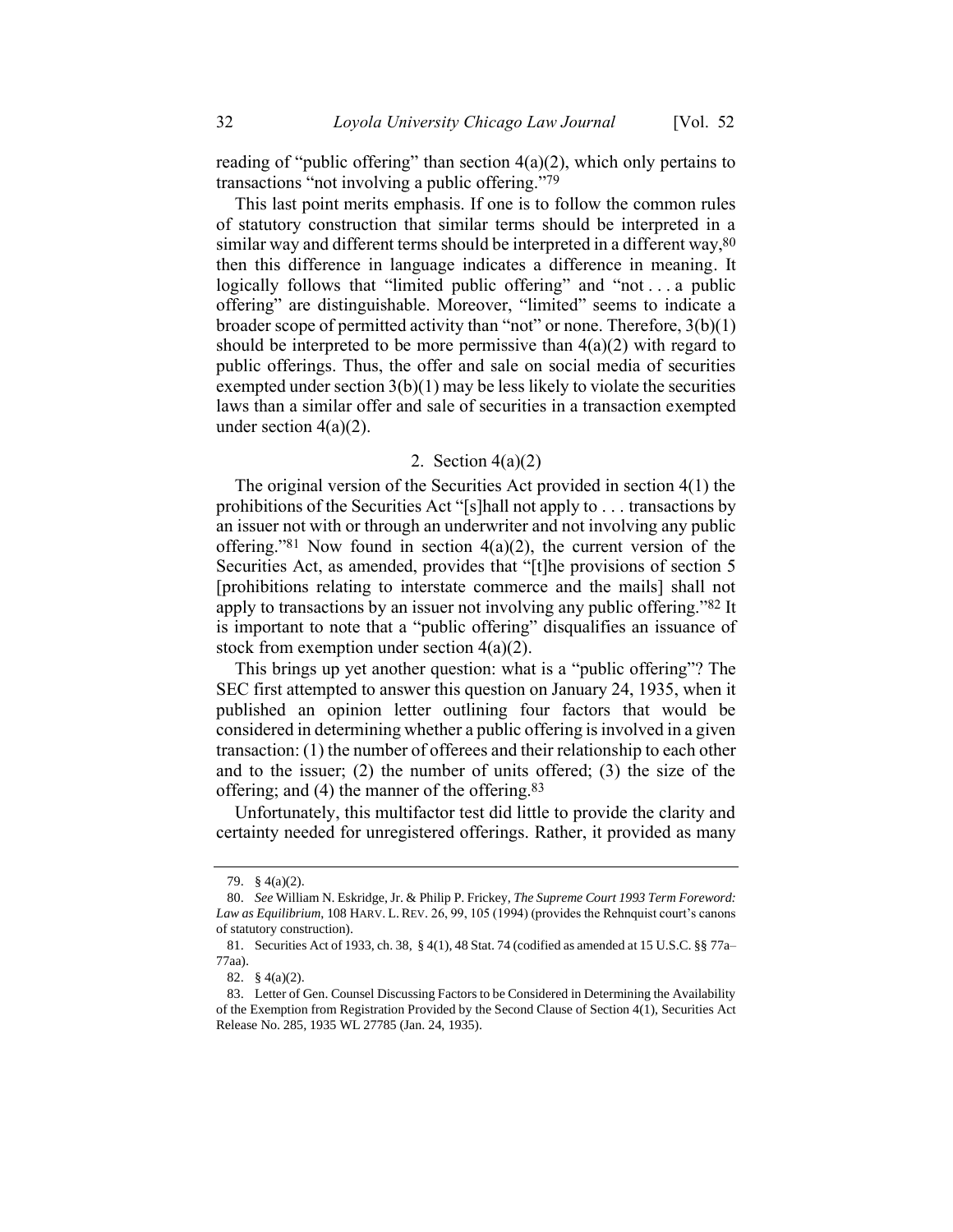new questions as it did answers. For instance, how many units can be offered before an offering becomes public? The SEC first attempted to clarify the statue by ruling that the Securities Act only applied when a "substantial number" of securities was offered to the public.<sup>84</sup> What, precisely, is a "substantial number"? This question does not even bear further consideration, given that in 1953, the Supreme Court expressly held that "there is no warrant for superimposing a quantity limit on private offerings as a matter of statutory interpretation."85

*SEC v. Ralston Purina Co.*86 is a foundational case in securities law because it was the first time that the Supreme Court attempted to define a public offering. Ralston Purina, a Missouri-based manufacturer of animal feed and pet food, offered shares of its stock to a number of its "key employees."87 The corporation made no effort to register this transaction under the Securities Act of 1933, and the key employees were not given access to the kind of information which registration under the Act. The corporation argued that offering to a limited group (such as key employees or even all employees) could not properly be characterized as a public offering.

The Supreme Court rejected this argument. It found that employees are members of the investing public and are thereby entitled to the same protections under the Securities Act.88 The Court conceded that some employees, such as high-level executives, might have access to the same kind of information that would be required by a registration. If the offering was confined to such high-level executives, then perhaps that would not be a public offering. But this is dicta.

The critical holding from *Ralston Purina* is that an offering that is not open to everyone may nevertheless be public in character. Whether an offering is "public" and "private" requires a fact-specific inquiry into the circumstances under which the distinction is sought to be established, and to consider the purposes sought to be achieved by such distinction.89

<sup>84.</sup> Securities Act Release No. 97, 1933 WL 28905 at \*3 (Dec. 28, 1933) ("It seems clear that offerings addressed only to security holders of a single issuer may nevertheless be 'public offerings' within the meaning of Section  $4(1)$ .... If the group of security holders includes a substantial number of persons, the offering should be considered a 'public' one."); *See also* Securities Act Release No. 285, at \*1 (holding that twenty-five persons was not a "substantial number").

<sup>85.</sup> SEC v. Ralston Purina Co., 346 U.S. 119, 125 (1953) (discussing when to investigate particular exemption claims).

<sup>86.</sup> *Id.* at 120.

<sup>87.</sup> *Id*. (discussing that a "key employee" is within this exemption).

<sup>88.</sup> *Id.* at 126–27 (holding that Provision of Securities Act, exempting from registration requirements transactions by an issuer not involving any public offering, was not intended to deprive employees as a class of the safeguards of the Provision of Securities Act).

<sup>89.</sup> *Id.* at 124 (citing 102 F. Supp. at 968, 969).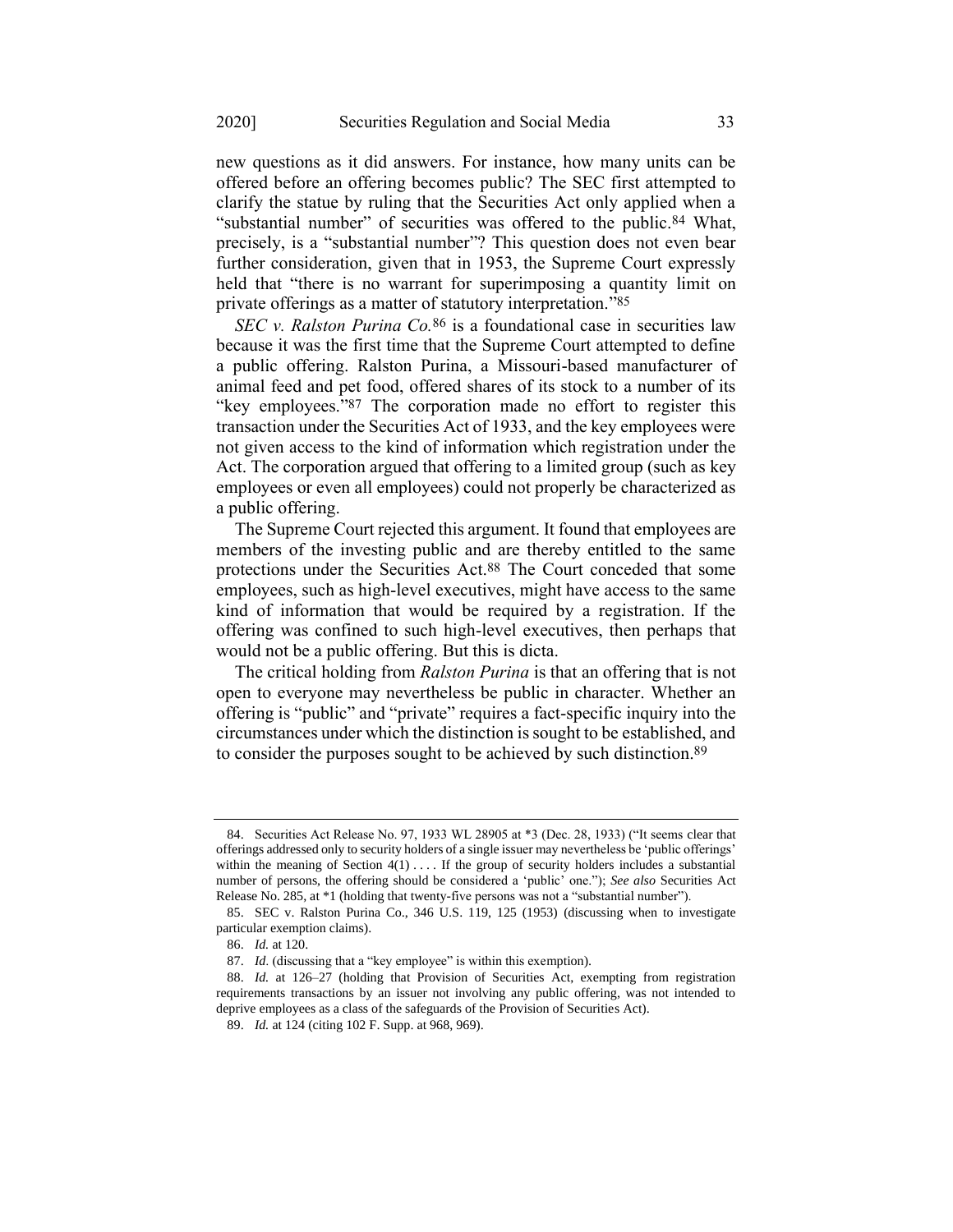<span id="page-20-0"></span>*Ralston Purina* provided two requirements for an offering to be characterized as private. First, all offerees must have access to the types of information that would be disclosed in a registration; and, second, the offerees must be capable of fending for themselves.90 The second requirement has developed into the "sophisticated investor" standard, which includes an assessment of offerees' ability to demand and understand the information that is available to them.<sup>91</sup> In other words, the Court found that access to information is a necessary but not a sufficient condition to find that the investor is able to fend for oneself.92

The Court explained that the number of purchasers involved is not dispositive, but the number of offerees and purchases is a relevant factor in determining whether an offering is private.93 The size of the offering is also relevant to this determination. Both the number of shares of stock offering and the aggregate offerings price of the transaction help show whether an offering is public or private.<sup>94</sup>

In summary, *Ralston Purina* held that whether an offering is public or private shall be based on (1) the number of offerees, (2) the offerees' need for information, (3) the offerees' access to information, and (4) the size of the offering—both in terms of the number of securities offered and the aggregate offering price.95

The SEC again tried to clarify the concept of "public offering" in 1974 by adopting Rule 146.96 After its adoption, then-SEC Chairman William J. Casey proudly remarked, "[a]fter 40 years of mystery and uncertainty, we published this week standards on how companies can raise money in a private offering,"97 and further promised to "provide more objective

<sup>90.</sup> *Id*. at 124–25 (referencing Thomas Lee Hazen, *§ 4:88. Exemption for Issuer Transactions Not Involving a Public Offering ("The Private Placement Exemption")—Section 4(a)(2)—Scope of the Section 4(a)(2) Exemption*, 1 LAW SEC. REG. § 4:88 (2020)).

<sup>91.</sup> *Id.* (discussing how the design of the statute is to protect investors by promoting full disclosure of information necessary for investors to make informed investment decisions).

<sup>92.</sup> *Id.* at 124–127 (discussing other necessary skills and knowledge needed for investors).

<sup>93.</sup> *Ralston Purina*, 346 U.S. at 125.

<sup>94.</sup> *Id.* at 122, n. 6 (explaining the sale of stockholders that are small in numbers does not constitute a public offering).

<sup>95.</sup> Hazen, *supra* note [90](#page-20-0) (providing factors to determine whether an offering is public or private).

<sup>96.</sup> *See* Noticed of Proposed Rule 146 Under the Securities Act of 1933 – "Transactions by an Issuer Deemed Not to Involve Any Public Offering and Related Form 146" and Notice of a Proposal to Amend Rule 257 Under Such Act – "Offerings Not in Excess of \$50,000", Securities Act Release No. 5336, 1972 WL 121503 (Nov. 28, 1972) (providing more objective standards for determining a public offering).

<sup>97.</sup> SEC News Release, Remarks by William J. Casey, Chairman, SEC, Regulation and the Structure of the Securities Market (Nov. 30, 1972); Gregory DuBois Erwin, *Goodbye Private Placement, Hello 146 – Recent Appellate Court Decisions Suggest that Investment Bankers Should No Longer Rely on the Private Placement Exemption*, 6 CREIGHTON L. REV. 127, 127 (1972) (emphasizing the uncertainty as to what constitutes a private offering).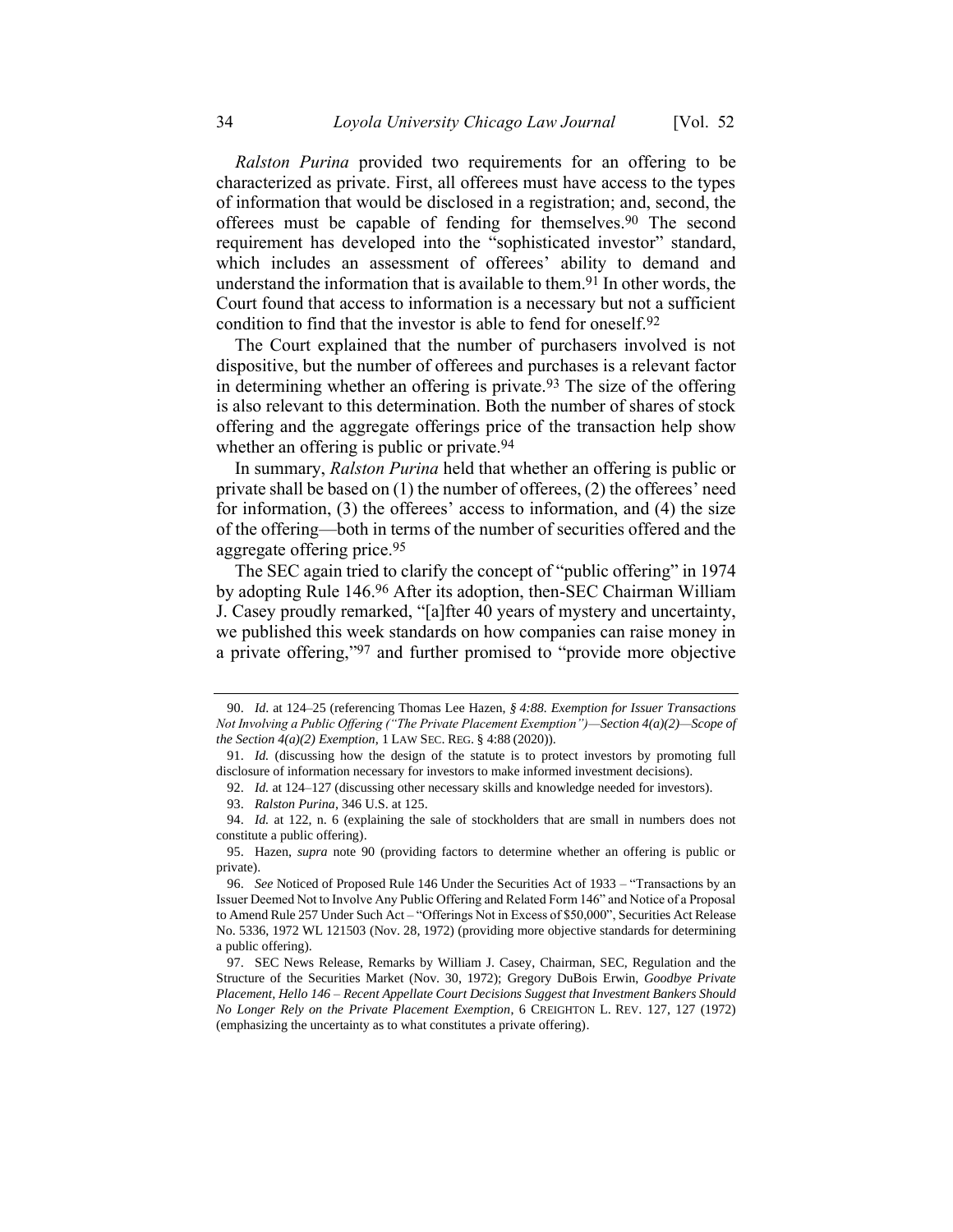standards for determining when the offer or sale of securities by an issuer is a transaction not involving a public offering."98

While Rule 146 was clear and quantitative insofar as limiting the number of purchasers to thirty-five, it suffered from numerous ambiguities pertaining to general solicitation. For example, Rule 146 provided that the offer must be made to an investment representative that "has such knowledge and experience in financial and business matters that he alone, or together with other offeree representatives or the offeree, is capable of evaluating the merits and risks of the proposed investment."99 This effectively restates the "sophisticated investor" requirement without clarifying what that means. Others have noted that "this is a very imprecise standard, and courts have, predictably, differed in their interpretations of it."100 As it turned out, Rule 146 was so vague as to be essentially useless, and it has been relegated to the voluminous dustbin of securities law history.

The SEC tried yet again—and perhaps finally succeeded—in 1982 with its adoption of Regulation D.<sup>101</sup> Affectionately called "Reg D," this regulation created reasonably clear ways for offerings to be exempt from registration under the Securities Act.102 Indeed, this regulation paved the way for the venture capital industry to succeed in America.

## *C. Regulation D*

When Regulation D was promulgated on April 15, 1982, it comprised six rules, Rules 501–506.103 The first three rules set forth general terms and conditions: Rule 501 defines "accredited investor," "insiders," "natural persons," "purchaser representative," and other key terms; Rule 502 sets forth the disclosure requirements (which are minimal) and

<sup>98.</sup> Transactions By an Issuer Deemed not to Involve Any Public Offering, Securities Act Release No. 5487, 39 Fed. Reg. 15,261 (May 2, 1974) (discussing objective standard to determine what would not be deemed a public offering).

<sup>99.</sup> Securities Act Release No. 5487, 39 Fed. Reg. at 15,263 (SEC Rule 146(a)(1)(i)) (discussing the knowledge and expertise needed to be capable of evaluating proposed investments).

<sup>100.</sup> H. David Heumann, *Is SEC Rule 146 Too Subjective to Provide the Needed Predictability in Private Offerings?*, 55 NEB. L. REV. 1, 7 (1975) (discussing the imprecise standard of investment sophistication).

<sup>101.</sup> *See* 17 C.F.R. § 230.501 *et seq.* (2019) (explaining the sections and terms used in Regulation D).

<sup>102.</sup> *Id. See also Regulation D Offerings*, SEC, [https://www.sec.gov/fast-answers/answers](https://www.sec.gov/fast-answers/answers-regdhtm.html)[regdhtm.html](https://www.sec.gov/fast-answers/answers-regdhtm.html) [https://perma.cc/U5VV-GMEF] (Nov. 27, 2017) (explaining how companies can become exempt from registration requirements under Regulation D).

<sup>103.</sup> *See* Revision of Certain Exemptions from Transactions Involving Limited Offers and Sales, Securities Act Release No. 6389, 24 SEC. Docket 1166, 1982 WL 35662, at \*2 (Mar. 8, 1982) ("Rules 501-506, that establishes three exemptions from the registration requirements of the Securities Act and replaces exemptions that currently exist under Rules 146, 240, and 242."); Interpretive Release on Regulation D, Securities Act Release No. 6455, 1983 WL 409415 (Mar. 3, 1983).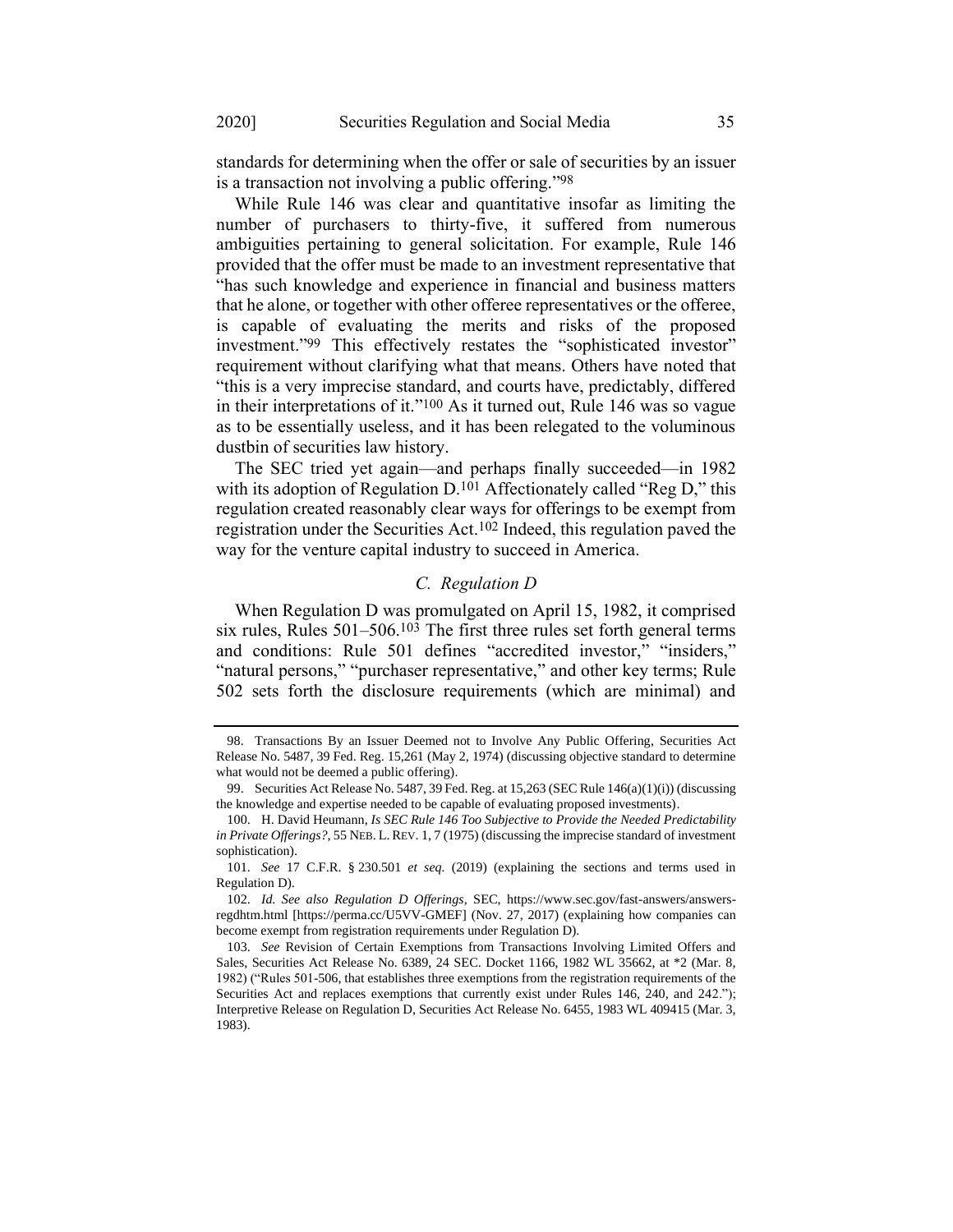establishes other terms of the offering; and Rule 503 requires the issuer to file a notice of sale on Form  $D^{104}$  Additionally, Rule 502(c) prohibits the issuer from any form of general solicitation or general advertising.105 The SEC provided an interpretive release on Regulation D that attempts to define "general solicitation":

In analyzing what constitutes a general solicitation, the staff considered a solicitation by the general partner of a limited partnership to limited partners in other active programs sponsored by the same general partner. In determining that this did not constitute a general solicitation, the Division underscored the existence and substance of the preexisting business relationship between the general partner and those being solicited. The general partner represented that it believed each of the solicitees had such knowledge and experience in financial and business matters that he or she was capable of evaluating the merits and risks of the prospective investment . . . .

In analyzing whether an issuer was using a general advertisement to offer or sell securities, the staff declined to express an opinion on a proposed tombstone advertisement that would announce the completion of an offering . . . . Because the requesting letter did not describe the proposed use of the tombstone announcement, and because the announcement of the completion of one offering could be an indirect solicitation for a new offering, the staff did not express a view. In a letter regarding Tax Investment Information Corporation dated January 7, 1983, the staff considered whether the publication of a circular analyzing private placement offerings, where the publisher was independent from the issuers and the offerings being analyzed, would violate Rule 502(c). Although Regulation D does not directly prohibit such a third-party publication, the staff refused to agree that such a publication would be permitted under Regulation D because of its susceptibility to use by participants in an offering. Finally, in the letter re Aspen Grove dated November 8, 1982 the staff expressed the view that the proposed distribution of a promotional brochure to the members of the "Thoroughbred Owners and Breeders Association" and at an annual sale for horse owners and the proposed use of a magazine advertisement for an offering of interests in a limited partnership would not comply with Rule  $502(c)$ .<sup>106</sup>

As the above discussion makes clear, the ban on general solicitation was murky and contested right from its start. It is even harder to relate the SEC's guidance on general solicitation to the use of social media

<sup>104.</sup> *See* Securities Act Release No. 6455, 1938 WL 409415, at \*1 (Mar. 3, 1938) ("[Rules 501- 503] set forth general terms and conditions that apply in whole or in part to the exemptions.").

<sup>105.</sup> *Id.* ("Rule 502(c) prohibits the issuer or any person acting on the issuer's behalf from offering or selling securities by any form of general solicitation or general advertising.").

<sup>106.</sup> Interpretive Release on Regulation D, Securities Act Release No. 6455, 1983 WL 409415 (Mar. 3, 1983) (internal citations omitted) (quoting "Manner of Offering – Rule 502(c)").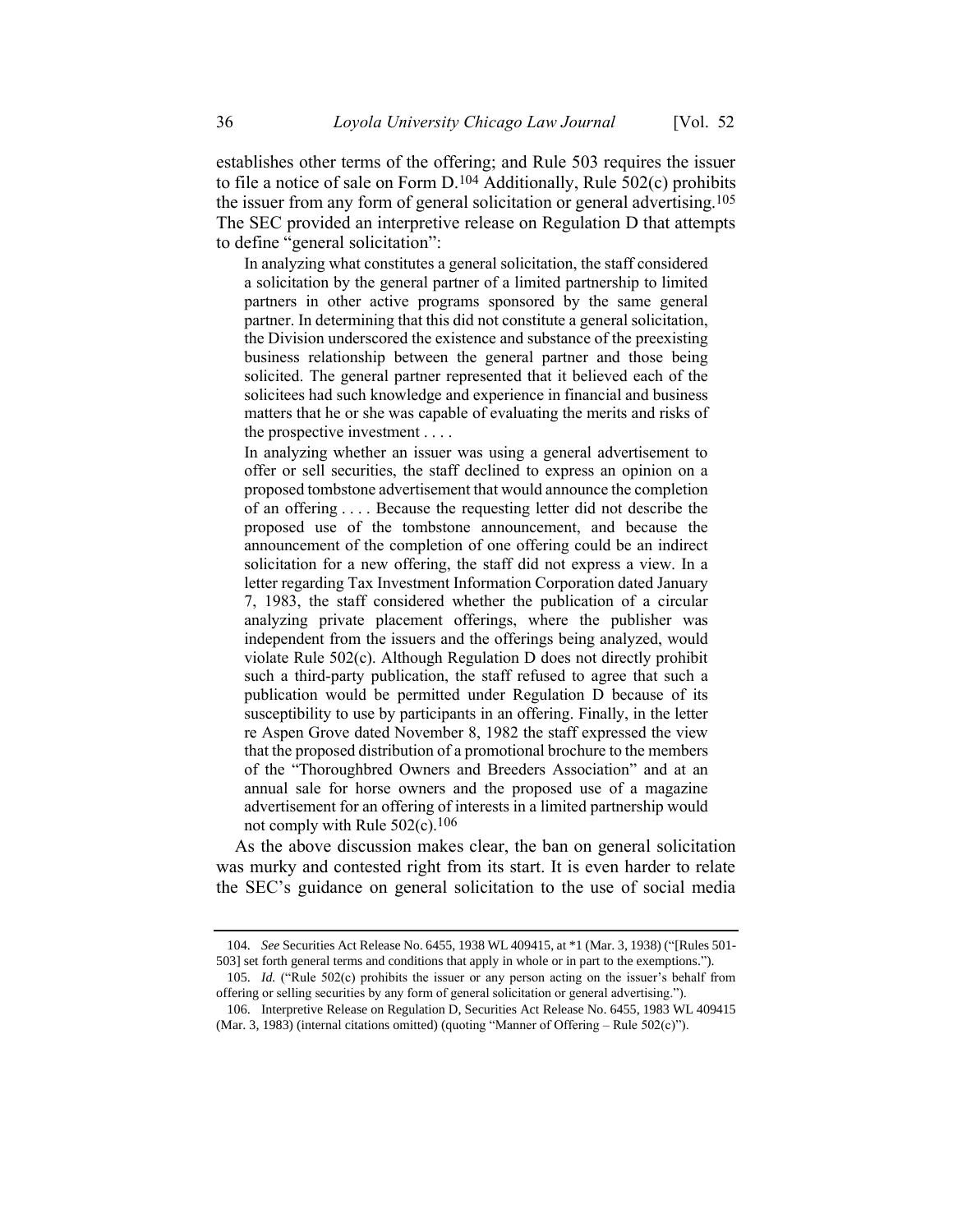today. While the ban on general solicitation has been lifted with regard to offerings made solely to accredited investors, it remains in effect for offerings to ordinary investors. Such offerings can be vital to early stage startups who raise most of their seed money from friends and family.107 Accordingly, the exemptions that permit sale to ordinary investors—Rule 504 and Rule 506(b)—remain highly relevant and require further analysis. Both of these exemptions are conditional on meeting the requirement of Rule 502(c), which limits the manner of offering and bans general solicitation.108

## 1. Rule 502(c)

Rule 502(c) bans general solicitation and defines it as "including, but not limited to, the following: (1) Any advertisement, article, notice or other communication published in any newspaper, magazine, or similar media or broadcast over television or radio; and (2) Any seminar or meeting whose attendees have been invited by any general solicitation or general advertising."109

The ban on general solicitation focuses on the quality, rather than the quantity, of potential investors. In other words, general solicitation may be prohibited even if relatively few potential investors are contacted if the investors lack sophistication, wealth, or experience in the industry. On the other hand, general solicitation of a relatively large group of potential investors may not be prohibited if those investors meet the qualification requirements for that offering. In order to constitute a general solicitation, promoters and issuers of the offering must not have a prior relationship with the offeree. Underwriters are often used to ensure that the offerees meet the necessary requirements or have made prior deals with issuers. Mass mailings, along with targeted mailings through the purchase of mailing lists, are typical examples of general solicitations. Further, the construction of any mailing list will constitute general solicitation unless the potential investors on the mailing list have been properly vetted prior to its formulation.110

<span id="page-23-0"></span>It is clear that use of electronic media can constitute a general solicitation but limiting access to such media can comply with the no-

<sup>107.</sup> *See Types of Investors*, FUNDABLE, https://www.fundable.com/learn/ resources/guides/investor/types-of-investors [https://perma.cc/24VK-2CPH] (last visited May 24, 2020) (calculating \$60 billion of funding for startups comes from family and friends in the aggregate each year in the United States whereas \$20 billion comes from angel investors, \$22 billion from venture capitalists, and \$2.8 billion from actual customers).

<sup>108.</sup> *See* 17 C.F.R. § 230.502(c) (2020) (noting the limitations on the manner of an offering).

<sup>109.</sup> *Id.* (providing the definition for general solicitation).

<sup>110.</sup> Thomas Lee Hazen, *§ 4:77. Regulation D—Limitations on General Solicitation in Regulation D Offerings*, 1 LAW SEC. REG. § 4:77 (2020) (explaining how the construction of a mailing list constitute general solicitation).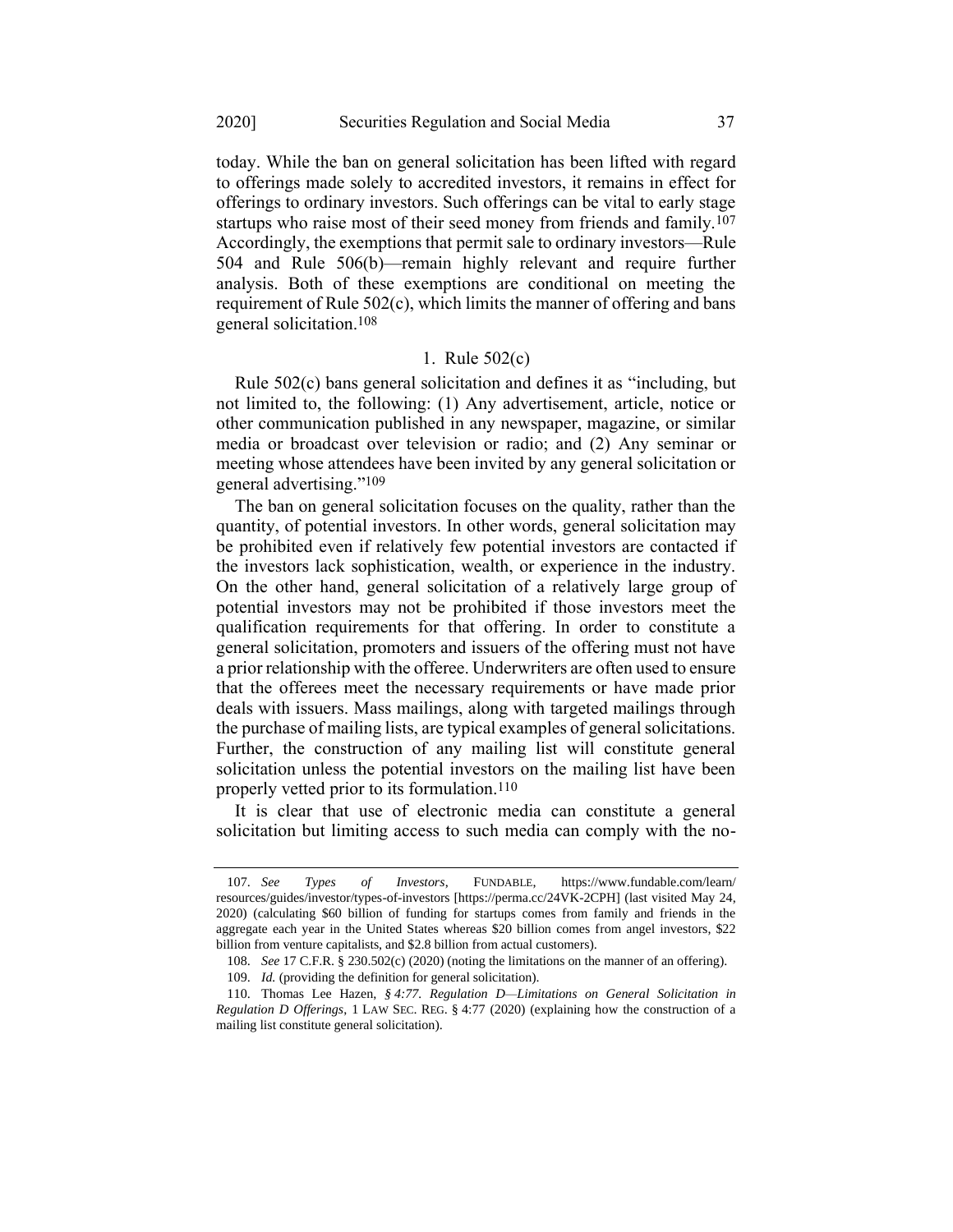general-solicitation provision on Rule 502(c). For example, in the early days of the internet, the SEC stated that "the placing of the offering materials on the Internet would not be consistent with the prohibition against general solicitation or advertising in Rule 502(c) of Regulation D."111 However, the SEC has since taken a more nuanced view toward internet materials. In 1996, the SEC issued a no-action letter regarding IPOnet, approving the use of a password-protected website for private placements, provided that investors could only access the information after they had been qualified as "sophisticated."112 Subsequent SEC guidance confirmed its position that providing investment information on a password-protected web site does not amount to a general solicitation.<sup>113</sup>

It is not clear whether and how the use of social media alone is captured in this definition. The SEC has issued little guidance as to this issue, and case law provides few clues. In their administrative proceeding against Prescient Capital Partners, Ltd. (PCP), the SEC found as a matter of fact that PCP used mail, email, social media, internet websites, and video to generally solicit investors.114 This implies that the SEC believes social media can constitute a general solicitation. Unfortunately, the SEC does not describe the particular behavior on social media that constituted the solicitation. The SEC's cease-and-desist letter simply orders PCP "[to] cease and desist from committing or causing any violations and any future violations of Sections 5(a) and (c) of the Securities Act" (and pay fines).115 Issuers have almost no evidence on whether the SEC will

<sup>111.</sup> Use of Electronic Media for Delivery Purposes, Securities Act Release No. 7233 (Oct. 6, 1995) (discussing inconsistencies in the placement of offering materials on the Internet with the prohibition against general solicitations or advertising).

<sup>112.</sup> IPOnet, SEC No-Action Letter, 1996 WL 431821, at \*1 (July 26, 1996) (noting that investors could only access the information after being deemed "sophisticated").

<sup>113.</sup> *See* John C. Coffee Jr., *Brave New World?: The Impact(s) of the Internet on Modern Securities Regulation*, 52 BUS. LAW. 1195, 1221 (1997) ("Taken together, these three no-action letters both establish the concept that a password-protected Web site does not amount to a 'general solicitation' or 'general advertising' in violation of Rule 502. . . . ") (*citing* IPOnet, SEC No-Action Letter, 1996 SEC No-Act. LEXIS 642 (July 26, 1996); Angel Capital Electronic Network, SEC No-Action Letter, 1996 SEC No-Act. LEXIS 812 (Oct. 25, 1996); Lamp Technologies, Inc., SEC No Action Letter, 1997 SEC No-Act. LEXIS 638 (May 29, 1997)).

<sup>114.</sup> In the Matter of Prescient Capital Partners, Exchange Act Release No. 9363 (Sept. 24, 2012), https://www.sec.gov/litigation/admin/2012/33-9363.pdf [https://perma.cc/E2LW-J833] ("During the relevant period, Respondents made general solicitations of investors by means of mail, email, social media, and Internet websites and videos. These solicitations were prohibited by Rules 506(b)(1) and 502(c) of Regulation D."). Yet this does not make clear whether the social media solicitations alone would have been enough to violate the rules. Moreover, the fact-finding is obviously conclusory, as it provides no analysis as to whether social media is itself a general solicitation.

<sup>115.</sup> *Id.* (providing SEC orders pursuant to Section 8A of the Securities Act).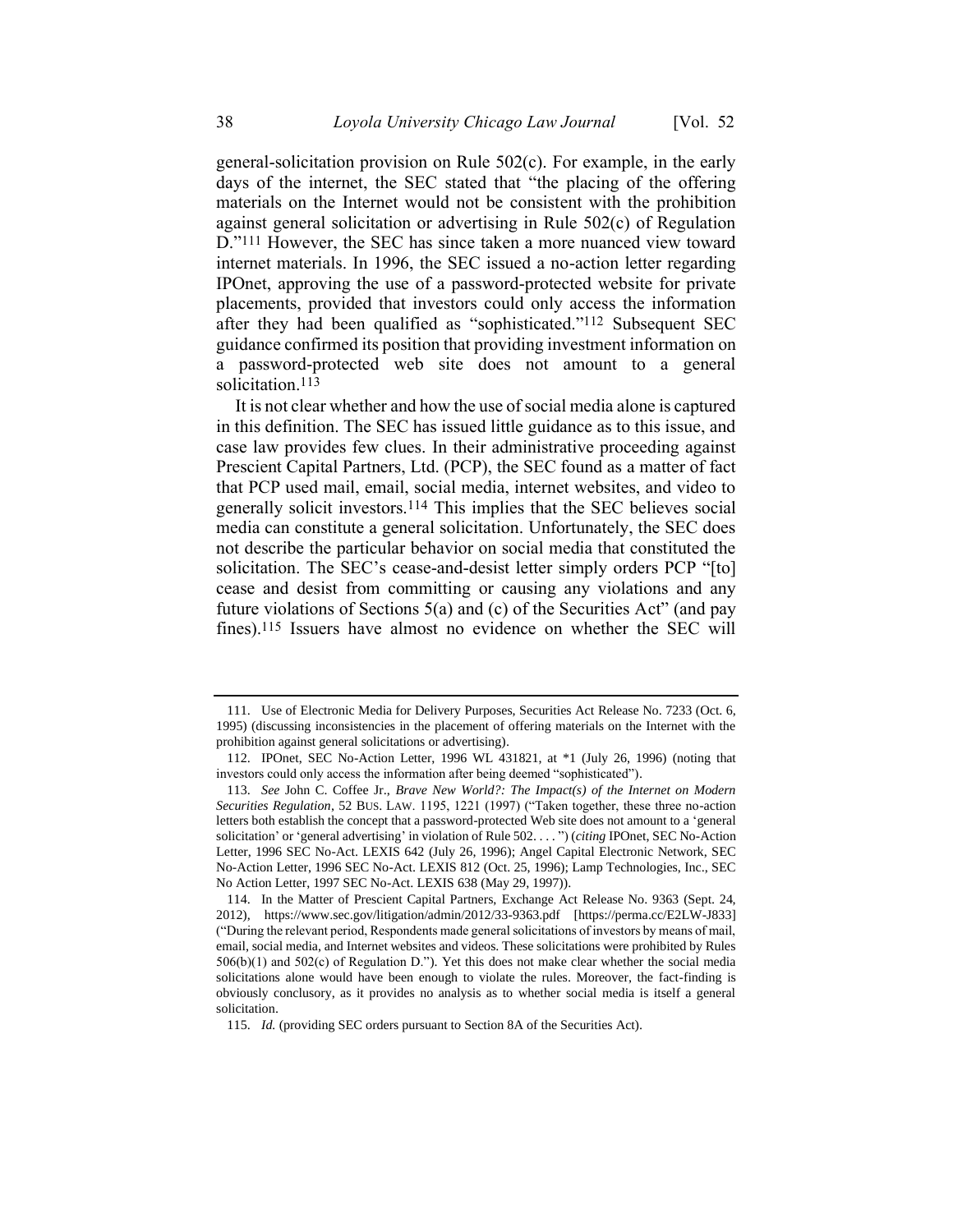declare a social media behavior to be a general solicitation. Legal, socially valuable behavior may thereby be chilled needlessly.

#### 2. Rule 504

When Rule 504 was first promulgated in 1982, it permitted the offer and sale of up to  $$500,000$  in securities.<sup>116</sup> This limitation is statutorily required because Rule 504 is permitted under section 3(b) of the Securities Act, and section 3(b) expressly limits the SEC's authority for such permissive exemptions to specific dollar amounts.<sup>117</sup> That amount has been amended, however, and now it is presently \$5 million.<sup>118</sup>

Rule 504 used to be relatively useless, but it was modified on October 26, 2016 in meaningful ways that made this exemption potentially quite useful.119 As amended, Rule 504 now allows an offering of up to \$5 million to an unlimited number of investors, whether accredited or not.<sup>120</sup> In addition, Rule 504 appears to permit limited public solicitation of investors.121 While general solicitation is not permitted under Rule 504, the notion of a limited public solicitation makes this rule potentially quite powerful for social media investing.

Regulation D Rule 504 could be used to solicit investors for corporate financing on social media because it sidesteps the general solicitation ban. The leading treating on securities regulation states, "[a] general solicitation can be used for a Rule 504 offering if the transaction is registered under a state securities law that requires public filing and delivery of a substantive disclosure document."122 In other words, Rule 504's power is limited, however, because compliance with this federal regulation does not preempt state securities regulations. Accordingly, a

<sup>116.</sup> *See* 17 C.F.R. § 230.504 (1984) (addressing the original limitation on offering price).

<sup>117.</sup> *See* Securities Act of 1933, ch. 38, § 3(b), 48 Stat. 74 (codified as amended at 15 U.S.C. §§ 77a-77aa); 17 C.F.R. § 230.504(a)(3) (2019) (noting the additional exemptions limiting the SEC's authority).

<sup>118.</sup> *See* 17 C.F.R. § 230.504(a)(3) (2019) (noting the amended amount exempt under section 3(b) of the Act).

<sup>119.</sup> *See* Exemptions to Facilitate Intrastate and Regional Securities Offerings, 81 Fed. Reg. 83,550, 2016 WL 6822600 (Nov. 21, 2016) (to be codified as 17 C.F.R. § 230.147, 230.147A) ("We also are adopting amendments to Rule 504 of Regulation D under the Securities Act to facilitate issuers' capital raising efforts and provide additional investor protections."); *see also SEC Adopts Final Rules to Facilitate Intrastate and Regional Securities Offerings*, SEC (Oct. 26, 2016), https://www.sec.gov/news/pressrelease/2016-226.html [https://perma.cc/NL3K-4EAS] (explaining the amendments to Rule 504).

<sup>120.</sup> Exemptions to Facilitate Intrastate and Regional Securities Offerings, 81 Fed. Reg. at 83,512 (discussing the allowance of a \$5 million offering).

<sup>121.</sup> *See id.* ("Rule 504 imposes certain conditions, including limitations on the use of general solicitation or general advertising in the offering and the restricted status of securities issued pursuant to the exemption. . . .").

<sup>122.</sup> Hazen, *supra* not[e 110.](#page-23-0)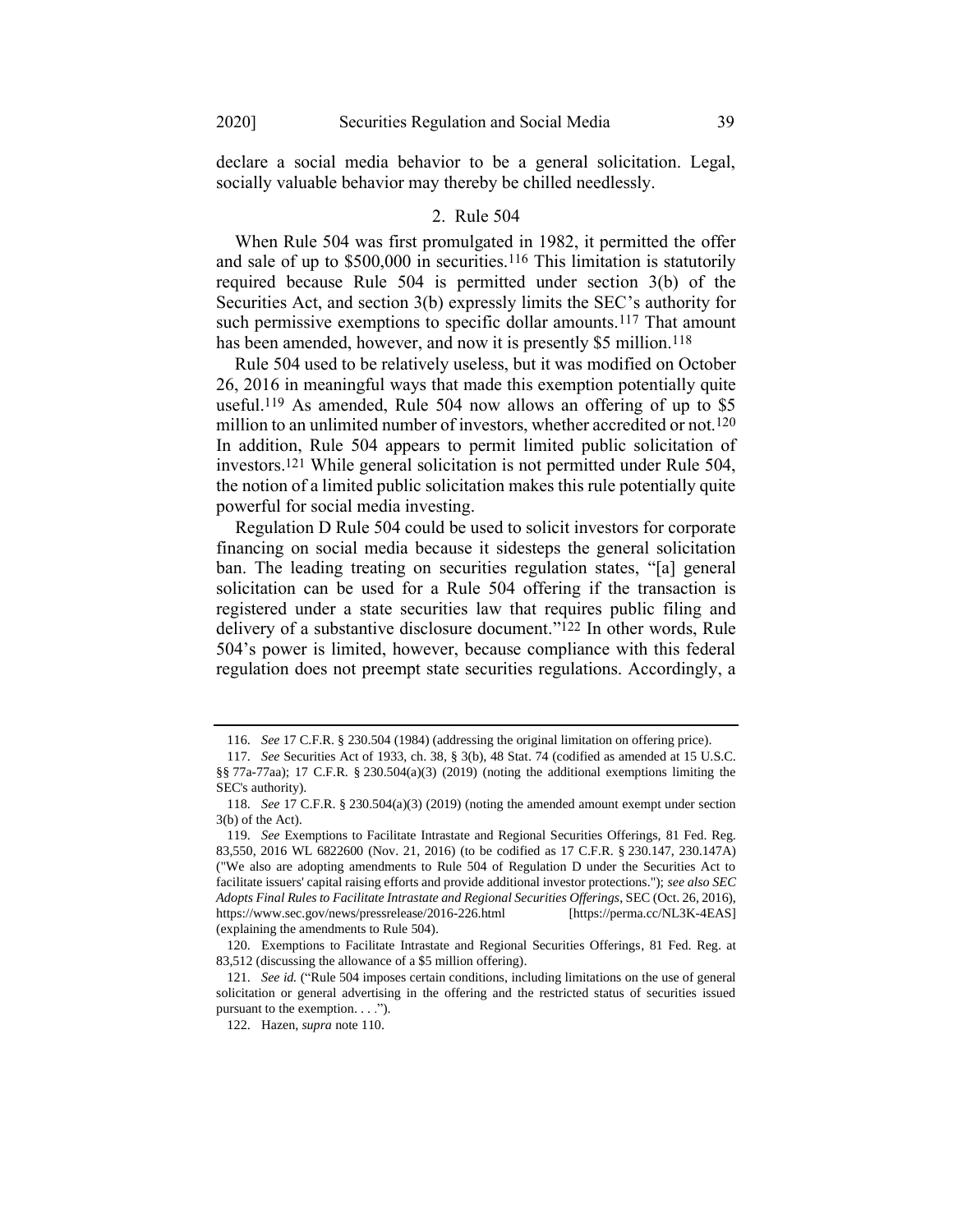Rule 504 issuer under present law will also have to find an exemption for every state in which a purchaser resides.

Causing Rule 504 to preempt state securities regulation (also known as "blue sky laws") may be the killer feature necessary to make this exemption a powerful way for startup entrepreneurs to raise their first round of capital via social media. However, even without that change to the rules, Rule 504 is still marginally useful, as many states have an exemption for offerings to a limited number of purchasers when no general solicitation is involved, and a few states provide a state securities regulation exemption for issuances that otherwise comply with Rule 504.

Rule 504's power was further limited by its low fundraising limit, which was originally \$500,000. Considering that the average venture capital investment into a startup company is \$20.4M,123 Rule 504 did not provide a viable alternative means of financing a startup. But the JOBS Act updated Rule 504 and increased its limit tenfold. Startups can now raise up to \$5 million via this previously underutilized provision.

Given the newly enhanced power of Rule 504, it is more important than ever to understand whether social media posting constitutes a "limited public offering" or a "general solicitation." For example, Karen might be able to use social media to solicit investment in her startup thanks to Rule 504. South Dakota securities regulations provide an exemption to state registration for transactions that are exempt under the Securities Act of 1933.124 If Karen has confidence about her ability to solicit investment in her new business to her friends from the Beacom School of Business via their Facebook group,<sup>125</sup> she might leverage social media to level the playing fields between herself and more wellconnected entrepreneurs.

<sup>123.</sup> NVCA 2020 YEARBOOK, NAT'L VENTURE CAPITAL ASS'N 32 (Mar. 2020), https://nvca.org/wp-content/uploads/2020/04/NVCA-2020-Yearbook.pdf

<sup>[</sup>https://perma.cc/U7HH-4N2Q] (providing the average venture capital investment into a startup company).

<sup>124.</sup> *See* S.D. CODIFIED LAWS § 47-31B-202 (2020) (permitting certain transactions to be exempt from registration under the Securities Act of 1933 if:

<sup>(17)</sup> An offer to sell, but not a sale, of a security exempt from registration under the Securities Act of 1933 if:

<sup>(</sup>A) A registration statement has been filed under this chapter, but is not effective;

<sup>(</sup>B) A solicitation of interest is provided in a record to offerees in compliance with a rule adopted by the director under this chapter; and

<sup>(</sup>C) A stop order of which the offeror is aware has not been issued by the director under this chapter and an audit, inspection, or proceeding that may culminate in a stop order is not known by the offeror to be pending.).

<sup>125.</sup> *USD Beacom School of Business Class of 2022*, FACEBOOK, https://www.facebook.com/groups/158389894785138/ [https://perma.cc/46SX-S578] (last visited July 28, 2020).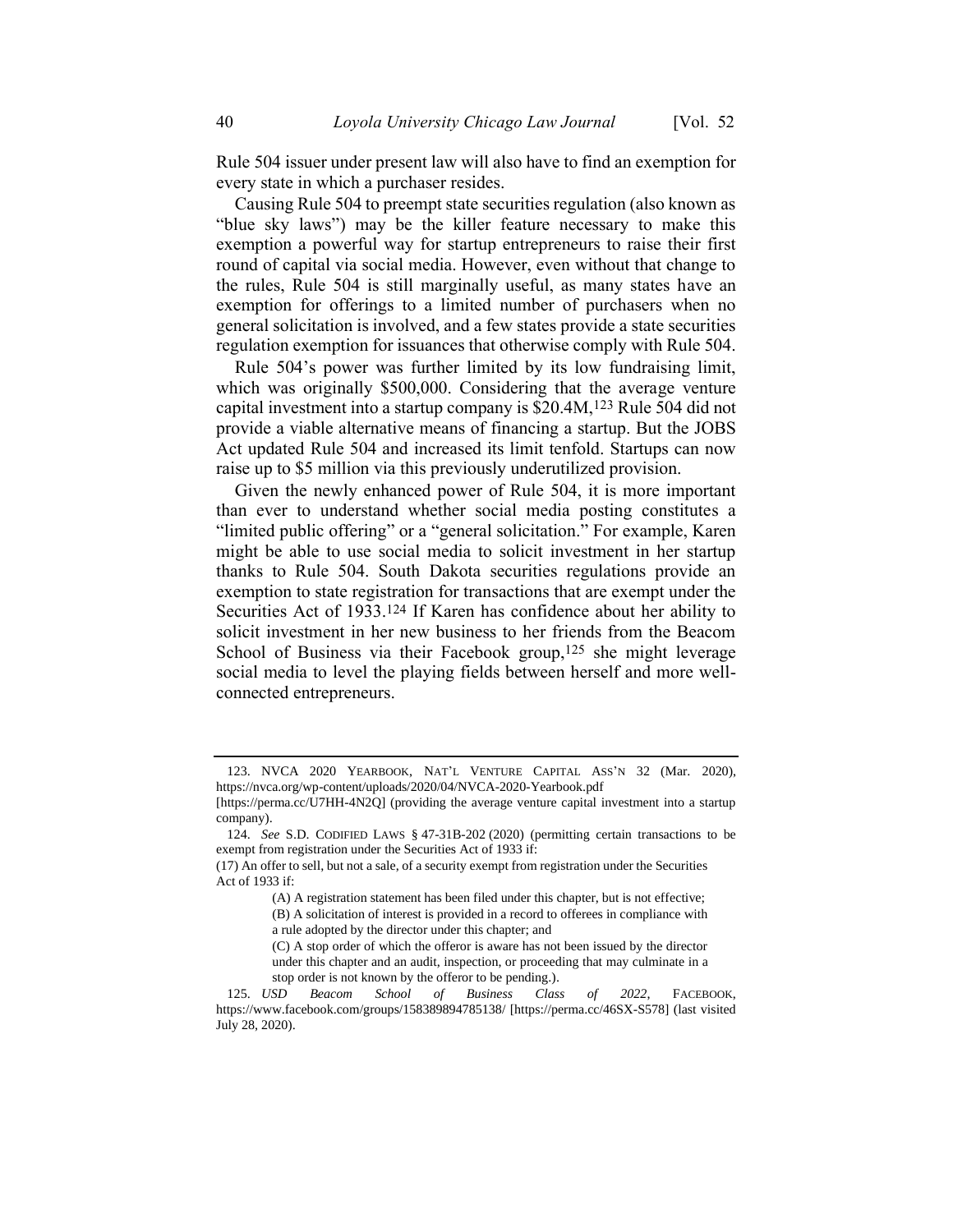### <span id="page-27-1"></span>3. Rule 506

Originally, section 4(1) of the Securities Act of 1933 stated that the provisions of section 5 would not apply to "transactions by any issuer not with or through an underwriter and not involving any public offering."<sup>126</sup> The Securities Act has been amended since its inception and now it is section  $4(a)(2)$  that declaims: issuers of securities are not required to register their transactions as long as they do not involve "any public offering."127 As mentioned earlier, the SEC adopted Regulation D in 1982 as the "next logical step in the movement toward providing objective 'safe harbor' standards for, and clarifying the interrelationship of, the elements of the private and limited offering exemptions."128 Purchasers receive "'restricted securities' through Rule 506 transactions that cannot be sold for a minimum of six months or a year without registering them."129

<span id="page-27-0"></span>Until 1996, issuers seeking an exemption under federal securities regulations via Regulation D, if granted, were historically not protected from individual states' blue sky laws. For fourteen years, privately funded companies were required to comply with federal *and* state securities laws when attempting to raise capital in the United States. Congress addressed this disparate impact with the National Securities Markets Improvement Act (NSMIA), amending section 18 of the Securities Act to preempt state securities laws.<sup>130</sup> The NSMIA states: "no law, rule, regulation, or order, or other administrative action of any State or any political subdivision thereof  $\dots$  shall directly or indirectly apply to a  $\dots$  covered security."<sup>131</sup> Section  $18(b)(4)(D)$  stipulates that "a security is a 'covered security' with respect to a transaction that is exempt from registration pursuant to commission rules or regulations issued under  $\S$  4(2) of the Securities Act of 1933."132 Therefore, as long as an issuer meets the Rule 506 requirements in regard to "any public offering," that offering will be exempt from registration under federal securities laws in addition to being

<sup>126.</sup> James M. Landis, *Legislative History of the Securities Act of 1933*, 28 GEO. WASH. L. REV. 29, 41 (1959) (discussing transactions section 5 provisions would not apply to).

<sup>127.</sup> 17 C.F.R. § 230.506(b) (2019) (noting under what circumstances issuers of securities are not required to register their transactions).

<sup>128.</sup> Theodore Parnall, Bruce R. Kohl & Curtis W. Huff, *Private and Limited Offerings After a Decade of Experimentation: The Evolution of Regulation D*, 12 N.M. L. REV. 633, 634 (1982) (discussing SEC adoption of Regulation D).

<sup>129.</sup> *Fast Answers: Rule 506 of Regulation D*, SEC (Nov. 27, 2017), https://www.sec.gov/fastanswers/answers-rule506htm.html [https://perma.cc/K828-9D3M] (providing when restricted securities may be sold).

<sup>130.</sup> *See* National Securities Markets Improvement Act of 1996, Pub. L. No. 104-290, Stat. 3416 (outlining the scope of exemptions from state regulation of securities offerings).

<sup>131.</sup> Securities Act of 1933, § 18, ch. 38, 48 Stat. 74 (discussing covered securities).

<sup>132.</sup> Hamby v. Clearwater Consulting Concepts, LLP, 428 F. Supp. 2d 915, 918 (E.D. Ark. 2006); *see also* Securities Act of 1933, § 18(b)(4)(D) (providing said statute).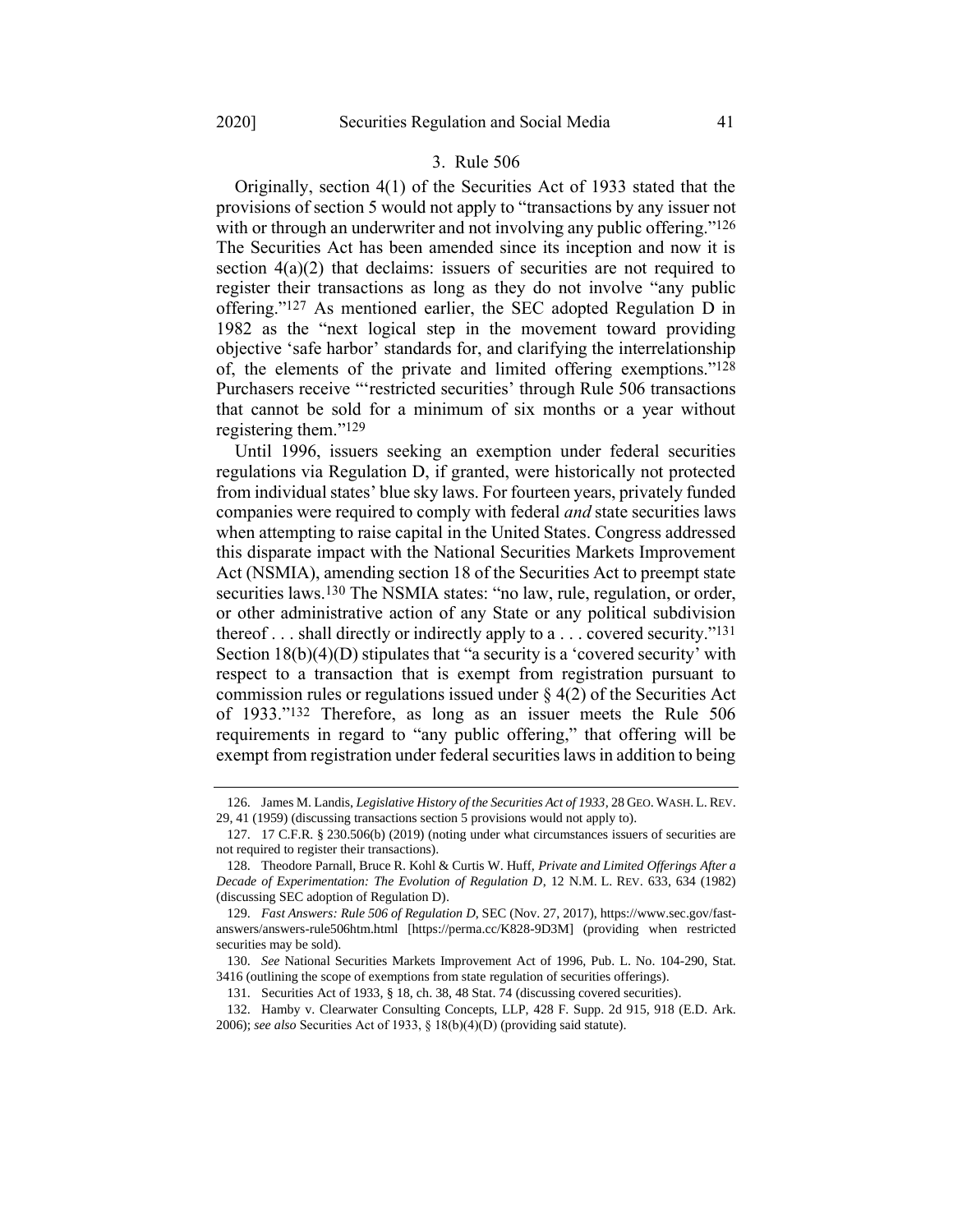exempt from state regulations for being "covered securities." The issuer will only be required to file its Form D.

#### <span id="page-28-0"></span>a. Rule 506(b)

Rule 506(b) is the most frequently used exemption in securities regulation. Historically, over 99% of private placements were performed under Rule  $506(b)$ .<sup>133</sup> It is not an overstatement, therefore, to suggest that the enactment of Rule 506(b) is a key reason for the growth and development of the venture capital industry in the United States. Indeed, venture capital firms deployed over \$1.7 trillion in investment via Regulation D Rule 506(b) in 2017.134

With the ability to remain outside the regulatory authority of both federal and state securities laws, it goes without saying that Rule 506 is an exceptionally powerful exemption. It currently allows an issuer to raise an unlimited amount of capital.135 And Rule 506 permits fundraising from an unlimited number of "accredited investors" and up to thirty-five "other purchasers."136 The caveat, however, is that issuers claiming the 506(b) exemption are not permitted to offer securities through any form of general solicitation or advertising.137

#### <span id="page-28-1"></span>b. Rule 506(c)

When Title II of the JOBS Act took effect on September 23, 2013, the general solicitation ban was lifted—at least with regard to accredited investors—and Rule 506(c) was born.138 Since its inception, over \$2.5 trillion in capital has been raised via Rule  $506(c)$ .<sup>139</sup> Rule  $506(c)$  is the

<sup>133.</sup> Scott Bauguess, Rachita Gullapalli, & Vladimir Ivanov, *Capital Raising in the U.S.: An Analysis of the Market for Unregistered Securities Offerings, 2009–2017*, DIVISION OF ECONOMIC AND RISK ANALYSIS (DERA) U.S. SEC, 2 (Aug. 2018), https://www.sec.gov/files/DERA%20white%20paper\_Regulation%20D\_082018.pdf

<sup>[</sup>https://perma.cc/ZGY2-PCAC] (discussing the frequency of the Rule 506(b) exemption).

<sup>134.</sup> *[Id.](file:///C:/Users/ericaachepohl/Downloads/Id)* at 16, tbl. 3.

<sup>135.</sup> 17 C.F.R. § 230.506 (2019) (providing an issuer may raise an unlimited amount of capital).

<sup>136.</sup> *See Fast Answers: Rule 506 of Regulation D*, *supra* not[e 129.](#page-27-0) ("The company may sell its securities to an unlimited number of 'accredited investors' and up to 35 other purchasers.").

<sup>137.</sup> *Id.* (discussing what issuers are not permitted to offer when claiming the 506(b) exemption).

<sup>138.</sup> Tanya Prive, *General Solicitation Ban Lifted Today - Three Things You Must Know About It*, FORBES (Sept. 23, 2013), https://www.forbes.com/sites/tanyaprive/2013/09/23/generalsolicitation-ban-lifted-today-three-things-you-must-about-it/#6333d107efa6

<sup>[</sup>https://perma.cc/JME3-U623] (discussing how the general solicitation ban was lifted, and implications of such a lift); *see also Eliminating the Prohibition on General Solicitation and General Advertising in Certain Offerings*, SEC (July 10, 2013), https://www.sec.gov/news/press/2013/2013-124-item1.htm [https://perma.cc/9TL5-4NNL] (providing that Ford D contains a separate box for issuers to check so that they may claim the 506 exemption that would permit general solicitation).

<sup>139.</sup> Bauguess, Gullapalli & Ivanov, *supra* not[e 133](#page-28-0) at 16, tbl. 3.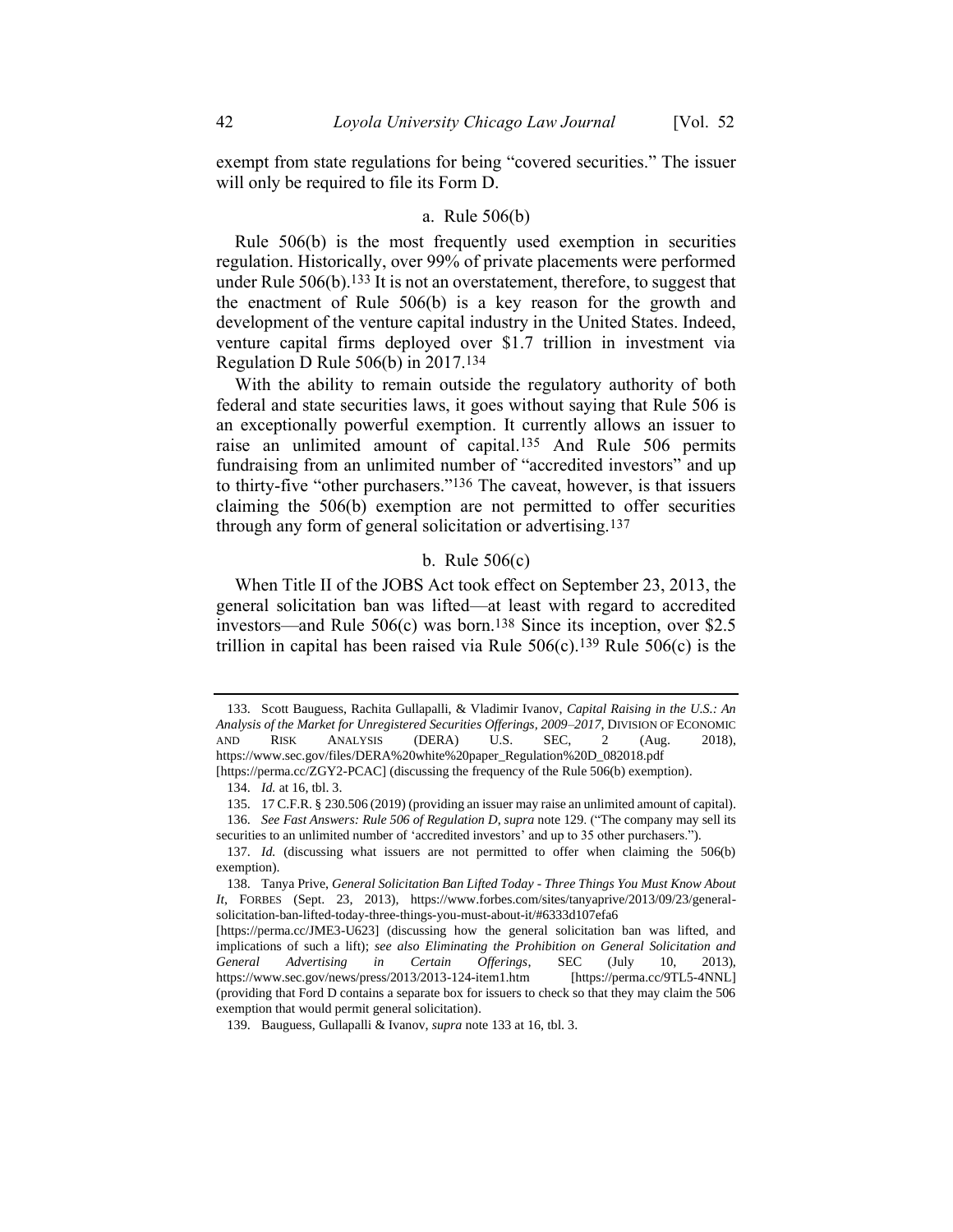product of the JOBS Act's mandate for the removal of the general solicitation ban that historically, and presently, restricts Rule 506(b).<sup>140</sup> Now, issuers may "broadly solicit and generally advertise an offering," so long as they "take reasonable steps" to verify that all of the purchasers are accredited and comply with the other conditions set forth in Regulation D.141

#### <span id="page-29-0"></span>*D. Regulation Crowdfunding*

In addition, recent regulatory changes have attempted to make other exemptions more powerful and especially useful for nontraditional entrepreneurs who are not typical recipients of venture capital funding. Thanks to Title III of the JOBS Act of 2012, entrepreneurs could raise venture capital through equity crowdfunding portals starting in 2015.142 In contrast to Regulation D offerings, however, "Reg CF" equity crowdfunding campaigns raised a total of \$75.8 million in 2018.143

The relatively small use of equity crowdfunding results from many factors, including the fact that issuers must expend significant up-front costs prior to listing.144 There is not yet a provision for permitting equity crowdfunding investors to resell their securities, and this creates an impediment to purchasing them in the first place.145 In addition, it is difficult to form syndicates under Reg CF because the law does not permit investors to form special purpose vehicles (SPVs) or special purpose entities (SPEs).146 These obstacles will have to be addressed if equity

<sup>140.</sup> *See* [Jumpstart Our Business Startups Act,](https://www.congress.gov/bill/116th-congress/house-bill/41/text?q=%7B%22search%22%3A%5B%22JUMPSTART+OUR+BUSINESS+STARTUPS+ACT%22%5D%7D&r=1&s=1) Pub. L. No. 112-106, § 201, 126 Stat. 313–14 (2012) ("The Securities and Exchange Commission shall revise its rules issued in section 230.506 of title 17, Code of Federal Regulations, to provide that the prohibition against general solicitation or general advertising contained in section 230.502(c) of such title shall not apply to offers and sales of securities made pursuant to section 230.506. . . .").

<sup>141.</sup> *General Solicitation – Rule 506(c)*, SEC, https://www.sec.gov/smallbusiness/ exemptofferings/rule506c [https://perma.cc/XS4X-8PFD] (Mar. 12, 2020).

<sup>142.</sup> Press Release, SEC, SEC Adopts Rules to Permit Crowdfunding (Oct. 30, 2015), https://www.sec.gov/news/pressrelease/2015-249.html [https://perma.cc/H5T8-32V7].

<sup>143.</sup> Max Crawford, *Equity Crowdfunding 2018 Review*, START ENGINE INDEX (Jan. 14, 2019), https://www.startengine.com/blog/equity-crowdfunding-2018-review/ [https://perma.cc/7VXN-CAXM].

<sup>144.</sup> *See* Seth C. Oranburg, *Bridgefunding: Crowdfunding and the Market for Entrepreneurial Finance*, 25 CORNELL J.L. & PUB. POL'Y 397, 428 (2015) (discussing the many expenses issuers face before being listed).

<sup>145.</sup> *See* Seth C. Oranburg, *Democratizing Startups*, 68 RUTGERS U.L. REV. 1013, 1015 (2016) (explaining how staying private would not accomplish the goals of the JOBS act because of the inability of new, smaller investors to resell).

<sup>146.</sup> The challenge presented by Reg CF's restriction against SPVs has been recognized by members of Congress such as Patrick McHenry, Ranking Member of the Committee on Financial Services, who wrote a letter to that effect to the SEC on October 15, 2019. Letter from Patrick McHenry, Ranking Member, Comm. on Fin. Serv., to Vanessa Countryman, Secretary, SEC (Oct. 15, 2019), https://www.sec.gov/comments/s7-08-19/s70819-6293559-193383.pdf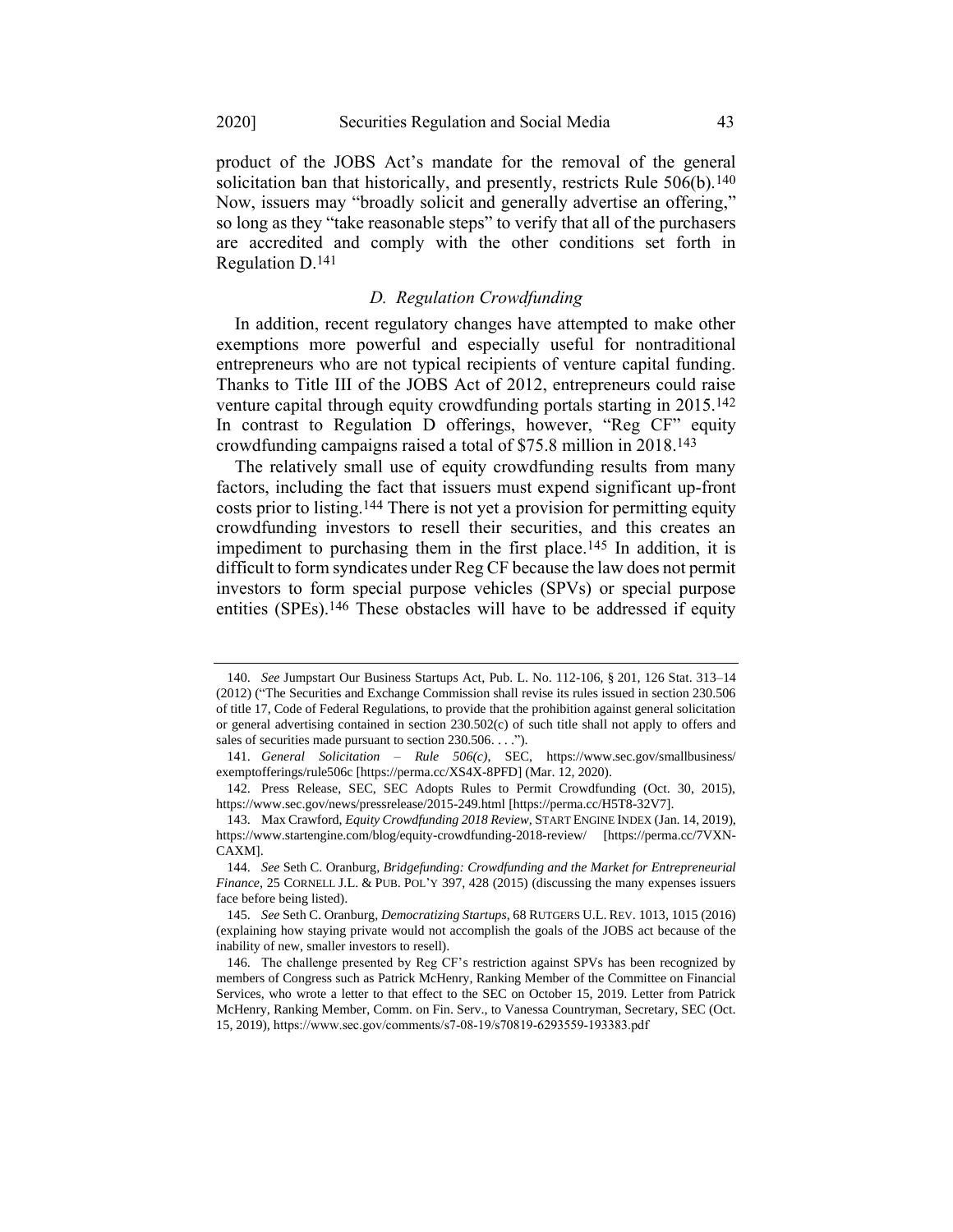crowdfunding is to make a meaningful impact on access to capital.147

Yet crowdfunding has made one very important contribution to new venture finance: democratization. Research has shown that female entrepreneurs receive a remarkably higher percentage of crowdfunding dollars than venture capital dollars.148 Although equity crowdfunding is in its infancy, and studies on it are inherently preliminary, further research may show that securities exemptions that permit general solicitation are more "democratic" in that entrepreneurs of all races, genders, and geographies have more equal access to capital formation.

## *E. Regulation A*

Title IV of the JOBS Act required the SEC to revise Regulation A in order to make larger amounts of capital available to medium-sized companies that could not afford the process of registering with the SEC and going public in an initial public offering (IPO).<sup>149</sup> The revised rule is colloquially referred to as "Reg  $A+$ " and has two offering tiers with different requirements depending on the amount of funding raised.<sup>150</sup>

Tier 1 offerings are for fundraisings up to \$20 million.151 If the offeror stays under this limit for a twelve-month period, the offeror may sell stock to the general public.152 It does not limit the offering to accredited investors only. Additionally, it permits the offeror to generally solicit the offering to the public via a website such as the ports described below. However, Reg A Tier 1 offerings have a fatal flaw: they do not offer preemption from state blue sky laws. As a result, a Reg A+ Tier 1 issuer will have to comply with the blue sky laws in every state in which a purchaser resides.

<sup>147.</sup> Legislation has been proposed that would address some of these concerns; however, the Fix Crowdfunding Act, H.R. 4855, has not seen action since its amended version passed the House on July 5, 2016. Fix Crowdfunding Act, H.R. 4855, 114th Cong. (2016).

<sup>148.</sup> MARK GEIGER & SETH ORANBURG, RESEARCH REPORT PRESENTED AT BABSON COLLEGE, DO FEMALE INVESTORS SUPPORT FEMALE ENTREPRENEURS? AN EMPIRICAL ANALYSIS OF ANGEL INVESTOR BEHAVIOR, (2019) https://papers.ssrn.com/sol3/papers.cfm?abstract\_id=3429077 [https://perma.cc/9TPH-BVW9].

<sup>149.</sup> *See* Securities Act of 1933, §§ 3, 4, 18, ch. 38, 48 stat. 74 (codified as amended at 15 U.S.C. §§ 77a–77aa); Pub. L. 112-106, 126 Stat 323–24, §§ 401–402 (2012); 17 C.F.R. §§ 230.251– 230.263 (2020) (detailing the SEC revisions made to Regulation A).

<sup>150.</sup> *See* 17 C.F.R. § 230.251 (2019) (setting out the two offered tiers); *see also* Daniel Huang, *Small Crowds Get Their Day in Investing Sun*, WALL ST. J. (June 18, 2015), https://www.wsj.com/articles/small-crowds-get-their-day-in-investing-sun-1434655720 [https://perma.cc/JN4Q-8TFX (discussing the potential impact the new rules will have in

democratizing how new entrepreneurs raise funds).

<sup>151.</sup> 17 C.F.R. § 230.251(a)(1) (2019); *see also Regulation A*, U.S. SEC. & EXCHANGE COMM'N, https://www.sec.gov/smallbusiness/exemptofferings/rega [https://perma.cc/LM4R-CGZR] (last visited May 25, 2020) (summarizing the important points of Regulation A for small businesses).

<sup>152.</sup> 17 C.F.R. § 230.251(a)(1) (2019).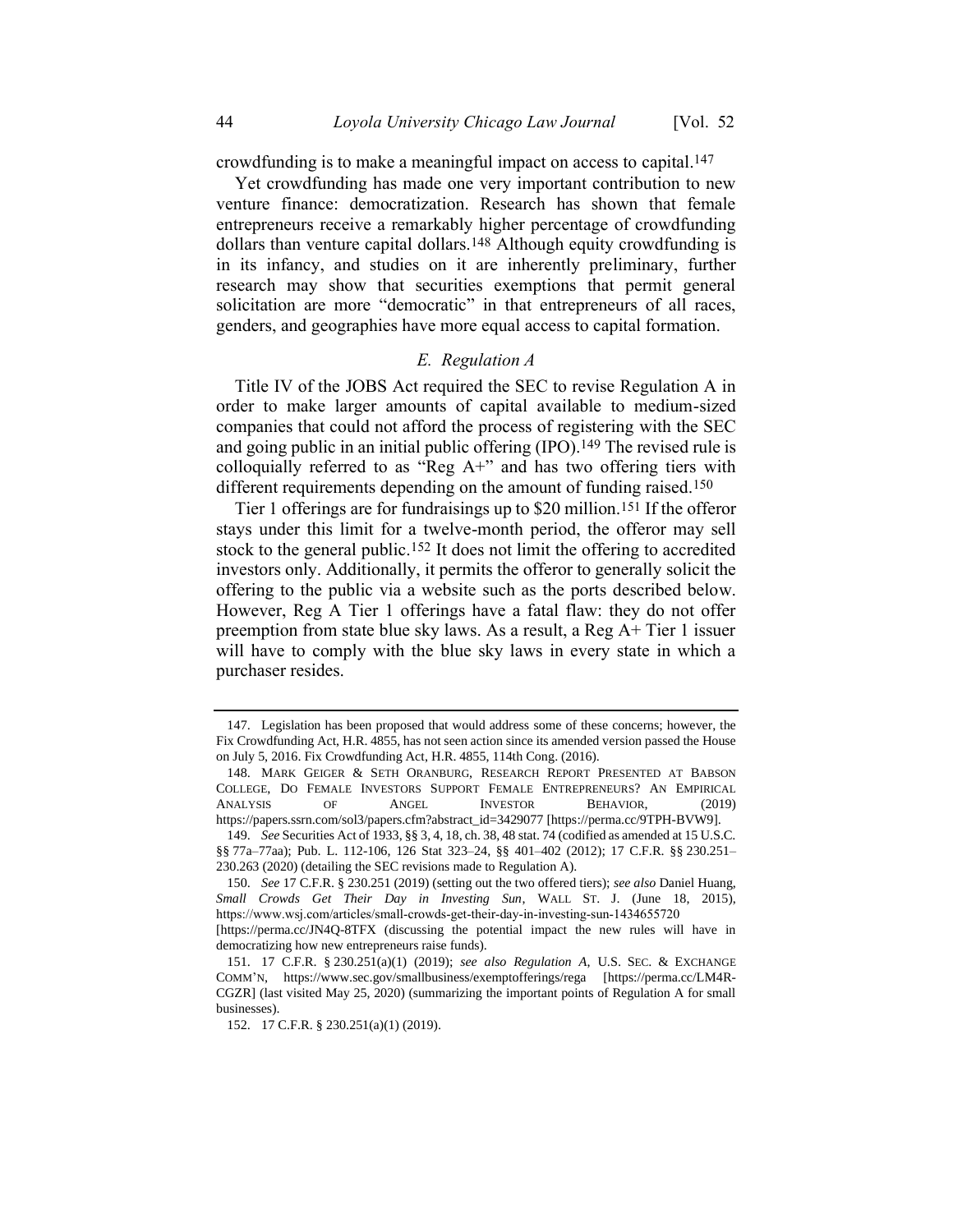This limitation is particularly problematic in a social media world. A key reason to use social media to solicit potential investors is to reach investors across the nation or even the world.153 Social media is as geographically unbounded as the internet itself.154 But such an unbounded offering would require the issuer to be prepared to comply with securities regulations in virtually every state. This greatly adds to the complexity of such an offering. Indeed, the lack of blue sky preemption is often cited as the reason why the original Regulation A did not work.155

<span id="page-31-0"></span>Reg A Tier 2, on the other hand, permits general solicitation to nonaccredited investors and provides preemption from state blue sky laws.156 Blue sky law preemption is considered to be one of the most significant benefits of this exemption.157 In addition, it permits fundraising up to \$50 million from nonaccredited investors.158 These are significant benefits that make Tier 2 offerings more attractive. Indeed, Reg D Tier 2 offerings are especially useful as a "mini-IPO" through which companies can raise up to \$50 million and thereby "test the waters" as to whether they would succeed in a full-blown IPO.

Tier 2 offerings also have significant additional costs. First, companies engaged in Tier 2 offerings must produce a detailed statement that includes two years of audited financials.159 The company must wait for

158. 17 C.F.R. § 230.255(a) (2019).

159. *See* 17 C.F.R. § 230.257(b)(2) (2019) (detailing the requirements that an issuer engaged in Tier 2 offerings needs to file with the SEC).

<sup>153.</sup> *See, e.g.*, Alejandro Cremades, *How to Use Social Media to Pitch Investors*, FORBES (Mar. 5, 2019, 9:55 AM), https://www.forbes.com/sites/alejandrocremades/2019/03/05/how-to-usesocial-media-to-pitch-investors/#736466b11dd8 [https://perma.cc/B8QC-FAQC] (discussing ways in which startup entrepreneurs can utilize social media to connect with potential investors).

<sup>154.</sup> *See, e.g.*, Esteban Ortiz-Ospina, *The Rise of Social Media*, OUR WORLD IN DATA (Sept. 18, 2019), https://ourworldindata.org/rise-of-social-media [https://perma.cc/8GUN-2ERU] (comparing the 3.5 billion people globally using social media of some form with the 7.7. billion global population); Dave Chaffey, *Global Social Media Research Summary 2020*, SMART INSIGHTS (Aug. 3, 2020), https://www.smartinsights.com/social-media-marketing/social-mediastrategy/new-global-social-media-research/ [https://perma.cc/W7M4-SEU4] (breaking down global social media usage by platform); *Social Media Statistics and Facts*, MARKETS.US, https://market.us/statistics/social-media/ [https://perma.cc/6U9W-C4YY] (Apr. 17, 2020) (comparing social media usage by global region).

<sup>155.</sup> *See, e.g.*, Rutherford B. Campbell Jr., *Blue Sky Laws and the Recent Congressional Preemption Failure*, 22 J. CORP. L. 175, 193–94 (1997) (discussing how state regulations undercut the usefulness of the original version of Regulation A).

<sup>156.</sup> 17 C.F.R. § 230.251 (2019); *see* John A. Aiello & Philip D. Forlenza, *Regulation A Plus: A New Tool to Raise Capital*, N.J. LAW. 11, 13 (2015) ("Tier 2 offerings are not subject to any type of state law review, and are federally preempted under Regulation A Plus because a purchaser in a Tier 2 offering is considered a qualified purchaser."); Amendments for Small and Additional Issues Exceptions under the Securities Act (Regulation A), Securities Act Release Nos. 33-9741; 34- 74578; 39-2501 (Mar. 25, 2015).

<sup>157.</sup> Christian W. Borek, *Regulation A+: Navigating Equity-Based Crowdfunding under Title IV of the JOBS Act*, 47 CUMB. L. REV. 143, 168 (2016).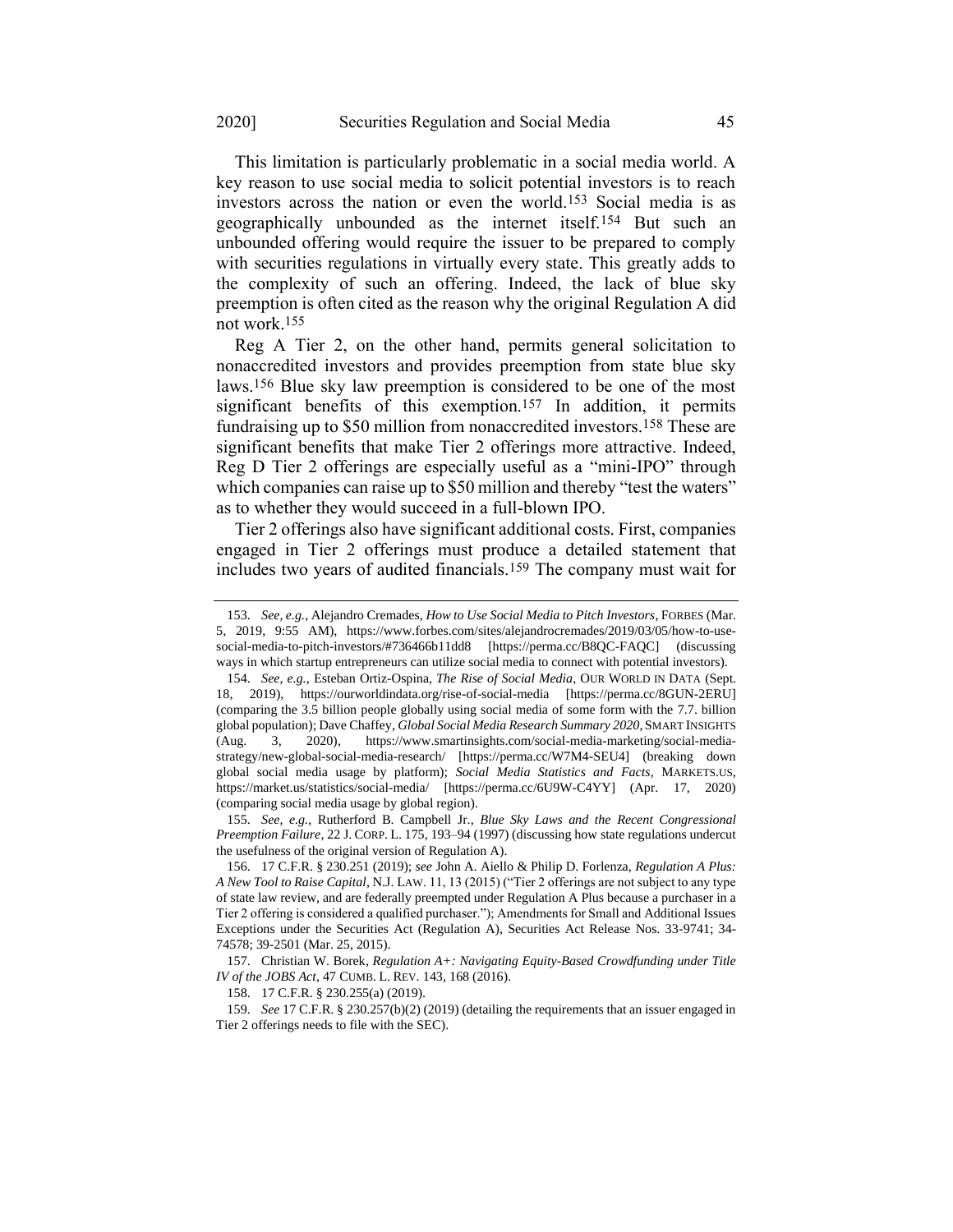the SEC to review and comment on the offering statement before making the stock offering.160 After the stock offering, Tier 2 companies continue to have reporting obligations; annual and semiannual reports must be posted to the SEC's database, EDGAR, where anyone can view them.161

These costs and benefits make Tier 2 offerings more analogous to mini-IPOs than to upgraded Tier 1 offerings. Tier 1 offerings are themselves more like upgraded Rule 504 offerings, in that both of these allow sales of stock to nonaccredited investors on a federal level but do not provide preemption from state blue sky laws. Tier 2 offers are like a downsized IPO. Both the IPO and the mini-IPO require periodic reporting and publication of risk factors and audited financials on EDGAR, and both provide preemption from state securities regulations. A Tier 2 issuer can even list on a stock public exchange like the NASDAQ or NYSE, so long as it complies with the requirements thereto under the Securities Exchange Act of 1934.162

Reg A Tier 2 has indeed found its niche as a way for many pre-IPO companies to "test the waters" and determine whether they are good candidates for an IPO without investing the massive resources to go through the full-blown IPO process.163 The proof of its utility is in the numbers. From July 19, 2015 (when the new rules governing Reg A came into effect) to December 31, 2018, there were 115 companies who raised \$1.27 billion via Tier 2.164 During that same time period, only 42 companies raised \$230 million via Tier 1.165

## <span id="page-32-0"></span>*F. Regulation S*

This Article's scope is limited to securities regulation in the United States. However, it bears brief mention that as investing goes online, geographic boundaries begin to break down. This is especially true of cryptocurrency investments, which may not even be traceable by

<sup>160.</sup> *Investor Alerts and Bulletins: Updated Investor Bulletin: Regulation A*, SEC (May 24, 2019), https://www.sec.gov/oiea/investor-alerts-bulletins/ib\_regulationa.html [https://perma.cc/772C-ST2K] ("For Tier 2 offerings, the offering circular is subject to review and *qualification* by the staff at the SEC, but is not subject to review by state securities regulators. Financial statements disclosed in a Tier 2 offering must be audited by an independent accountant.").

<sup>161.</sup> *See* 17 C.F.R. §§ 230.257(b)(1), 230.257(b)(3) (2019) (identifying the obligations Tier 2 companies continue to have post-stock offering); *see also About EDGAR*, SEC, https://www.sec.gov/edgar/about [https://perma.cc/9QVB-C2W9] (May 27, 2020) (summarizing the general purpose and operations of EDGAR as the SEC's reporting system).

<sup>162.</sup> Bonnie J. Roe, *Will Regulation A+ Find Its Niche? Some Opportunities to Explore*, BUS. L. TODAY 1, 2 (2015).

<sup>163.</sup> Borek, *supra* not[e 157,](#page-31-0) at 164–66.

<sup>164.</sup> Rod Turner, *These 107 Companies Raised \$1.5 B via Regulation A+; New Metrics*, MEDIUM (June 5, 2019), https://medium.com/@IamRodTurner/these-107-companies-raised-1-5 b-via-regulation-a-new-metrics-7b60ec41958b [https://perma.cc/B7JK-K5QP].

<sup>165.</sup> *Id.*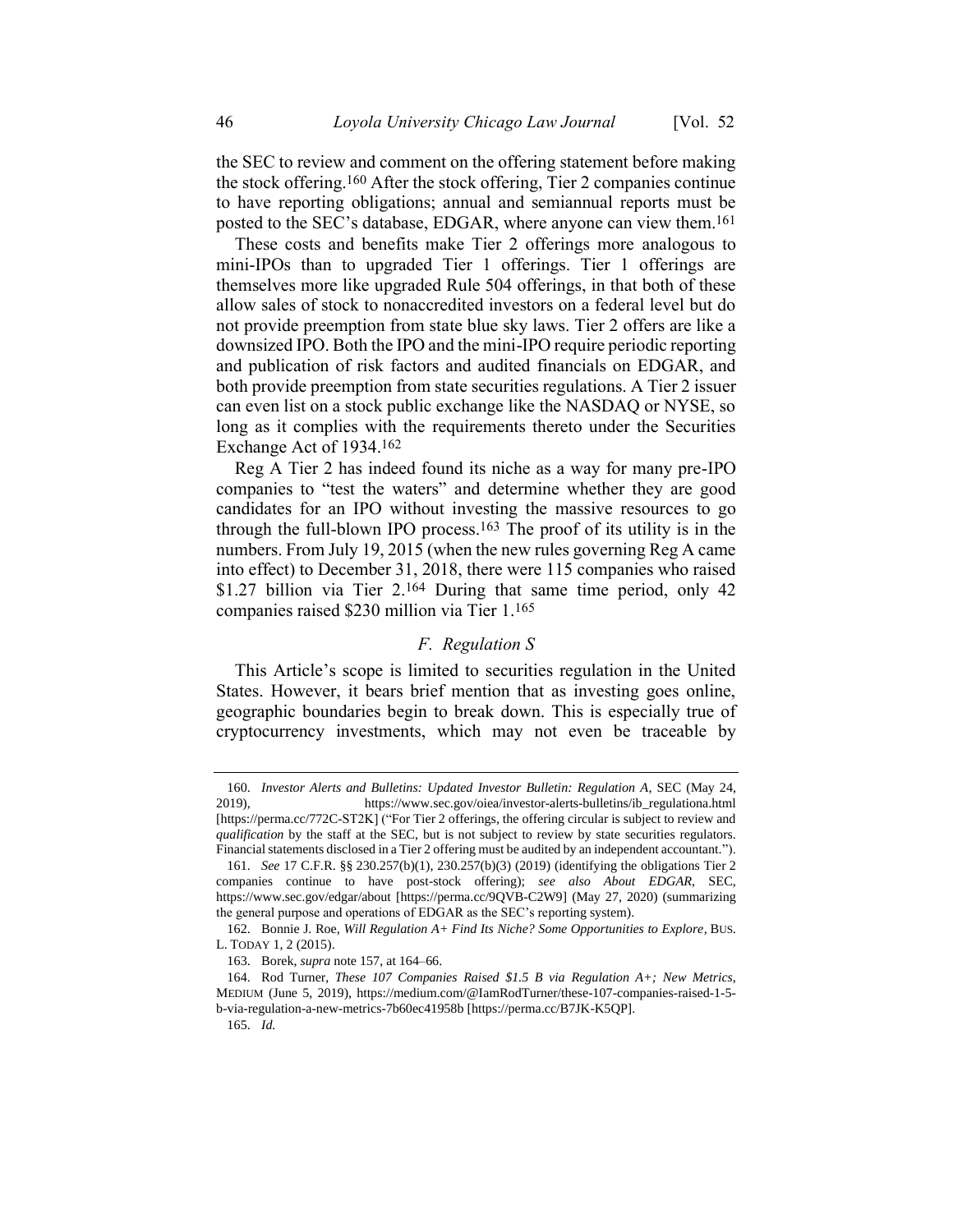domestic securities regulators. Regulation S provides an exemption for companies to raise capital outside the United States. 166 This "safe harbor" applies where no offering participant has engaged in any "directed selling efforts" in the United States.<sup>167</sup> This Article regards the use of social media to solicit the sale of securities to U.S. persons. Whether or to what extent social media outreach could be made without any effort toward or impact upon U.S. persons is beyond the scope of this Article.

## III. SOCIAL MEDIA INVESTMENT PLATFORMS

The enactment of the JOBS Act and the resulting promulgations by the SEC of Rule  $506(c)$ , Reg A+, and Reg CF have given rise to a new type of social media platform: the social media investment platform. This part will explore the nature of these platforms. At the outset, it is important to note that all the recently developed platforms employ features for users such as groups, following, likes, message boards, direct messaging, and other communication tools commonplace in standard social media applications.

## *A. Angel Investment Portals*

Recall that Rule 506(c) requires "reasonable steps" to verify that all the purchasers are accredited.168 Those reasonable steps may require an issuer to be more invasive with regard to determining an investor's status. For example, the issuer may have to verify the investor's income or wealth by obtaining a copy of their tax filings or bank statements.<sup>169</sup> Perhaps because it is more efficient for investors to be scrutinized fewer times by a centralized authority, this new rule has led to the emergence of a new type of investment portal on the internet. Rule 506(c) "angel

<sup>166.</sup> 17 C.F.R. §§ 230.901–905 (2019).

<sup>167.</sup> 17 C.F.R. § 230.903 (2019).

<sup>168.</sup> *See Fast Answers: Rule 506 of Regulation D*, *supra* note [129](#page-27-0) (summarizing Rule 506 of Regulation D for investors).

<sup>169.</sup> *Eliminating the Prohibition Against General Solicitation and General Advertising in Rule 506 and Rule 144A Offerings*, SEC, https://www.sec.gov/info/smallbus/secg/general-solicitationsmall-entity-compliance-guide.htm [https://perma.cc/D7JU-Z5F6] (Sept. 20, 2013).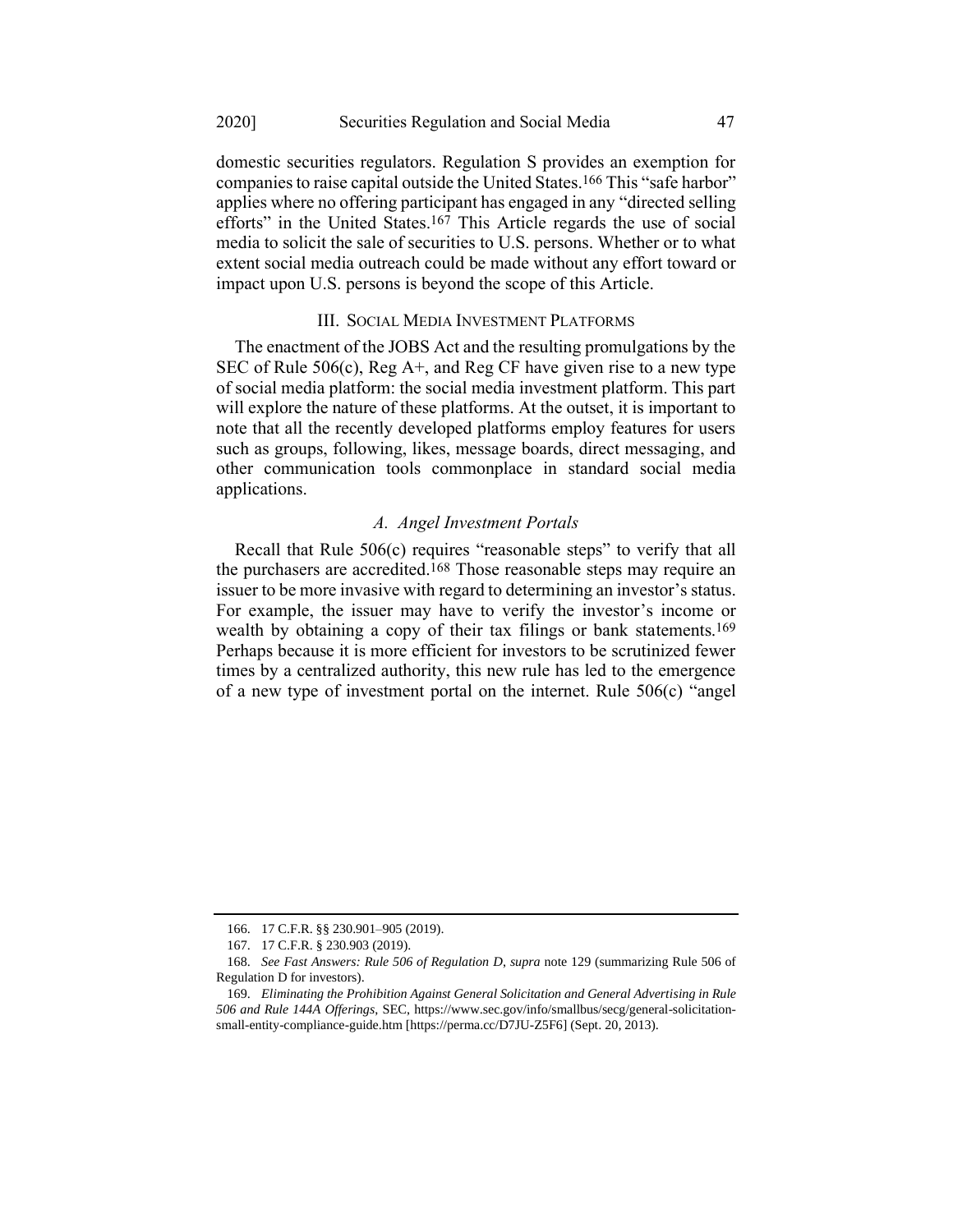investment" portals including AngelList,170 OurCrowd,171 Gust,172 and SeedInvest<sup>173</sup> have emerged to service accredited investors who want to discover investment opportunities and invest online. Individuals issuing securities to companies via these platforms do not have to verify an investor's accredited status because the portal has already done so on their behalf.174

These portals generally offer features for users commonly used in standard social media applications.175 For example, on AngelList, you can "follow" investors including celebrities like Ashton Kutcher.176 In fact, the "syndicated" nature of investment on AngelList is its most striking feature, as described in the next section. OurCrowd hosts live streaming web events so investors from around the world can attend

176. *Ashton Kutcher Profile*, ANGELLIST, https://angel.co/aplusk [https://perma.cc/6UN4- VG9L] (last visited Aug. 17, 2020).

<sup>170.</sup> Home Page, ANGELLIST, https://angel.co/ [https://perma.cc/XQ7T-X2XR] (last visited July 28, 2020).

<sup>171.</sup> "OurCrowd is a global crowd investing platform for accredited investors. It sources deals, performs due diligence, and opens investments to its members, leading every investment with its own money. It takes an active stake in the companies it finances, through board seats and a mentorship program that pairs startups with OurCrowd contacts from relevant industries." As of September 2020, OurCrowd and its investor community have invested more than \$112.50M for 100+ companies and funds. *OurCrowd - Crunchbase Company Profile & Funding*, CRUNCHBASE, https://www.crunchbase.com/organization/ourcrowd#section-overview [https://perma.cc/B84L-N4MD] (last visited Aug. 17, 2020).

<sup>172.</sup> "Gust is the global platform for founding, incorporating and operating scalable, high growth companies. It leverages that position—and Gust's allied platform for investment organizations—to enable the early-stage investing ecosystem. Gust's knowledge and collaboration tools support all aspects of corporate legal and equity formation, operation and funding for entrepreneurs from startup to exit." *Gust - Crunchbase Company Profile & Funding*, CRUNCHBASE, https://www.crunchbase.com/organization/gust#section-overview [https://perma.cc/L2T9-6GN2] (last visited Aug. 17, 2020).

<sup>173.</sup> "SeedInvest is an equity crowdfunding platform that provides investors with access to highly vetted startup investment opportunities. The SeedInvest network contains over 15,000 accredited investors, including hundreds of family offices and institutions. SeedInvest typically invests between \$500,000 – \$5 million as part of a syndicate." *SeedInvest – Crunchbase Investor Profile & Funding*, CRUNCHBASE https://www.crunchbase.com/organization/seedinvest#sectionoverview [https://perma.cc/7DED-87SE] (last visited Aug. 17, 2020).

<sup>174.</sup> For example, AngelList employs a team of lawyers and CPAs who review prospective investors' financial information in order to verify that they meet the definition of "accredited investors" pursuant to Regulation D. *Investor Accreditation*, ANGELLIST, https://angel.co/help/accreditation [https://perma.cc/63C9-DJ5H ] (last visited July 28, 2020).

<sup>175.</sup> Social network sites are defined as web-based services that "allow individuals to (1) construct a public or semi-public profile within a bounded system, (2) articulate a list of other users with whom they share a connection, and (3) view and traverse their list of connections and those made by others within the system. The nature and nomenclature of these connections may vary from site to site." Danah M. Boyd & Nicole B. Ellison, *Social Network Sites: Definition, History, and Scholarship*, 13 J. COMPUTER-MEDIATED COMM. 210, 211 (2008), https://onlinelibrary.wiley.com/doi/pdf/10.1111/j.1083-6101.2007.00393.x [https://perma.cc/U4MJ-KWLL].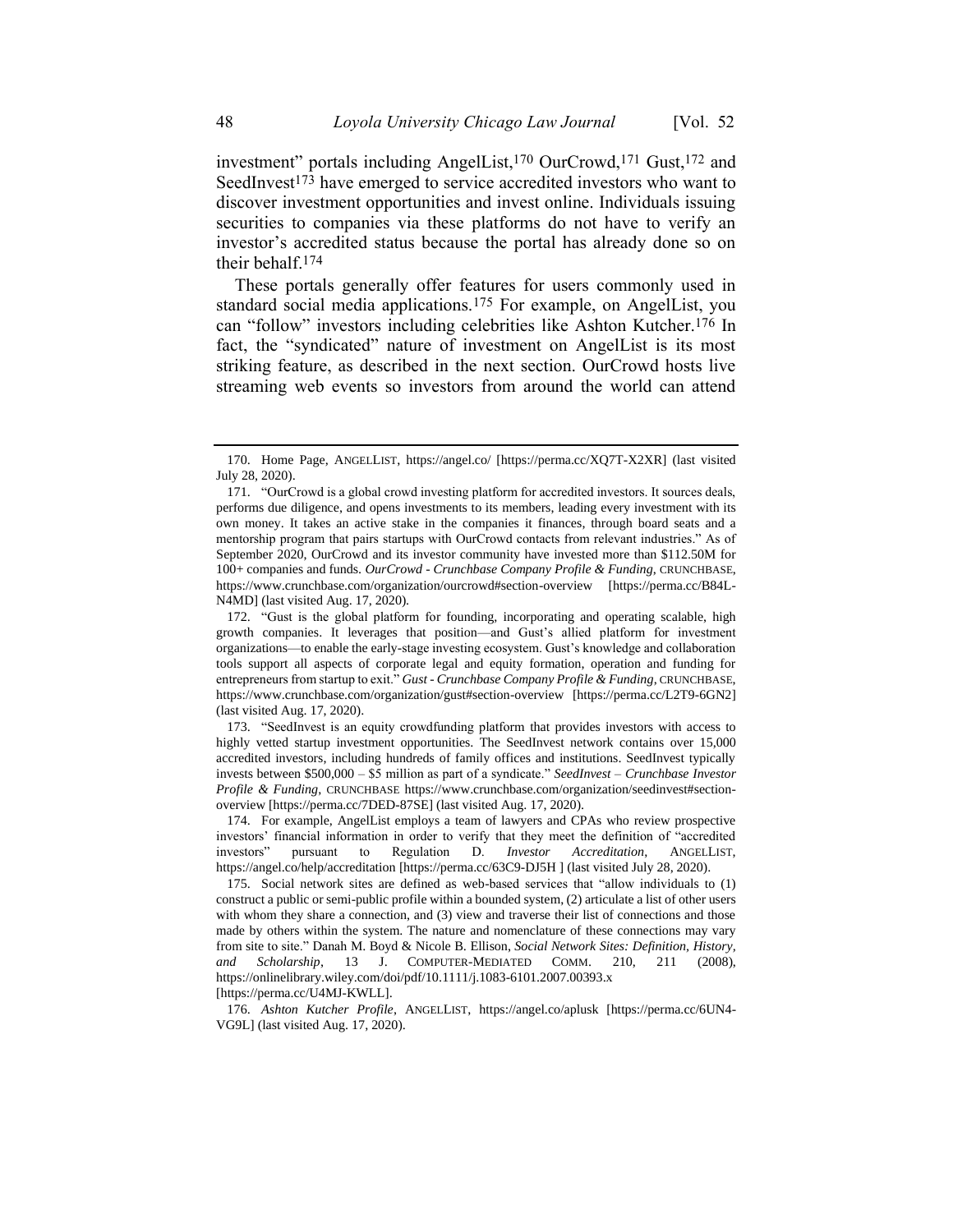virtual summits together.177 Gust provides investors with communication tools that allow them to discuss, track, review, and share information about deals.178 SeedInvest allows potential investors to message companies directly or post questions to the company's discussion board that all potential investors can see.179

All these platforms have a rigorous process for determining whether a user is "accredited." Throughout its site, AngelList states "[y]ou must be an accredited investor to invest on AngelList."180 AngelList further requires investors to go through a ten-minute application process, which requires users to answer financial questions, provide links to online profiles, write narratives about investment experience, and certify to the following:

- I indemnify AngelList and understand that most startups lose investors' money.
- I understand that AngelList doesn't verify information on the site, and I'm responsible for diligence.
- If I invest, I will use an attorney and comply with securities laws.
- I will be permanently banned from AngelList if I falsely represent my accreditation status.181

AngelList then spends up to a week reviewing each application. AngelList reserves the right to request additional information or to deny access. This is the most rigorous investor review process encountered during the research for this Article.

<span id="page-35-0"></span>Such social network features are particularly useful for the formation of investment syndicates. A syndicate is a group of investors who follow a lead investor.182 The lead investors are responsible for sourcing the deal, performing due diligence, negotiating the terms, and managing the closing. Sometimes, the lead obtains a seat on the company's board in

<sup>177.</sup> *Livestream: Watch the Summit Live from Anywhere*, OURCROWD SUMMIT, https://summit.ourcrowd.com/livestream/ [https://perma.cc/UUN8-U6DC] (last visited Aug. 17, 2020).

<sup>178.</sup> *Investors*, GUST, https://gust.com/investors [https://perma.cc/B85E-569A] (last visited Aug. 17, 2020).

<sup>179.</sup> *FAQs*, SEEDINVEST, https://www.seedinvest.com/faqs [https://perma.cc/AN8Z-NADN] (last visited Aug. 17, 2020).

<sup>180.</sup> *Syndicates for Investors*, ANGELLIST, https://angel.co/syndicates/for-investors [https://perma.cc/PX4V-4PSA] (last visited Aug. 17, 2020); *AngelList Help: What is an Accredited Investor?*, ANGELLIST, https://help.angel.co/article/747-what-is-an-accredited-investor [https://perma.cc/4KWE-3HUY] (last visited Aug. 17, 2020).

<sup>181.</sup> *Account Creation Page*, ANGELLIST, https://angel.co/join?source=homepage&source\_content=global\_header\_join\_text [https://perma.cc/9GWS-H2B7] (last visited Aug. 17, 2020).

<sup>182.</sup> *See Syndicates*, ANGELLIST, https://angel.co/syndicates [https://perma.cc/G3RE-DBZ3] (last visited May 27, 2020) (providing the definition of a syndicate).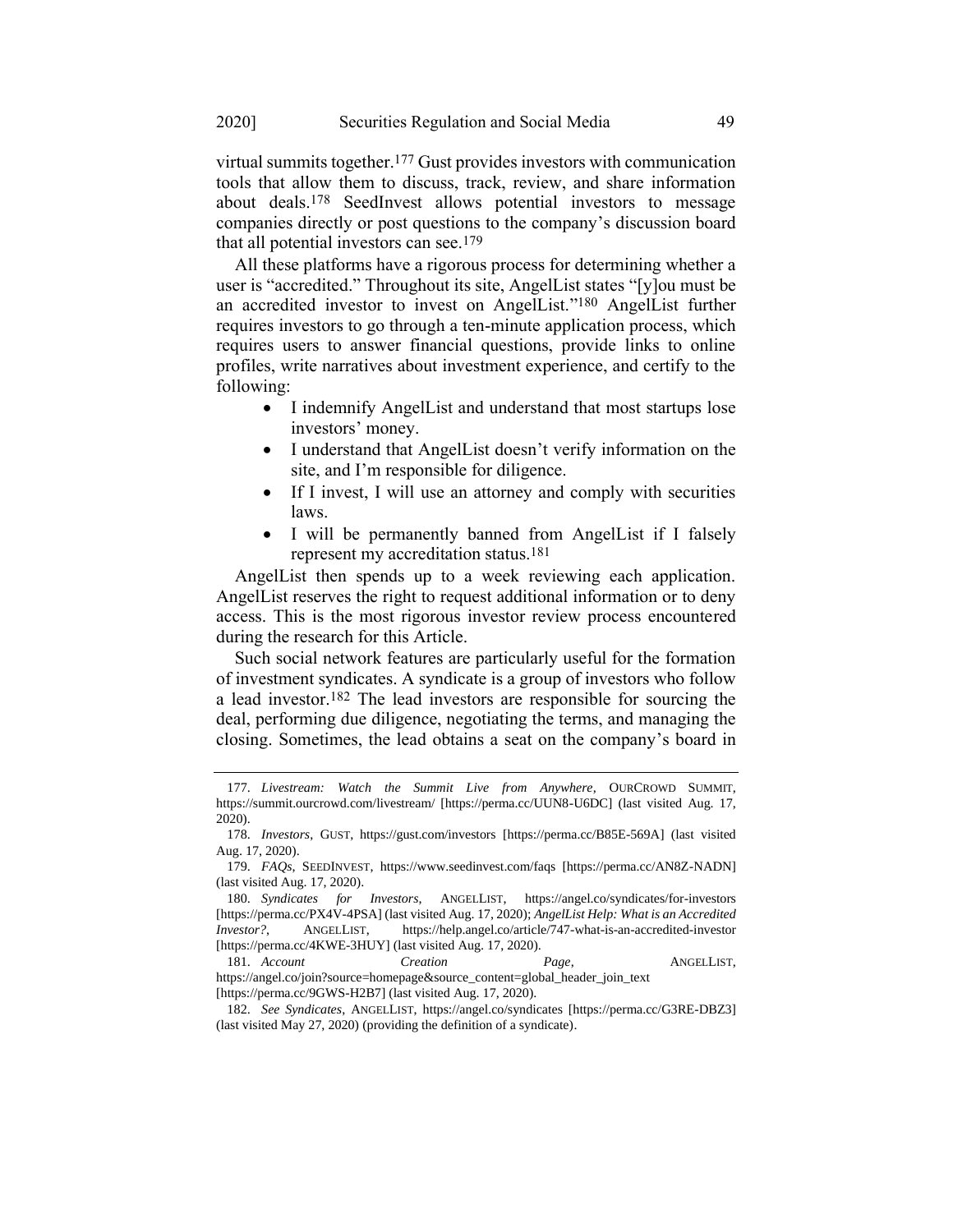order to ensure that the company continues to serve the investors' interests. In exchange for these efforts, the lead sometimes receives what is referred to as the "carry," which is a percentage commission on the profits from the deal.183

Syndicates are very important for investing because they can increase efficiency. Instead of each investor doing diligence for themselves, which would result in a massive duplication of efforts when multiple investors are involved, a single person can be trusted with this task. The lead investor is often the one with the most experience and resources and so is the least cost avoider184 for this job. Follow-on investors can trust that the lead will perform diligence dutifully because the carried interest that the lead earns if the deal is profitable is expected to further motivate the lead to take care. This also simplifies negotiations because the company can negotiate with the lead alone rather than with several counterparties.

AngelList focuses on syndicates for its investments, and syndicates on AngelList are private groups. To join a syndicate, an investor needs to apply to the lead investor. AngelList has over 200 syndicate leads experienced angel investors who (presumptively) have vetted target investments. Leads share details about investment opportunities with their followers, who typically have five business days to decide whether to invest.

### *B. Equity Crowdfunding Portals*

Remember that entrepreneurs were permitted to raise funds through equity crowdfunding portals starting in 2015.185 The most popular of those portals is currently WeFunder.com, which funded \$25.8 million in 2018.186 Upon signing up for WeFunder, it becomes immediately apparent that the platform takes a very social approach to crowdfunding. It first asks the new user to upload a picture and to connect your Facebook, LinkedIn, Twitter, and AngelList account. Another crowdfunding portal, MicroVentures, permits the user to sign up directly

<sup>183.</sup> Jo Tango, *How are VC's Paid?*, JTANGO VC (Mar. 2, 2012), https://jtangovc.com/howvcs-are-paid/ [https://perma.cc/5CFP-BTV3].

<sup>184.</sup> The least-cost avoider is the party who has the lower cost of avoiding harm. In tort law, the least-cost avoider principle is the assignment of liability to the party who has the lowest cost of avoiding harm. *See* Eric Rasmusen, *Agency Law and Contract Formation*, 6 AM. L. & ECON. REV. 369, 380 (2004) (further explaining the "Least-Cost Avoider" principle).

<sup>185.</sup> *See* Prive, s*upra* not[e 138](#page-28-1) (announcing that startups are now able to publicly advertise that they are seeking investment during startup fundraising).

<sup>186.</sup> Brian Thopsey, *The Top 10 Equity Crowdfunding Portals 2019*, FUNDWISDOM (Nov. 3, 2019), https://fundwisdom.com/article/brian-thopsey/top-10-equity-crowdfunding-portals-2019 [https://perma.cc/6ZJX-ACHD].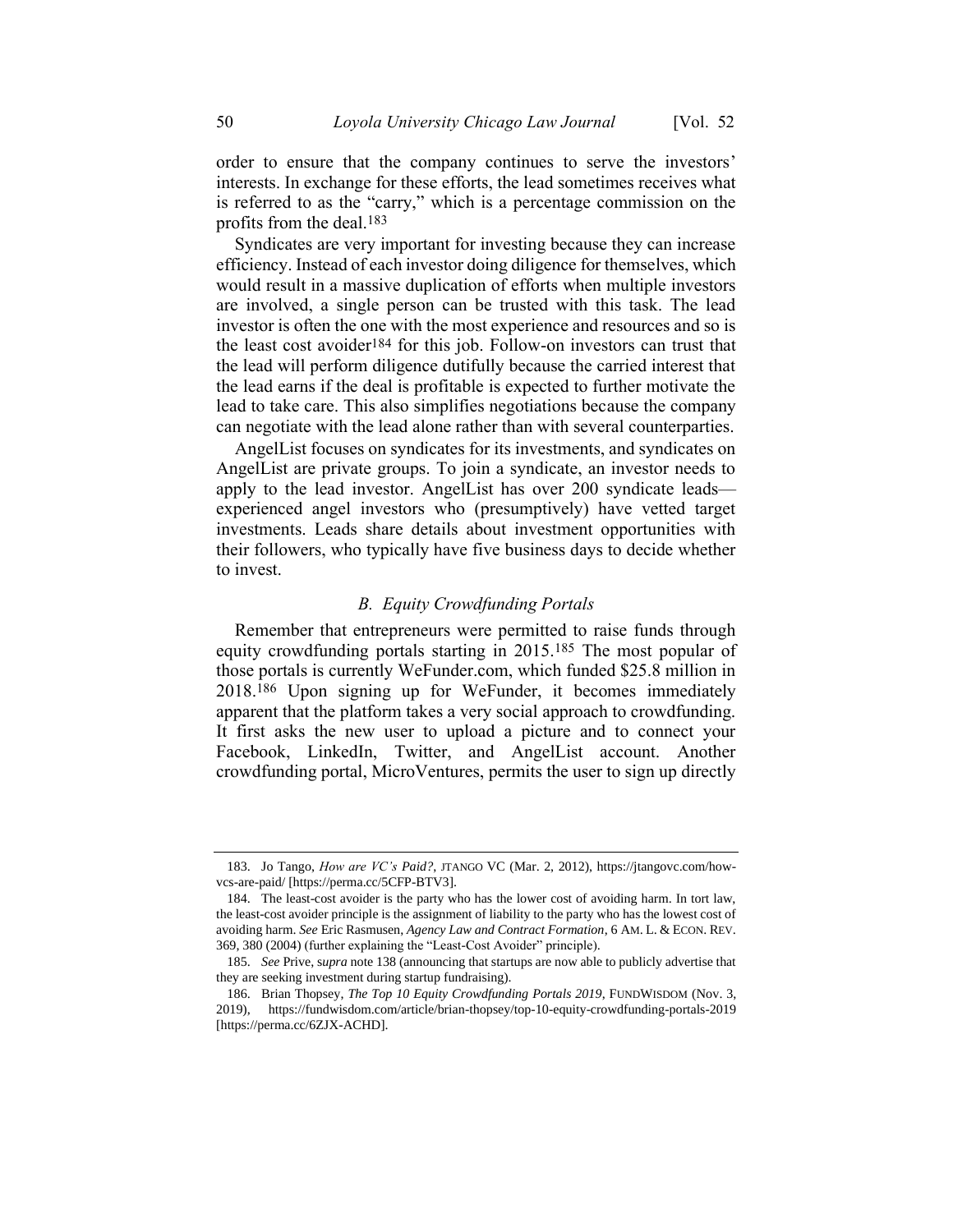<span id="page-37-0"></span>through other social media applications such as Twitter or Google+.187

WeFunder then asks the user to indicate his or her skills, such as engineering or finance, and to answer some questions such as "how do you think we can fix America?" It is a bit quirky in this regard, asking, for example, "[w]hat is your post apocalyptic [*sic*] survival skill?"188 The answers to these questions are shared with other users, presumptively to make the experience more human and social.

WeFunder users are asked to select from a list of interests that range from minority-owned businesses, "mainstreet" small businesses, space travel, moonshots,189 alcohol, artificial intelligence, and sustainability.190 The range of these topics implies that WeFunder users are impact investors or even venture philanthropists.191 An impact investor is one who cares about the "triple bottom line": people, planet, and profit.<sup>192</sup> Impact investors are seen on non-equity crowdfunding platforms,<sup>193</sup> where social effects like homophily (the tendency to associate and bond with similar others)<sup>194</sup> motivate investors to contribute to projects.<sup>195</sup> If equity crowdfunding users are motivated to invest by the same principles

192. *See Our Story*, SUSTAINABILITY, https://sustainability.com/who-we-are/our-story/ [https://perma.cc/YFZ2-WTGL] (last visited Aug. 13, 2020) (providing the origin story and philosophy of SustainAbility, whose founder coined the term "triple bottom line"); *see also Triple Bottom Line*, ECONOMIST (Nov. 17, 2009) https://www.economist.com/news/2009/11/17/triplebottom-line [https://perma.cc/CU2R-EXCG] (defining the three "lines" of the triple bottom line).

193. *See, e.g.*, Jason Greenberg & Ethan Mollick, *Activist Choice Homophily and the Crowdfunding of Female Founders*, 62 ADMIN. SCI. Q. 341, 357–58 (2017) (examining the extent to which female founded companies are funded through donation-based crowdfunding).

194. *See* Barbara S. Lawrence & Neha Parikh Shah, *Homophily: Measures and Meaning*, 2 (UCLA Working Paper 2017) (defining homophily).

195. *See* Jason Greenberg & Ethan Mollick, *Leaning In or Leaning On? Gender, Homophily, and Activism in Crowdfunding*, ACAD. MGMT. PROCEEDINGS 1, 1–2 (July 2014) ("[A] small proportion of female investors disproportionately support women-led projects in areas where women are historically underrepresented.").

<sup>187.</sup> *Account Login Page*, MICROVENTURES, https://app.microventures.com/account/login [https://perma.cc/YU28-99N2] (last visited Aug. 17, 2020).

<sup>188.</sup> *Invest in Startups You* ♡, WEFUNDER, http://wefunder.com/welcome (select sign up and create a profile) [https://perma.cc/B4YG-RDFB] (last visited Aug. 13, 2020).

<sup>189.</sup> A moonshot is an extremely difficult task, the pursuit of which may seem crazy. *See* Alex Davies, *Why 'Moon Shot' Has No Place in the 21st Century*, WIRED (July 16, 2019, 7:00 AM), https://www.wired.com/story/apollo-11-moonshot-21st-century/ [https://perma.cc/67ZE-624C] ("Fifty years after Neil Armstrong walked on the moon, planted an American flag, and flew home, the term *moon shot* has become shorthand for trying to do something that's really hard and maybe a bit crazy.") (emphasis in original).

<sup>190.</sup> MicroVentures similarly asks what industries the user is interested in, such as "clean tech," "financial tech," "educational tech," "local businesses," and/or "media/entertainment." *See*  MICROVENTURES, *supra* note [187](#page-37-0) (asking users to denote their preferences while creating an account).

<sup>191.</sup> *See* Seth C. Oranburg, *Start-Up Financing 2.0* (Mar. 6, 2016; 2d Ed. forthcoming 2021) at 15–16, https://ssrn.com/abstract=2743072 [https://perma.cc/HGF7-9DPG] (defining venture philanthropy and impact investing and explaining their role in start-up financing).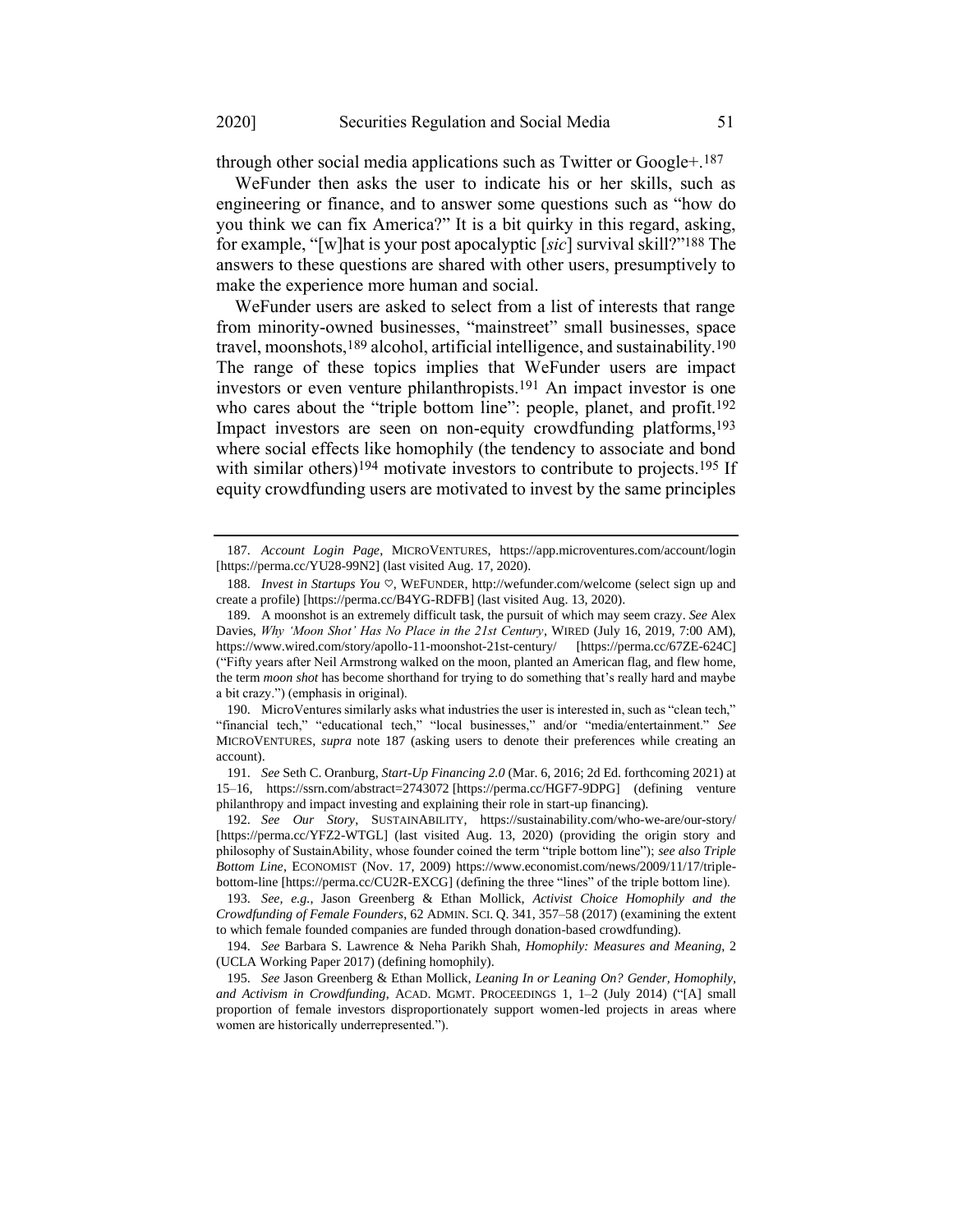that apply to non-equity crowdfunders—such as social cohesion, a sense of belonging, desire for acceptance, and helping similar others—then it is unsurprising that equity crowdfunding platforms would heavily utilize social media devices, as WeFunder does.

WeFunder then asks the user financial questions that are relevant to determine how much the user is permitted to invest each year on equity crowdfunding. It also requires the user to check several boxes acknowledging the risks of equity crowdfunding. To proceed, the user must answer yes to "I understand securities on WeFunder are not easily resold. There is no secondary market. I can wait years for a return."196

<span id="page-38-0"></span>Notably, the author was able to register for WeFunder as an "accredited investor" simply by dragging the "net wealth" slider to "1 million."197 WeFunder did not ask for any verification of income or assets before allowing the author to proceed to research and invest in companies.198 Other crowdfunding portals, like EquityZen,199 were slightly more stringent, requiring the user to check a box stating: "I understand that I may be permanently banned from EquityZen if I provide false information relating to my status as an accredited investor."200

On the other end of the spectrum, MicroVentures states that "[y]ou do not have to be an accredited investor to invest on the MicroVentures platform"; however, "accredited investors may have access to additional investment opportunities."201 Notably, WeFunder is not restricted to only accredited investors either, and they boast that anyone can "invest as little as \$100 in startups and small businesses."202 WeFunder does admit that

<sup>196.</sup> In prior work, this Article's author explained how the lack of a resale market for crowdfunding securities could chill interest in purchasing these securities in the first place. *See* Oranburg, *supra* not[e 145,](#page-29-0) at 1013 (recommending a new "Rule 144B" that would permit the resale of crowdfunded securities, much like Rule 144A permits the resale of private securities that were originally sold under Reg D.); *see also* 17 C.F.R. § 230.144A (2019) (defining rules regarding private resales of securities to institutions); *see also Open an Investor Account*, WEFUNDER, http://wefunder.com/welcome [https://perma.cc/B4YG-RDFB] (last visited Aug. 13, 2020)

<sup>197.</sup> *See* WEFUNDER, *supra* note [196](#page-38-0) (guiding potential investors in creating an account); *see also Investor Verification Process*, WEFUNDER, <https://wefunder.com/accredited/verification> [https://perma.cc/B5RN-93MB] (last visited Aug. 13, 2020) (explaining the process by which WeFunder verifies potential investors' income and net worth).

<sup>198.</sup> However, there is a verification process that takes place within 48 hours of registering as an accredited investor. *Id.*

<sup>199.</sup> *The Marketplace for Pre-IPO Equity*, EQUITYZEN, https://equityzen.com [https://perma.cc/97XS-53G5] (last visited Aug. 13, 2020).

<sup>200.</sup> *Are you an accredited investor?*, EQUITYZEN, https://equityzen.com/investor/access [https://perma.cc/Y6HU-K7CF] (last visited Aug. 17, 2020); *How to Know if You're an Accredited Investor*, EQUITYZEN, https://equityzen.com/knowledge-center/newsletter/how-to-know-if-yourean-accredited-investor/ [https://perma.cc/CH93-TWTJ] (last visited Aug. 13, 2020).

<sup>201.</sup> MICROVENTURES, *supra* not[e 187.](#page-37-0)

<sup>202.</sup> *Investor Relations*, WEFUNDER, https://wefunder.com/jobs/support [https://perma.cc/537N-MYR2] (last visited Aug. 13, 2020).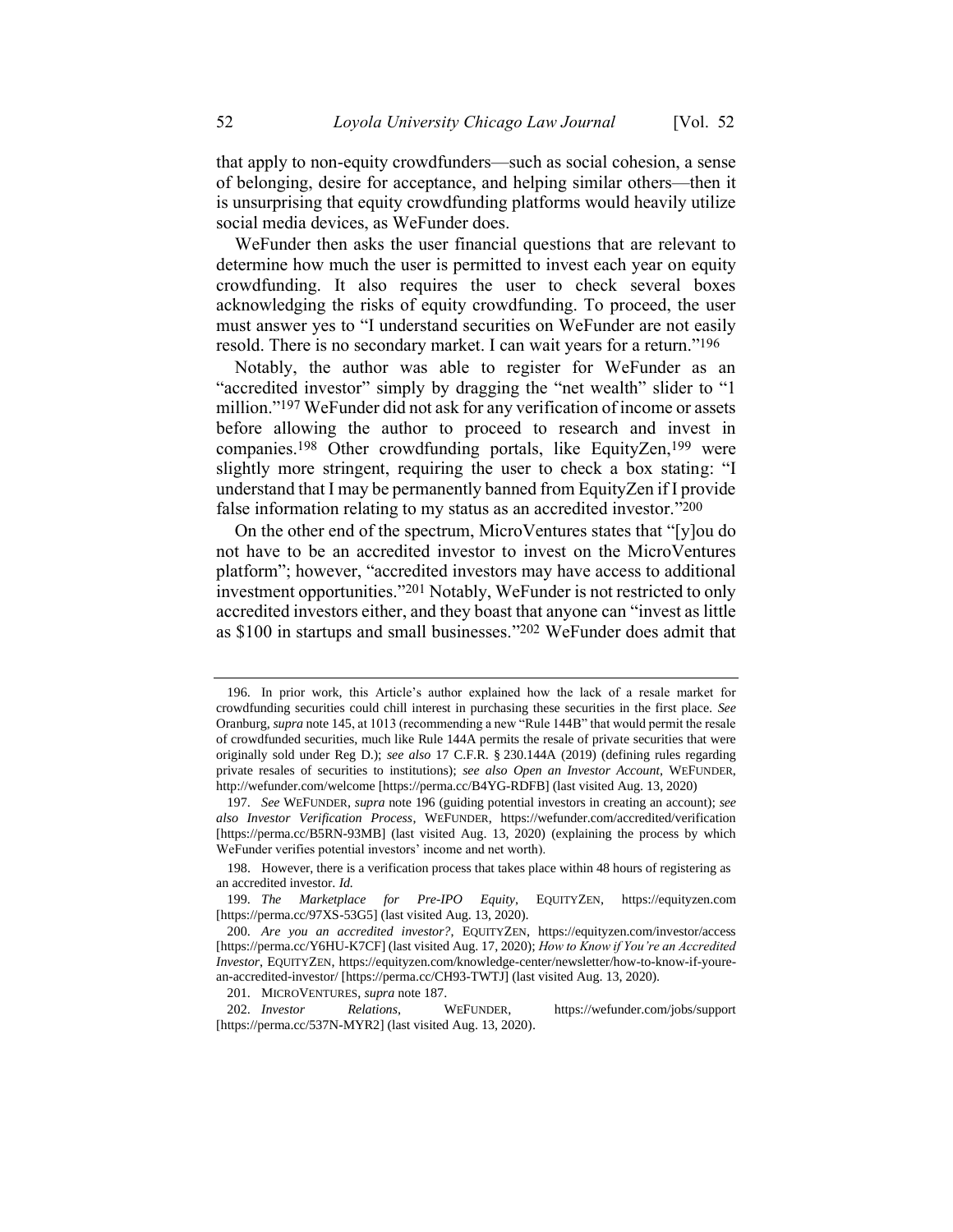"it's complicated" and "when you sign up for a WeFunder account, [WeFunder will] do all these calculations for you."203

The WeFunder interface is quite different from AngelList,<sup>204</sup> and MSC,205 in that WeFunder focuses on "trending" companies.206 This once again reinforces the social dimension of this platform. Companies are featured more prominently as users "heart" campaigns.207 Each campaign has its own promotional page. WeFunder focuses heavily on the identity of the founder with images and videos of the founders talking about their product, whereas AngelList focuses on the identity of the other investors, and Manhattan Street Capital (MSC) focuses on the nature of the product and the financials.

#### <span id="page-39-0"></span>*C. Mini-IPO Portals*

The most successful Reg A+ portal to date is MSC.208 This platform focuses on mid-stage and mature companies.209 MSC is a passwordprotected website but creating an account is simple—all that is needed is a username and password. Users do not have to provide any personally identifying information in order to browse the site. Offerings span many industries ranging from real estate, biologics, electric vehicles, and even novel golf products. Each offering has its own web page which generally features graphics and videos about the company, the product, and the team.

<span id="page-39-1"></span>For example, MSC featured an opportunity to invest in GolfSuites 1, an investment company that develops hybrid-golf centers (like Top Golf) in the Midwest region.210 Terms of the offering are listed as \$5.20 per share with a minimum investment of \$500.211 There is a button on the

<sup>203.</sup> *How Much am I Allowed to Invest?*, WEFUNDER, https://help.wefunder.com/legal/304304 how-much-am-i-allowed-to-invest [https://perma.cc/XDT3-3VNQ] (last visited Aug. 13, 2020).

<sup>204.</sup> *See infra* Section III.A (discussing the features of Angel investment portals).

<sup>205.</sup> *See infra* Section III.C (discussing the features of mini-IPO portals).

<sup>206.</sup> *See Invest in Startups You Love*, WEFUNDER, https://wefunder.com/explore [https://perma.cc/BB2T-VA8Y] (last visited Aug. 13, 2020) (allowing WeFunder users to sort through start-ups by various features, including whether the start-up is trending).

<sup>207.</sup> *See id.* (allowing WeFunder users to "heart" companies that interest them).

<sup>208.</sup> *See About Us*, MANHATTAN ST. CAP., https://www.manhattanstreetcapital.com/about-us [https://perma.cc/8VBT-VVEF] (last visited Aug. 13, 2020) (asserting that MSC supports investing through Reg D, Reg S, and even Security Token Offerings ("STOs") or Blockchain offerings). 209. *Id.*

<sup>210.</sup> *See GolfSuites 1*, MANHATTAN ST. CAP., https://www.manhattanstreetcapital.com/golfsuites [https://perma.cc/6F6G-2EPH] (last visited Aug. 13, 2020) (providing details regarding GolfSuites investment opportunity).

<sup>211.</sup> The share price was increased from \$5.20 to \$5.30 in an April 27, 2020, supplement to the offering. *Id.*; *see also GolfSuites Offering Circular Supplement*, MANHATTAN ST. CAP. (Apr. 27, 2020), https://www.manhattanstreetcapital.com/offering-circular/17483 [https://perma.cc/8782- AD5H] (reflecting share price changes).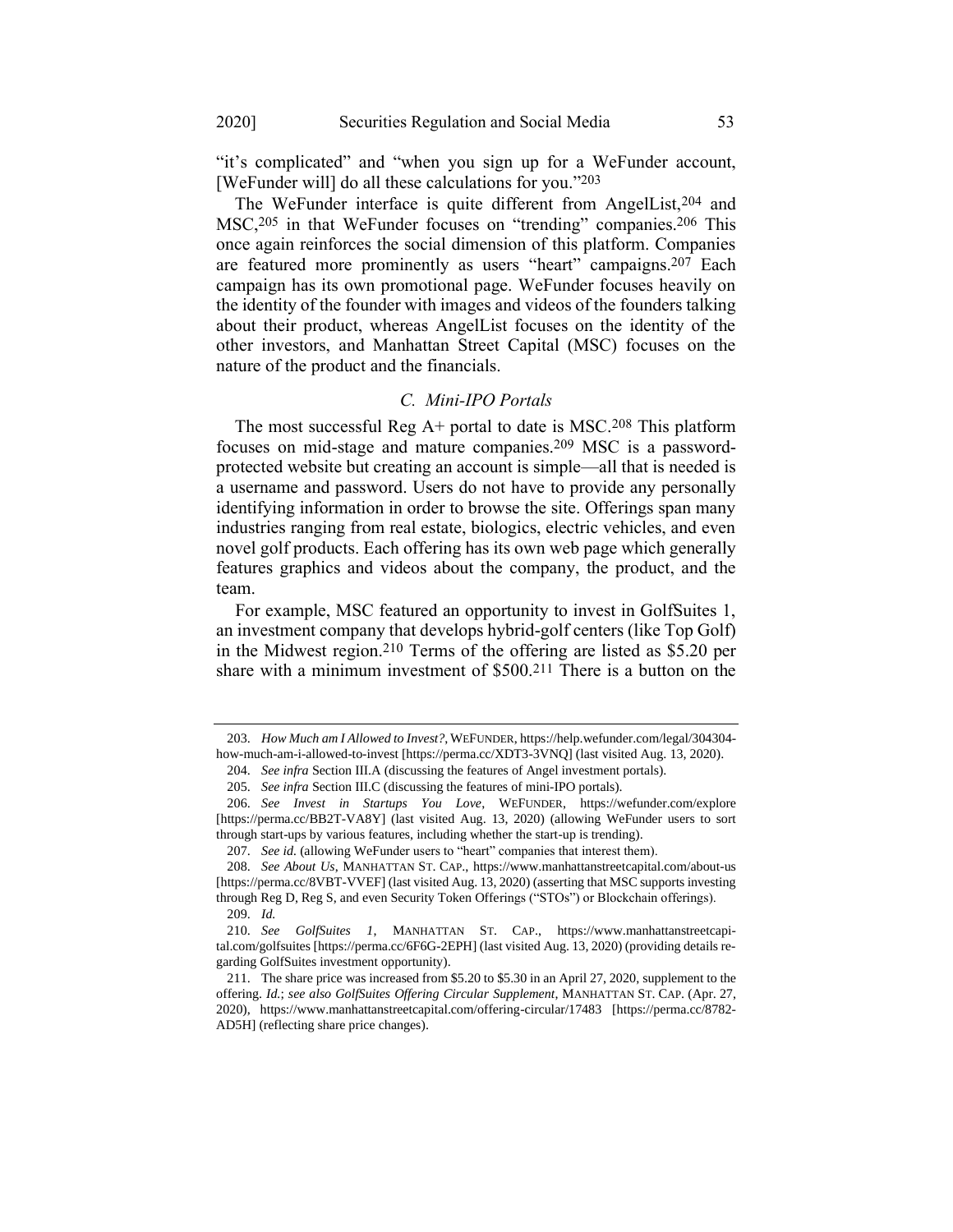promotional web page to "invest now," even before reading the offering circular.

Upon clicking "invest now," the user fills out a very simple form: how much to invest (\$500 minimum), investor type (individual, company, or trust or IRA), legal name, email, phone, country and state of residence, and whether a U.S. citizen or a permanent resident. There is an optional field to indicate whether the user is an accredited investor. Beyond that, the user simply checks the box to confirm the information is correct, the user read the offering circular, <sup>212</sup> and that the user's annual income or savings is greater than \$5000. MSC does not require the user to upload any documentation that would prove this is true.

On the second page, the user enters address and payment information. Debit cards, ACH, wire transfers, and personal checks are accepted. If the user selects personal check, a green "proceed" option appears, and the user thus enters into a legally binding transaction to purchase this stock, including a promise to pay for it via a check in the mail.

Investing with MSC is a remarkably simple process, but users can get more involved if they so choose. For example, users can write or read others' comments, "like" the offering, or send a message to the issuer asking questions. The user can also read the offering circular, which includes financial statements.213

Of all the portals mentioned, MSC emphasizes its social media content the least, but social media tools are still made available to MSC users. Upon clicking "comments," the user can view various posts from other users and replies which are generally made by the issuer's CEO. Quite frankly, many of the comments are unhelpful and potentially distracting. For example, on October 12, "Robert" commented that "Huge New Jersey and [New York] market thousands of [N]ew Yorkers come to the [P]oconos and spend lots of money also have lots of summer and winter homes here huge market maybe you should take a look then I would consider [i]nvesting contact me."214 The CEO replied, "since this particular offering is for the midwest US, the NY/NJ area is not in the equation for now."215 Obviously, Robert did not read the promotional

<sup>212.</sup> *GolfSuites Offering Circular Supplement*, MANHATTAN ST. CAP. (Feb. 21, 2020), https://www.manhattanstreetcapital.com/sites/default/files/GS1\_OC\_with\_Supplements\_02-21- 2020.pdf [https://perma.cc/D8UA-JJTY].

<sup>213.</sup> *GolfSuites Offering Circular Supplement*, *supra* note [211](#page-39-0) (this information is also accessible via a link on MSC's page for *GolfSuites 1*, *supra* not[e 210\)](#page-39-1).

<sup>214.</sup> Robert, Comment to *GolfSuites 1*, MANHATTAN ST. CAP. (Oct. 12, 2019), <https://www.manhattanstreetcapital.com/golfsuites> [https://perma.cc/6F6G-2EPH].

<sup>215.</sup> Jerry Ellenburg, Reply to Robert's comment on *GolfSuites 1*, MANHATTAN ST. CAP. (Oct. 17, 2019),<https://www.manhattanstreetcapital.com/golfsuites> [https://perma.cc/6F6G-2EPH].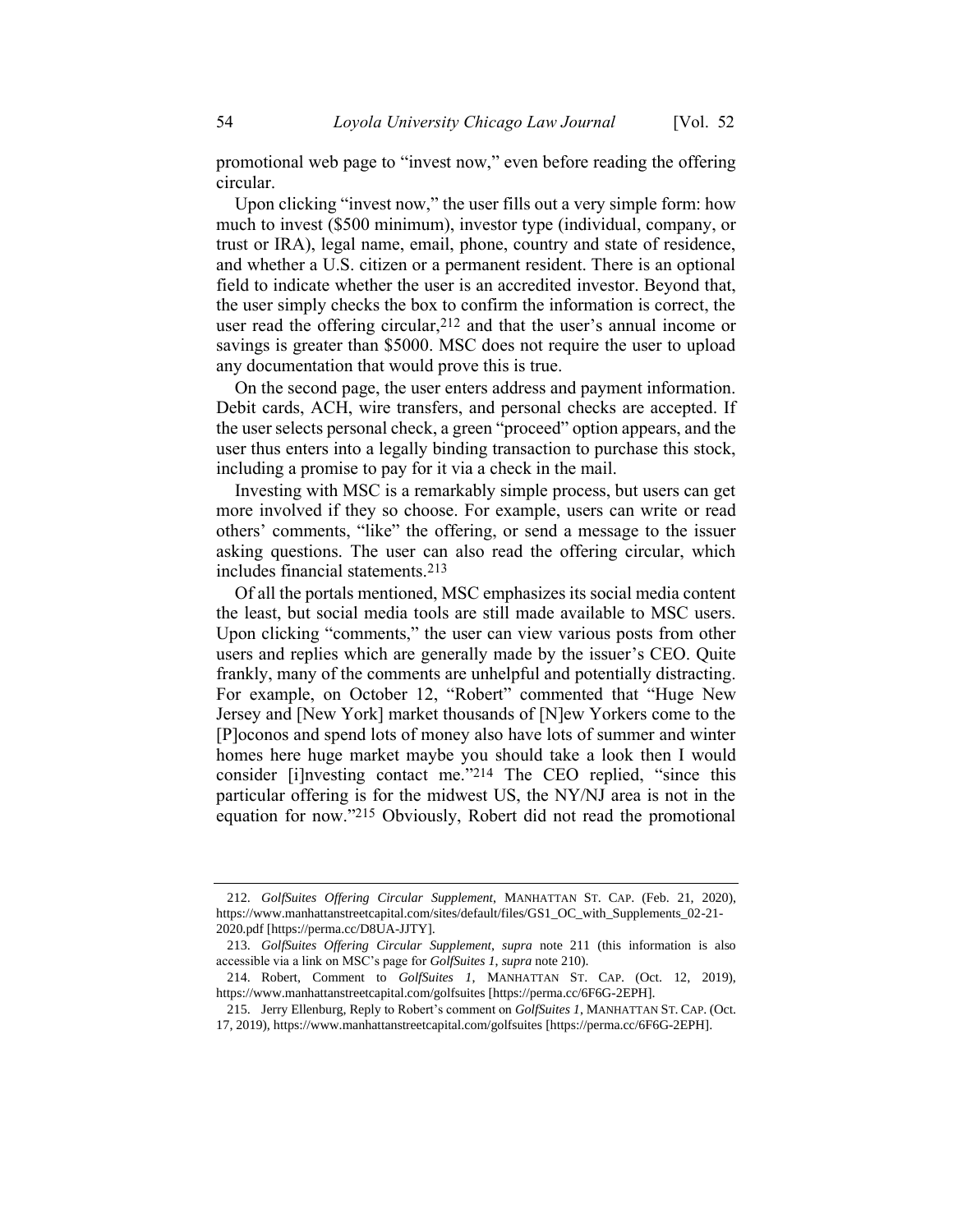materials or the offering circular before posting this comment.216

It may also be the case that users are investing without reading these materials—a notion that the SEC surely would use to support the ban on general solicitation. Unsophisticated investors—ones that do not read or do not know how to read such investment materials—are the precise classification of individual the SEC is out to "protect" with the regulations described in this Article. The SEC's intentions may be pure and geared at improving social welfare at large, but at what cost? Should our goal be to protect unsophisticated investors from themselves, or can we build a regulatory regime that protects the vulnerable while simultaneously promoting the creation of wealth for people like Karen from rural Dallas, South Dakota?

## *D. Analysis of Investment Platforms*

The three types of investment platforms described above—angel investor, equity crowdfunding, and mini-IPO—each have similar features. To a greater or lesser extent, they all use social media to engage users, they all require users to answer some basic financial questions, and they all source and promote investment opportunities. However, the differences are much greater than the similarities.

#### 1. Investor Scrutiny

The first dimension in which these platforms vary is their degree of scrutiny of the user. The most scrutiny applies to angel investor platforms. From a legal perspective, this makes sense. The inclusion of even one nonaccredited investor in a financing that seeks to be exempt from registration pursuant to Reg D Rule 506(c) may lose its exempt status merely by soliciting a nonaccredited investor.217 On the other end of the spectrum are the equity crowdfunding platforms. Although users had to check a few boxes certifying, for example, that they understand that the securities cannot be resold, it was not clear that an ordinary investor would pay attention to or understand these cautionary steps. Other platforms provide even less warning and go as far as advertising that you can invest as little as \$100.218 In general, the equity crowdfunding platforms have a more whimsical approach. The mini-IPO platforms are in the middle. Reg  $A<sup>+</sup>$  does not require as much investor

<sup>216.</sup> *See GolfSuites Offering Circular*, *supra* note [211](#page-39-0) (providing updated and supplemental information regarding the GolfSuites investment opportunity).

<sup>217.</sup> *See* 17 C.F.R. § 230.506(c) (2019) (defining exemptions for limited offers and sales without regard to dollar amount of offering).

<sup>218.</sup> *See WeFunder FAQ*, WEFUNDER, https://help.wefunder.com/#/getting-started-forfounders [https://perma.cc/2CC4-MZM4] (last visited Aug. 13, 2020) (explaining that WeFunder does not require custodians for companies that offer investment contracts directly to every investor on WeFunder who invests as little as \$100).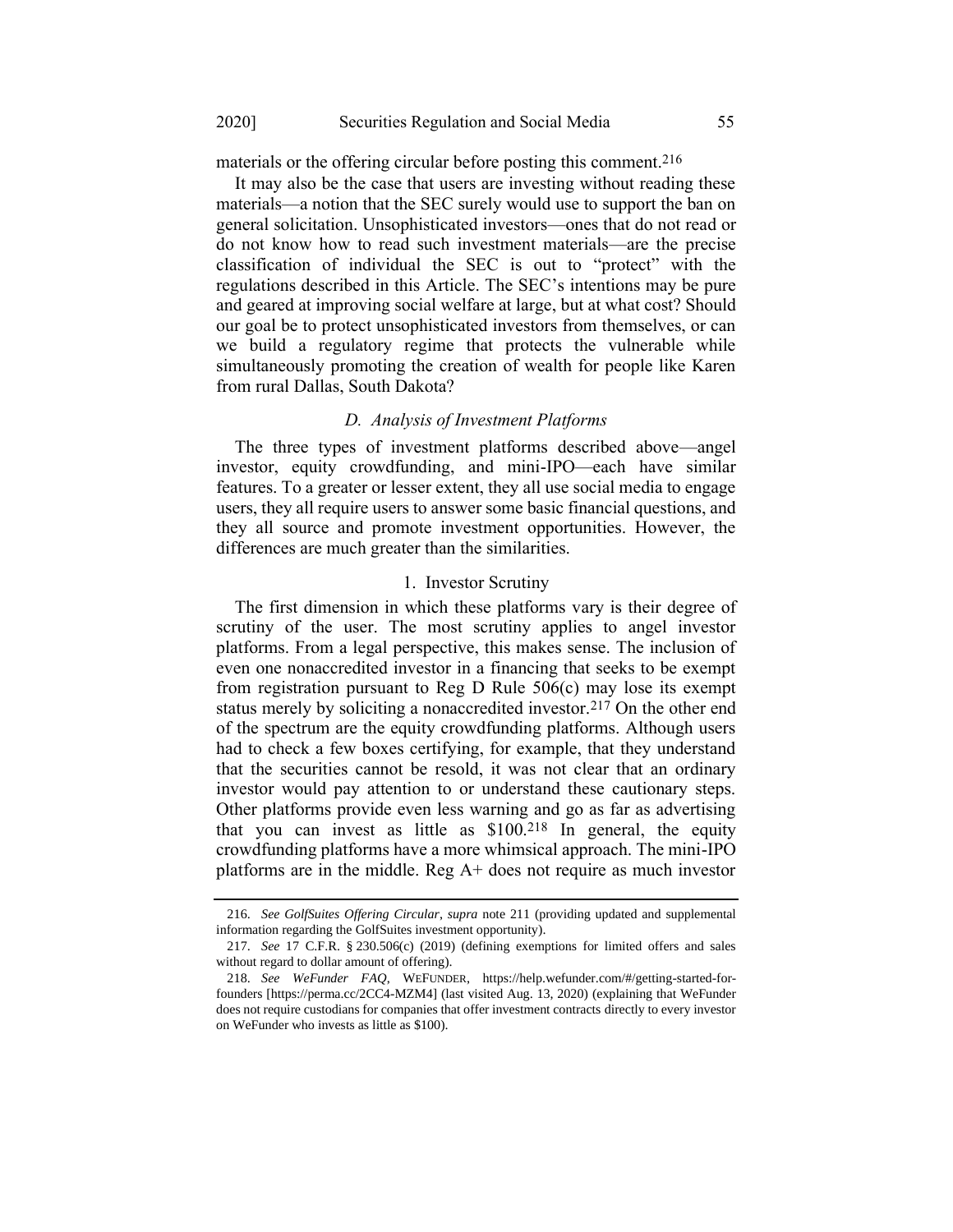scrutiny as Reg D Rule 506(c) does, but the mini-IPO platforms had a serious look and feel.219

## 2. Financial Focus

The platforms also had a different degree of focus regarding finances. The mini-IPO platform was the most financially focused. The organization of the site, the presentation of the promotional materials, and the questions asked in the comments focused on matters related to risk (e.g., quality of product, competitors, background of managers) and return (e.g., prospects for an IPO, dividends, historical financial performance).220 On the other end of the continuum was the equity crowdfunding platforms, which focused on other matters such as social impact, the founders' stories, community development, eco-friendly processes and other "feel-good" aspects that were not directly related to return on investment. The angel investment platforms were the middle of the road. AngelList predominately focused on the "lead" investor, whose reputation functioned as a sort of proxy for the issuer's financial potential.221 OurCrowd's use of investor summits and video dialogue with management mixes financial acumen with the human element.

#### 3. Offering Volume

The third way in which these platforms differ significantly is the volume of offerings that occur on these websites. By far, the angel crowdfunding platforms have the most volume of sales via the Reg D Rule 506(c) offerings. As mentioned above, Regulation D was and remains the most utilized exemption to securities registration

<sup>219.</sup> Websites can convey a serious or whimsical look and feel by choosing certain fonts, colors, and images. *See e.g.*, Ted Hunt, Infographic in *A Pro Designer Shares the Psychology of Font Choices*, THE DAILY EGG, https://www.crazyegg.com/blog/psychology-of-fonts-infographic/ [https://perma.cc/64B5-8BFP] (Oct. 21, 2019) (showing a visual representation of the emotions different fonts typically evoke); *see also* Nick Kolenda, *Font Psychology*, NICK KOLENDA PSYCH. & MKTG., https://www.nickkolenda.com/font-psychology/ [https://perma.cc/9NPP-22K3] (last visited Aug. 13, 2020) (explaining the "art and science" of choosing fonts). MSC's website conveys a serious tone by using sharp edged sans serif fonts that produce an impression of stability and objectivity. *See* Ted Hunt, *A Pro Designer Shares the Psychology of Font Choices*, THE DAILY EGG, https://www.crazyegg.com/blog/psychology-of-fonts-infographic/ [https://perma.cc/64B5- 8BFP] (Oct. 21, 2019) (deciphering the "personality" of different fonts). MSC's website also uses "corporate blue," a color that is typically associated with business, "intelligence, stability, unity, and conservativism." *See* Jacci Howard Bear, *[A Guide to the Color Corporate Blue](https://www.lifewire.com/what-color-is-corporate-blue-1077385#:~:text=Long%20considered%20a%20corporate%20color,stability%2C%20unity%2C%20and%20conservatism.&text=Several%20blue%20shades%20can%20be%20called%20corporate%20blue.)*, LIFEWIRE (Dec. 20, 2018), https://www.lifewire.com/what-color-is-corporate-blue-1077385 [https://perma.cc/JQ39-X9WG] (explaining that people have certain feelings, emotions, and associations in response to typefaces and fonts).

<sup>220.</sup> *See GolfSuites 1*, *supra* note [210](#page-39-1) (providing detailed information about the GolfSuites 1 investment opportunity).

<sup>221.</sup> *See Syndicates*, *supra* not[e 182](#page-35-0) (defining a syndicate and showing users different options to begin investing with syndicates).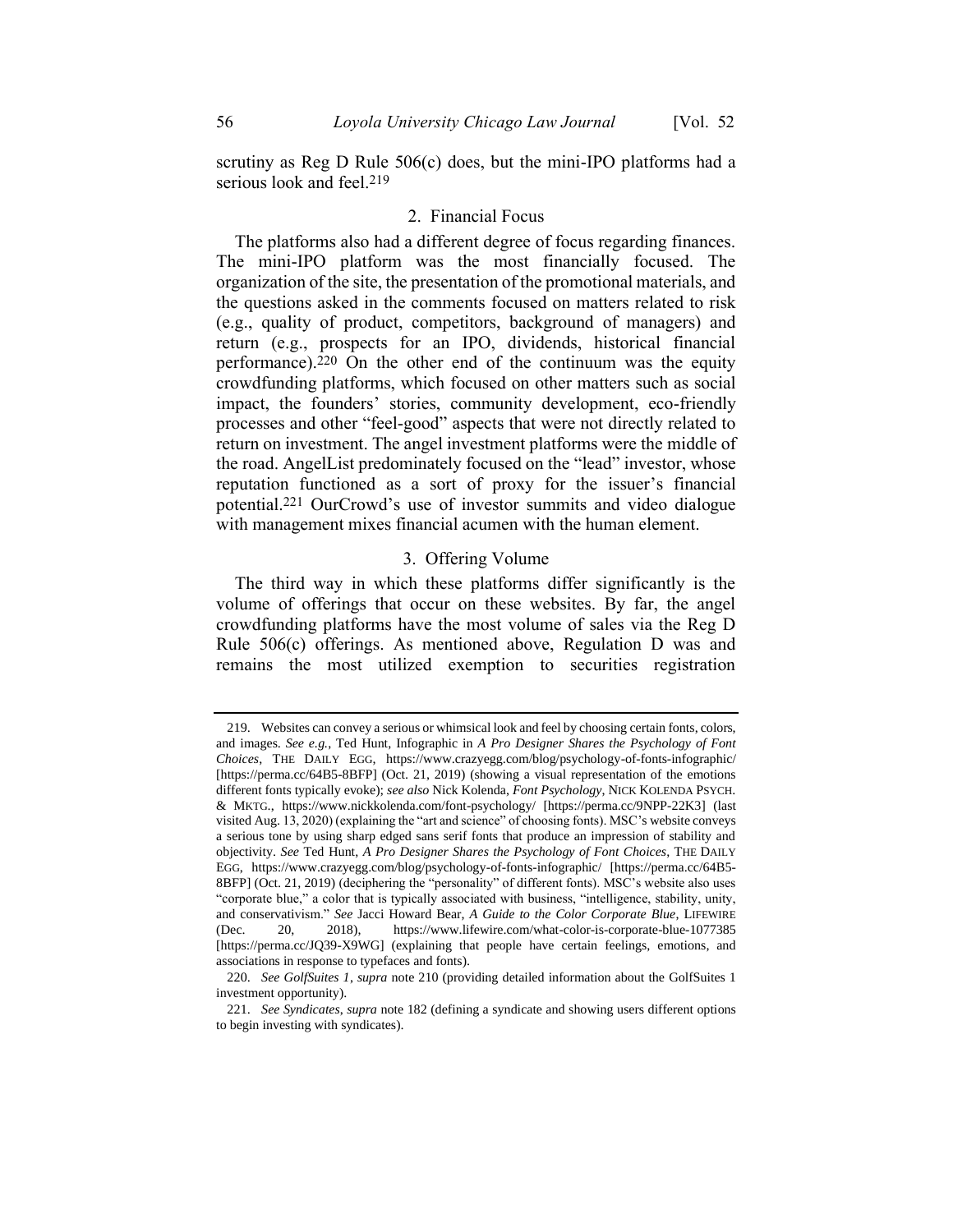requirements,222 with more than \$1.8 trillion in capital raised via Regulation D in 2017.223 While only 4% of this was via Reg D Rule  $506(c)$ ,  $224$  that still accounts for \$54 billion. Regulation A is a distant second, with about \$500 million raised in 2017 via that exemption.<sup>225</sup> Regulation CF is another order of magnitude smaller in terms of offering volume with \$59.2 million in proceeds reported in 2017.226

The table below summarizes the key differences among social media investment portals.

| <b>Portal Type</b>     | <b>Regulation</b>      | Investor<br><b>Scrutiny</b> | <b>Financial</b><br><b>Focus</b> | <b>Offering</b><br>Volume |
|------------------------|------------------------|-----------------------------|----------------------------------|---------------------------|
| Angel Investor         | Reg D<br>Rule $506(c)$ | High                        | Medium                           | High                      |
| Equity<br>Crowdfunding | Reg CF                 | Low                         | Low                              | Low                       |
| Mini-IPO               | Reg A                  | Medium                      | Medium                           | Medium                    |

#### IV. "GENERAL SOLICITATION" ON SOCIAL MEDIA

Are social media investment portals engaged in "general solicitation"? Is all social media activity a "general solicitation" or is none of it? As discussed in Part II, general solicitation is a very important concept in securities law because certain exemptions to the requirement to register stock offerings with the SEC are only available where there has been "no general solicitation."227 However, neither the SEC nor the courts have answered the question: What constitutes a general solicitation on social media? This part attempts to answer that question. Its analysis clarifies the value and necessity of portals. Moreover, this discussion sheds light on whether the general solicitation ban still makes sense in today's marketplace.

<sup>222.</sup> *See* Parnall, Kohl & Huff, *supra* not[e 128,](#page-27-1) at 634 (examining the history and evolution of Regulation D); *see also The Most Common Exemption –Regulation D Rule 506*, CAP. FUND L. BLOG, https://www.capitalfundlaw.com/blog/2015/04/05/the-most-commonexemptionregulation-d-rule-506 [https://perma.cc/5LKL-35FV] (last visited Sept. 2, 2020) (explaining Regulation D exemptions).

<sup>223.</sup> Ilirjan Pipa & Christopher Hawley, *SEC Reports Large Increase in Capital Raised via Private Placements*, MCDONALD HOPKINS (Nov. 15, 2018), https://mcdonaldhopkins.com/Insights/Blog/Business-Insights/2018/11/15/SEC-reports-largeincrease-in-capital-raised-via-private-placements [https://perma.cc/JD7D-URRN].

<sup>224.</sup> *Id.*

<sup>225.</sup> Turner, *supra* not[e 164.](#page-32-0)

<sup>226.</sup> *2017 State of Regulation Crowdfunding Report*, CROWDFUND CAP. ADVISORS (Jan. 24, 2018), https://crowdfundcapitaladvisors.com/2017-state-regulation-crowdfunding-report/ [https://perma.cc/B85N-RTUL].

<sup>227.</sup> *Private Placements – Rule 506(b)*, SEC (Mar. 12, 2020), https://www.sec.gov/smallbusiness/exemptofferings/rule506b [https://perma.cc/U6Y2-V7Z2].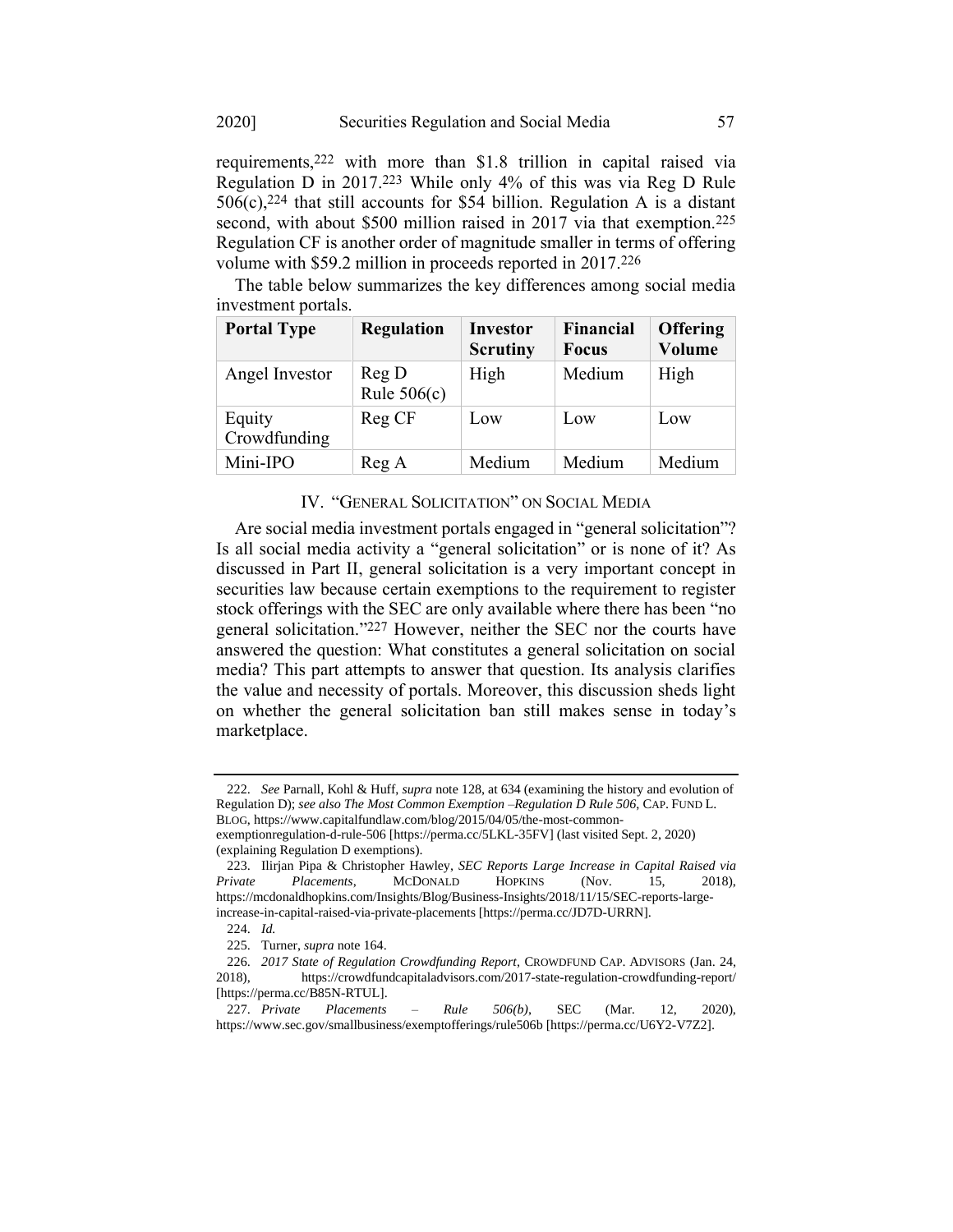Although the SEC has not commented extensively on what actions are a "general solicitation," and has not commented on what social media actions would establish a violation of Regulation D, the SEC has provided some general guidance:

"General solicitation" includes advertisements published in newspapers and magazines, public websites, communications broadcasted over television and radio, and seminars where attendees have been invited by general solicitation or general advertising. In addition, the use of an unrestricted, and therefore publicly available, website constitutes general solicitation. The solicitation must be an "offer" of securities, but solicitations that condition the market for an offering of securities may be considered to be offers.228

Aside from this general description, investors must rely on SEC noaction letters and the Compliance and Disclosure Interpretations (C&DIs) released by the SEC in 2013 to determine what could be a general solicitation. One characteristic that the SEC has emphasized repeatedly is the existence of a "pre-existing relationship" between the issuer and the potential investor. The SEC explained that a "pre-existing" relationship is "one that the issuer has formed with an offeree prior to the commencement of the securities offering or, alternatively, that was established through either a registered broker-dealer or investment adviser prior to the registered broker-dealer or investment adviser participation in the offering."229 The existence of a pre-existing relationship is one means of demonstrating that an offering is not a general solicitation.

<span id="page-44-0"></span>In some cases, it can be a challenge to determine when a pre-existing relationship has "commenced" for one investor but not for others. In an SEC no-action letter to Lamp Technologies, Inc., the Commission allowed solicitation through the use of a password-protected website.230 Information about private offerings was allowed to be generally disseminated because the company required each investor to wait for a thirty-day period before they could participate in any offering.231 This

<sup>228.</sup> *Eliminating the Prohibition Against General Solicitation and General Advertising in Rule 506 and Rule 144A Offerings*, SEC, sec.gov/info/smallbus/secg/general-solicitation-small-entitycompliance-guide.htm [https://perma.cc/A3GU-5P6L] (Sept. 20, 2013).

<sup>229.</sup> *Securities Act Rules Question 256.29: Compliance & Disclosure Regulations*, SEC, https://www.sec.gov/divisions/corpfin/guidance/securitiesactrules-interps.htm

<sup>[</sup>https://perma.cc/65QH-DNQL] (Nov. 6, 2017) [hereinafter C&DI]; s*ee also* E.F. Hutton & Co., SEC No-Action Letter, 1985 WL 55680, at \*1 (Dec. 3, 1985) (responding to request for interpretive advice regarding ensuring offerings did not involve general solicitations in violation of Rule 502(c)).

<sup>230.</sup> Lamp Technologies, Inc., SEC No-Action Letter No. 98-123, 2 (May 29, 1998) https://www.sec.gov/divisions/investment/noaction/1998/lamptech052998.pdf

<sup>[</sup>https://perma.cc/WGT4-SLLX] [hereinafter Lamp Technologies].

<sup>231.</sup> *Id.* at 6.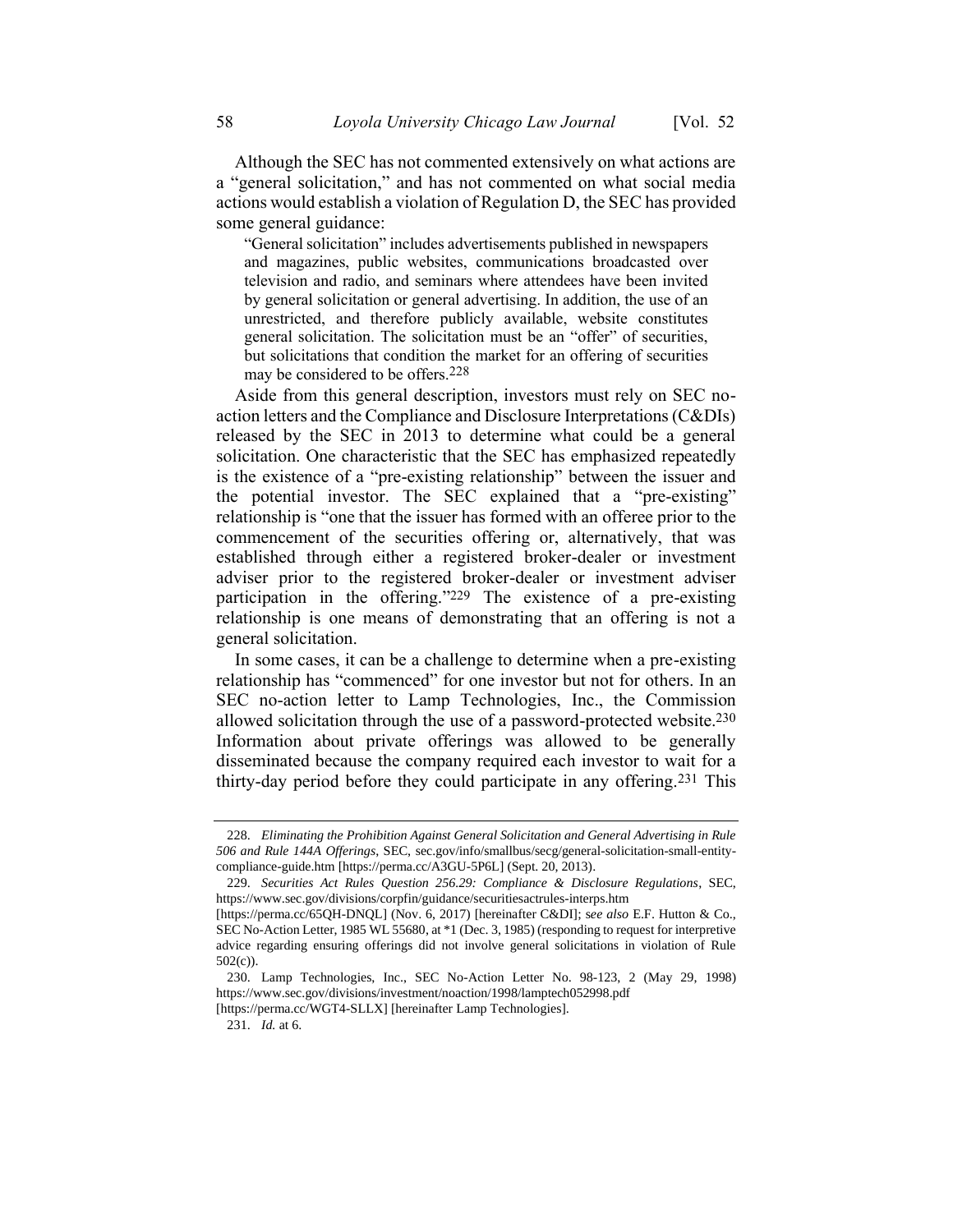further confuses the question of what constitutes a pre-existing relationship because it is not clear whether a thirty-day waiting period is a safe harbor, whether the particular facts of that situation made thirty days reasonable in that instance, or whether the SEC would ignore the result of this nonbinding nonaction letter in future matters altogether.

The *Lamp* holding also seems at odds with other SEC statements. In a no-action letter to *Citizen VC, Inc.*, the SEC recognized a pre-existing relationship because Citizen VC put investors through a vetting process that was "designed to evaluate the prospective investor's sophistication, financial circumstances and ability to understand the nature and risks of the securities to be offered."232 It did not recognize a waiting period as a factor in evaluating the merits of *Citizen VC*.

The Commission has also concentrated on the specific type of information circulated to investors and the number of investors it has been circulated to in determining if general solicitation has occurred. As stated above, Rule 502(c), in addition to Rule 506(b), bans general solicitation. To avoid general solicitation, the SEC has stated that "factual business information that does not condition the public mind or arouse public interest in a securities offering is not an offer and may be disseminated widely" without contravening Rule 502(c).233 "Factual business information . . . typically is limited to information about the issuer, its business, financial condition, products, services, or advertisement of such products or services, provided the information is not presented in such a manner as to constitute an offer of the issuer's securities."234

Even though the SEC has not placed a hard limit on the number of investors an issuer can communicate with, they have considered it a factor in determining if there has been general solicitation. "Further, any publication of information by a company in registration other than by means of a statutory prospectus should be limited to factual information and should not include such things as predictions, projections, forecasts or opinions with respect to value."235 Additionally, the Commission noted, "the greater the number of persons without financial experience, sophistication or any prior personal or business relationship with the

<sup>232.</sup> Citizen VC, Inc. Response of the Office of Chief Counsel Division of Corporate, SEC No-Action Letter Finance (Aug. 6, 2015) https://www.sec.gov/divisions/corpfin/cfnoaction/2015/citizen-vc-inc-080615-502.htm [https://perma.cc/SHB8-AM5F].

<sup>233.</sup> C&DI, *supra* not[e 229,](#page-44-0) at Question 256.24.

<sup>234.</sup> *Id.* at Question 256.25.

<sup>235.</sup> Guidelines for Release of Information by Issuers Whose Securities are in Registration, 36 Fed. Reg. 16,506, 16,507 (Aug. 21, 1971).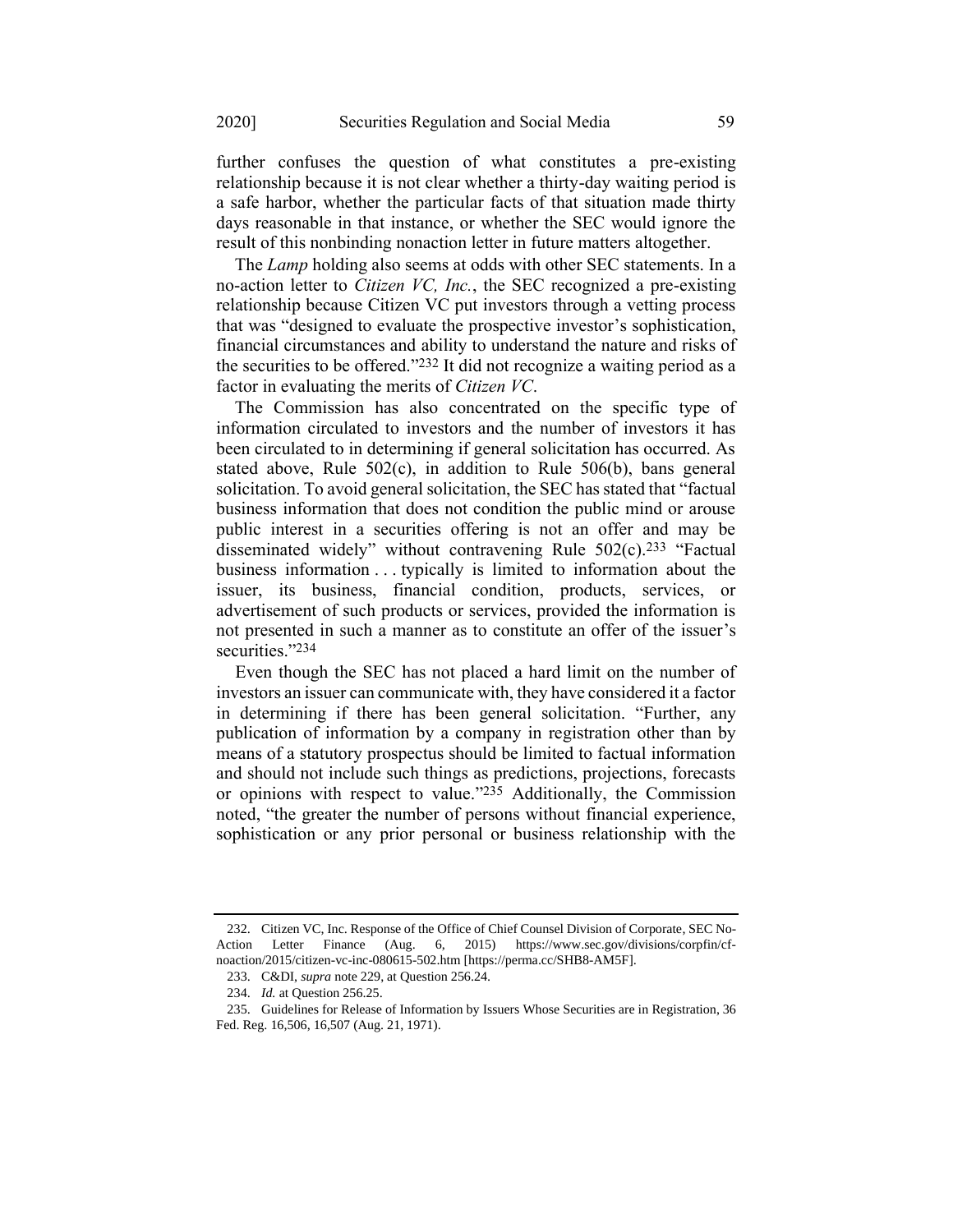issuer that are contacted . . . the more likely the communications are part of a general solicitation."236

Generally, publicly available information, if published, is not considered a general solicitation. In 1986, the SEC wrote they would not take action against Nancy Blasberg for publishing and selling a guide to investment banking firms that contained information such as name, address, phone number, date of issue, dividend rate, number of shares originally issued, and other things, as they pertained to outstanding privately-placed preferred stock issues.237 The Commission commented that the guide only contained "certain limited information" on already "completed offerings."238 This conclusion is consistent with the earlier letter to Richard Daniels which said it would not be a violation of the ban on general solicitation proscribed by Rule 502(c) if "a newsletter setting forth information derived totally from public records" was published.239

Issuers of securities are permitted to circulate written materials to offerees as long as they are not intended to influence investor decisions. Publicly available information in the Blasberg and Daniels letters did not have the effect of swaying the opinions of those to whom it was distributed. In 1986, J.D. Manning, Inc., asked the SEC if they could publish a newsletter that listed and described "closely held businesses" in southwest Florida "which may expect to raise capital in future transactions."240 Businesses in the region would pay a fee for the right to have some of the information they provided to J.D. Manning selected for publication.241 The SEC noted that although some of that information may have been factual in nature, it appeared "that an offer, within the purview of section 2(3) of the Securities Act," may be involved, so they could not "conclude that there would be no general solicitation for purposes of Rule 502(c)."242

All of this guidance, however, does not explicitly describe how it applies to the realm of social media. As of 2016, the average Facebook user had 155 "friends."243 Does that constitute a pre-existing relationship

<sup>236.</sup> C&DI, *supra* not[e 229,](#page-44-0) at Question 256.27.

<sup>237.</sup> Nancy H. Blasberg, SEC No-Action Letter, 1986 WL 67060, at \*1–2 (July 12, 1986).

<sup>238.</sup> *Id.* at \*2.

<sup>239.</sup> Richard Daniels, SEC No-Action Letter, 1984 WL 45960, at \*1 (Dec. 12, 1984).

<sup>240.</sup> J.D. Manning, Inc., SEC No-Action Letter, 1986 WL 65354, at \*1 (Feb. 28, 1986).

<sup>241.</sup> *Id.* at \*2.

<sup>242.</sup> *Id.* at \*6.

<sup>243.</sup> *Facebook By the Numbers: Stats, Demographics & Fun Facts*, OMNICORE ANALYTICS, https://www.omnicoreagency.com/facebook-statistics/ [https://perma.cc/7ME7-E55N] (Apr. 22, 2020); Sarah Knapton, *Facebook Users Have 155 friends—But Would Trust Just Four in a Crisis*, TELEGRAPH UK (Jan. 20, 2016) https://www.telegraph.co.uk/news/science/sciencenews/12108412/Facebook-users-have-155-friends-but-would-trust-just-four-in-a-crisis.html [http://perma.cc/5HY4-UY48].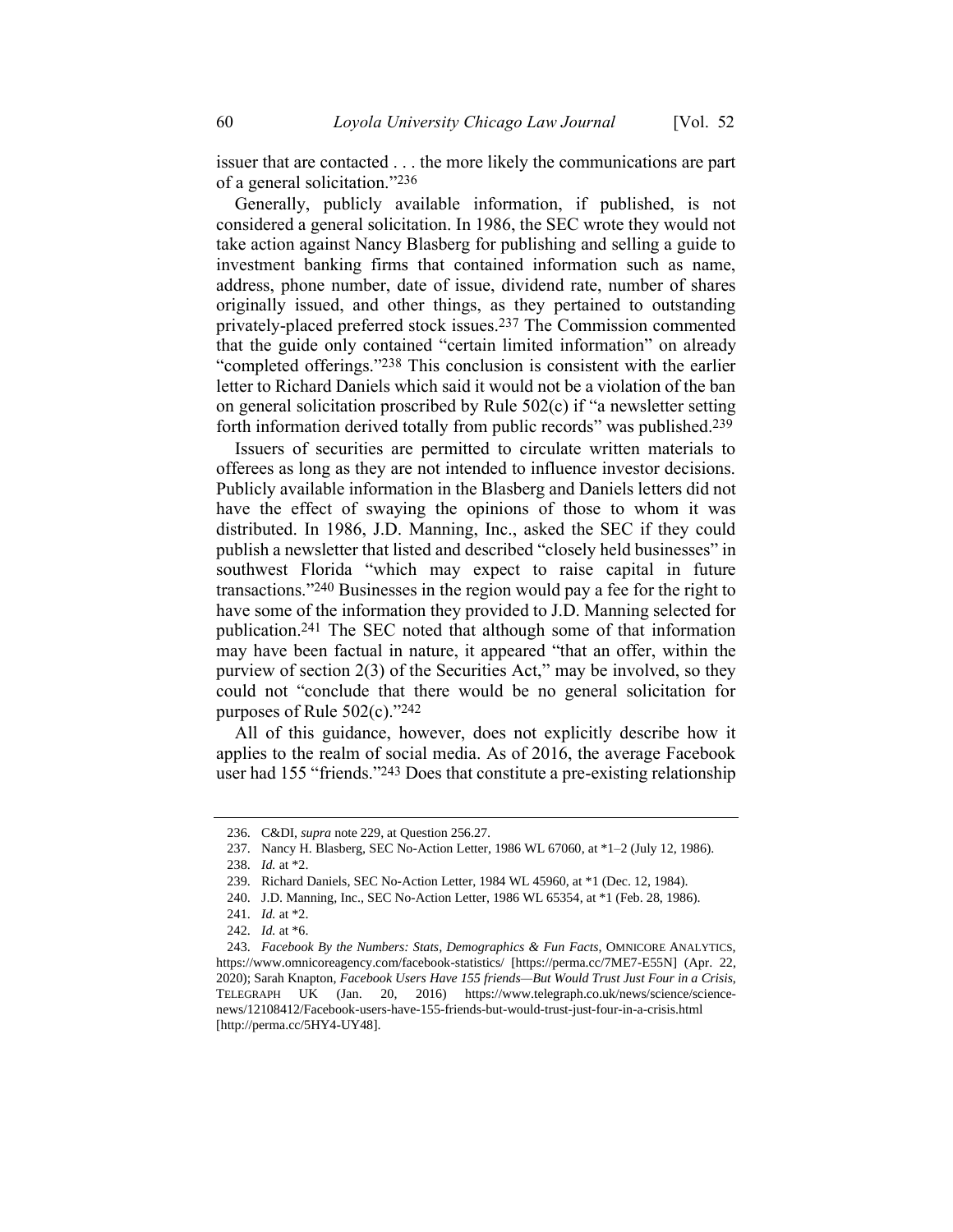with all of them? Justin Tayler, a nightclub promoter, reached the 5,000 "friends" cap on Facebook.244 Does that mean Mr. Tayler could solicit all of them for an investment opportunity? If a social network emerged that permitted a user to have tens of thousands or even millions of friends, would that constitute a pre-existing relationship with all of them? For that matter, former President Barack Obama has over 121 million followers on Twitter.245 Does he have a pre-existing relationship with all of them? While these questions remain unresolved, companies and individuals like Karen should be reluctant to incur the SEC's attention by soliciting Facebook friends with investment opportunities.

Indeed, as that simple hypothetical illustrates, it may remain impossible to define what constitutes a pre-existing relationship on social media. The nature of relationships is different on each social media website. The degree to which this relationship has any relevance to securities offerings will also vary from network to network. On the one hand, networks formed for the purposes of sourcing investments would probably fall within the prohibition contemplated by *Citizen VC*. On the other hand, Facebook relationships may not. However, this is the inverse result of what a rational securities regulation should produce. Users who visit investment network sites are more likely to be sophisticated and able to protect themselves against fraudulent investment offerings than are users who are solicited while casually browsing on a social network site. Moreover, the lack of clarity makes all of this conduct risky.

Eliminating the ban on general solicitation would remove this issue. This is just one reason among many that the ban should be eliminated, but it is one that grows in weight as the nature of communication shifts more and more onto social networks. There are about 7.7 billion people in the world today, and 3.5 billion of them—nearly half—are online. 246 Facebook alone has 2.4 billion users.247 Over 79% of all Americans are on social media as of 2019. 248 The number of social media users is predicted to continue to grow as internet adoption expands throughout

<sup>244.</sup> Gabriel Rosu, *Meet the Guy with the Largest Number of Facebook Friends*, ETEKNIX (2015), https://www.eteknix.com/meet-guy-largest-number-facebook-friends/ [https://perma.cc/52ED-9As2].

<sup>245.</sup> *The Most Followed Accounts on Twitter*, BRANDWATCH (July 30, 2020) https://www.brandwatch.com/blog/most-twitter-followers/ [https://perma.cc/HA9L-SQVM].

<sup>246.</sup> Esteban Ortiz-Ospina, *The Rise of Social Media*, OUR WORLD IN DATA (Sep. 18, 2019), https://ourworldindata.org/rise-of-social-media [http://perma.cc/6ZVP-HCRV]

<sup>247.</sup> *Id.*

<sup>248.</sup> J. Clement, *Percentage of U.S. Population Who Currently Use Any Social Media from 2008 to 2019*, STATISTA (May 19, 2020) https://www.statista.com/statistics/273476/percentage-ofus-population-with-a-social-network-profile/ [https://perma.cc/D6CA-Y79A].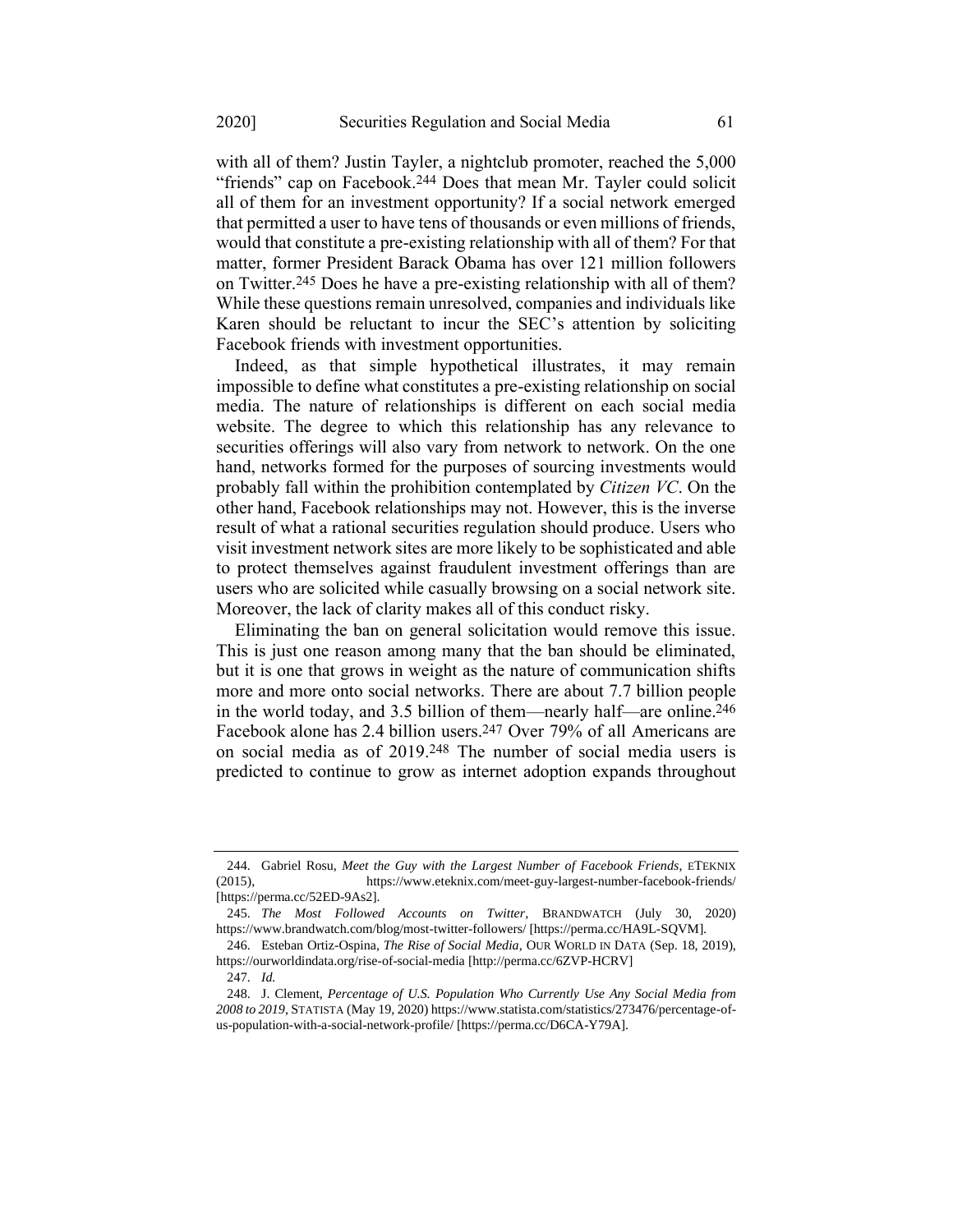low-income countries<sup>249</sup> and rural communities in America.<sup>250</sup>

Curtis Jackson, more famously known as rapper 50 Cent, found himself backtracking to avoid trouble with the SEC in 2011 when he took to Twitter and urged his 3.8 million followers to buy stock in a company in which he was an investor.251 He touted the ability to "double your money" if investors were to "get in now," and that the company was going to "blow[] up."252 His actions sent the stock price "soaring some 270%."253 Although the Commission never went after Jackson, it is likely because he quickly removed and replaced those tweets. Today, Jackson has over 12.1 million Twitter followers.254

Professional boxer Floyd Mayweather Jr. and music producer DJ Khaled were not as lucky as 50 Cent. In 2018, Mayweather tweeted that Centra Tech's ICO was about to start and urged his followers to buy by saying, "[g]et yours before they sell out, I got mine" while DJ Khaled described it on his Twitter as a "[g]ame changer."255 Mayweather has over 7.8 million followers,256 and DJ Khaled has over 5 million followers.257

Although it is clear that celebrities like Mayweather were openly trying to sway investor decision making, it seems untenable to determine that all of the other billions of users who are networked on various platforms have a pre-existing relationship sufficient to avoid the general solicitation

<sup>249.</sup> *See* Max Roser, Hannah Ritchie & Esteban Ortiz-Ospina, *Internet*, OUR WORLD IN DATA (2015), https://ourworldindata.org/internet#growth-of-the-internet [https://perma.cc/5DJ8-CZT7] (explaining that usage rates are increasing in the developing world).

<sup>250.</sup> *See* Lara Fishbane & Adie Tomer, *Broadband Adoption is on the Rise, but States Can Do Much More*, BROOKINGS (Oct. 10, 2019), https://www.brookings.edu/blog/theavenue/2019/10/10/broadband-adoption-is-on-the-rise-but-states-can-do-much-more/ [https://perma.cc/8RSF-K3DL] (explaining that the digital divide between high adoption and low

adoption states is narrowing and showing a correlation between larger rural populations and low adoptions rates).

<sup>251.</sup> Chris Barth, *Get Rich or Die Tweetin'*, FORBES (Jan. 11, 2011, 11:50 AM), https://www.forbes.com/sites/chrisbarth/2011/01/11/get-rich-or-die-tweetin/#5b7f71bf6df3 [https://perma.cc/5PYP-W7M6].

<sup>252</sup>*. Id*.

<sup>253.</sup> Kathy Kristof, *What 50 Cent Co. is Really Selling*, CBS NEWS (Jan. 18, 2011, 3:06 PM), https://www.cbsnews.com/news/what-50-cent-co-is-really-selling/ [https://perma.cc/Z3S7- VSX6].

<sup>254.</sup> 50cent (@50cent), TWITTER (2020), https://twitter.com/50cent?ref\_src=twsrc^google| twcamp^serp|twgr^author [https://perma.cc/ZR9Y-4TXH].

<sup>255.</sup> *Press Release: Two Celebrities Charged with Unlawfully Touting Coin Offerings*, SEC (Nov. 29, 2018), https://www.sec.gov/news/press-release/2018-268 [https://perma.cc/GZX3- KQN7].

<sup>256.</sup> Floyd Mayweather (@FloydMayweather), TWITTER (2020), https://twitter.com/FloydMayweather?ref\_src=twsrc^google|twcamp^serp|twgr^author [https://perma.cc/5QUW-JDQQ].

<sup>257.</sup> DJ Khaled (@djkhaled), TWITTER (2020), https://twitter.com/djkhaled?ref\_ src=twsrc^google|twcamp^serp|twgr^author [https://perma.cc/9EDF-QFFL].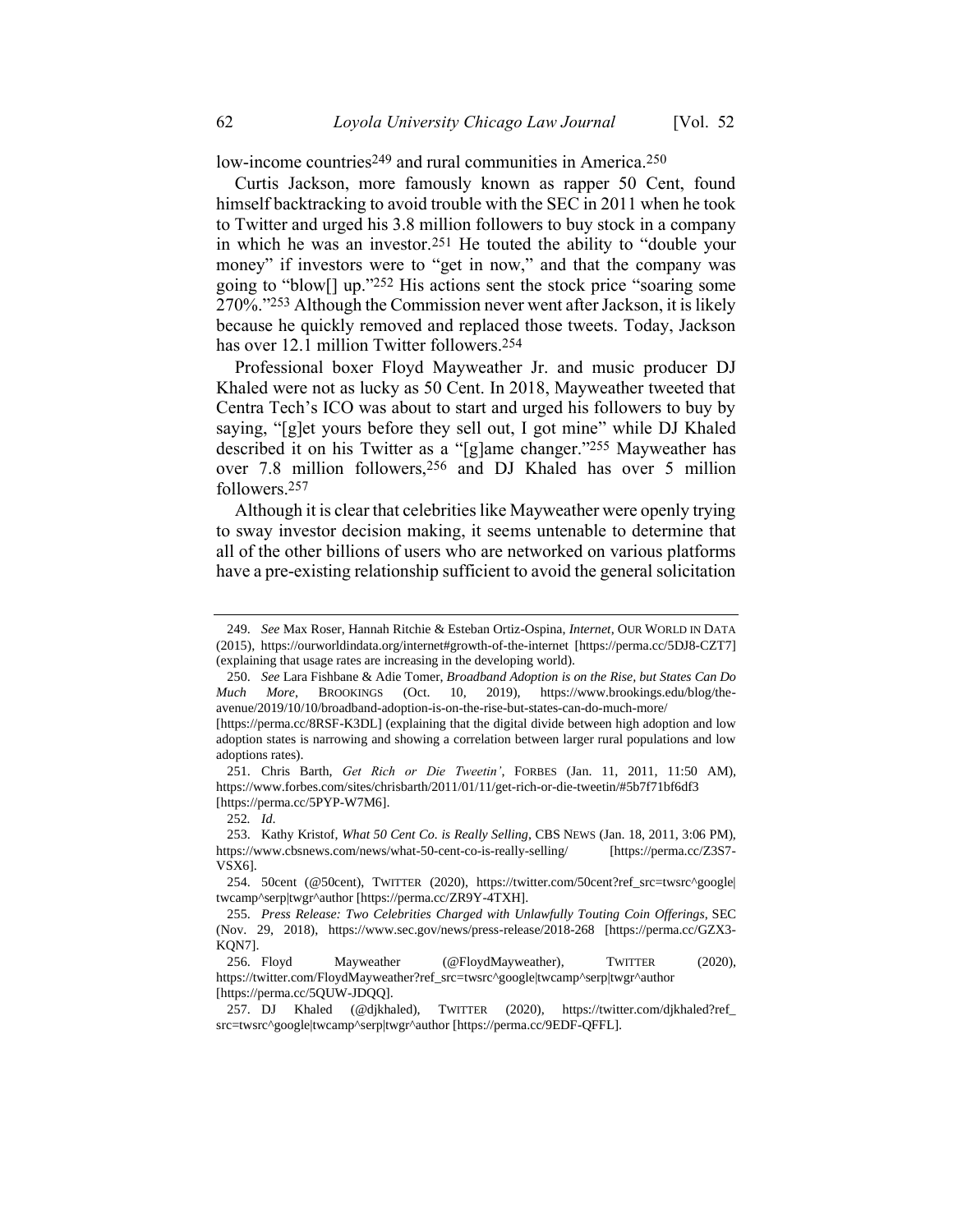ban. It goes without saying that some of the "friends" and "followers" shared between social media users must constitute pre-existing relationships; however, for the SEC, there is no clear way to distinguish between them. Yet the impossibility of applying the ban to social media at large is only one reason why it should be eliminated.

#### V. THE DEBATE ABOUT GENERAL SOLICITATION

Recall Karen, our small-town entrepreneur, and Kevin, the wellconnected big-city businessman. It goes without saying that Kevin has access to more opportunities, among other advantages, due to his family, friends, and location. But in today's society, individuals are better connected than ever before. Indeed, "[t]he development of social networking sites (Facebook, Twitter, Instagram) in recent years, has radically changed both customers online purchasing habits and the way businesses promote their products and services."258

Sites like eBay connect buyers and sellers of used (and new) goods across states, spanning the country, and even the globe.259 With the ability to connect buyers and sellers so efficiently, it seems reasonable that, as a society, we can provide the same ease of access to entrepreneurs and investors. Connecting people through the internet and social media should be just as easy. Karen can now have a level of access substantially closer to Kevin's.

It is not uncommon for regulation to lag behind innovation. We have seen a similar lag in other emerging markets, such as the ever-growing blockchain and cryptocurrency realm.260 A similar lag has been seen with

<sup>258.</sup> Curzi Valerio et al., *The Impact of Social Media on E-Commerce Decision Making Process*, 1 INT'L J. TECH. FOR BUS. (IJTB) 1, 1 (2019).

<sup>259.</sup> *See Selling Internationally*, EBAY, https://www.ebay.com/help/selling/selling/sellinginternationally?id=4132 [https://perma.cc/QKX2-397W] (last visited Aug, 12, 2020) (providing users with information on how to sell internationally).

<sup>260.</sup> *See, e.g.*, Carla L. Reyes, *Moving Beyond Bitcoin to an Endogenous Theory of Decentralized Ledger Technology Regulation: An Initial Proposal*, 61 VILL. L. REV. 191, 193–95 (2016) ("This Article suggests a different approach . . . that both addresses potential market and government failures and takes into account the unique nature of the technology at issue."); Joshua A.T. Fairfield, *Bitproperty*, 88 S. CALIF. L. REV. 805, 869 (2015) ("There is a growing consensus that block chain technologies will be regulated."); Sarah Jane Hughes & Stephen T. Middlebrook, *Advancing A Framework for Regulating Cryptocurrency Payments Intermediaries*, 32 YALE J. REG. 495, 495 (2015) ("We use Article 4A of the Uniform Commercial Code as a model for regulating transactions in which intermediaries play a role."); Jeanne L. Schroeder, *Bitcoin and the Uniform Commercial Code*, 24 U. MIAMI BUS. L. REV. 1, 1 (2016) ("The bad news is [cryptocurrency] does not, and cannot be made to fit into, the U.C.C.'s definition of 'money'."); Michael Abramowicz, *Cryptocurrency-Based Law*, 58 ARIZ. L. REV. 359, 359 (2016) ("A modest starting point for cryptocurrency-based governance would be as a replacement for Bitcoin's centralized system for changing its source code.").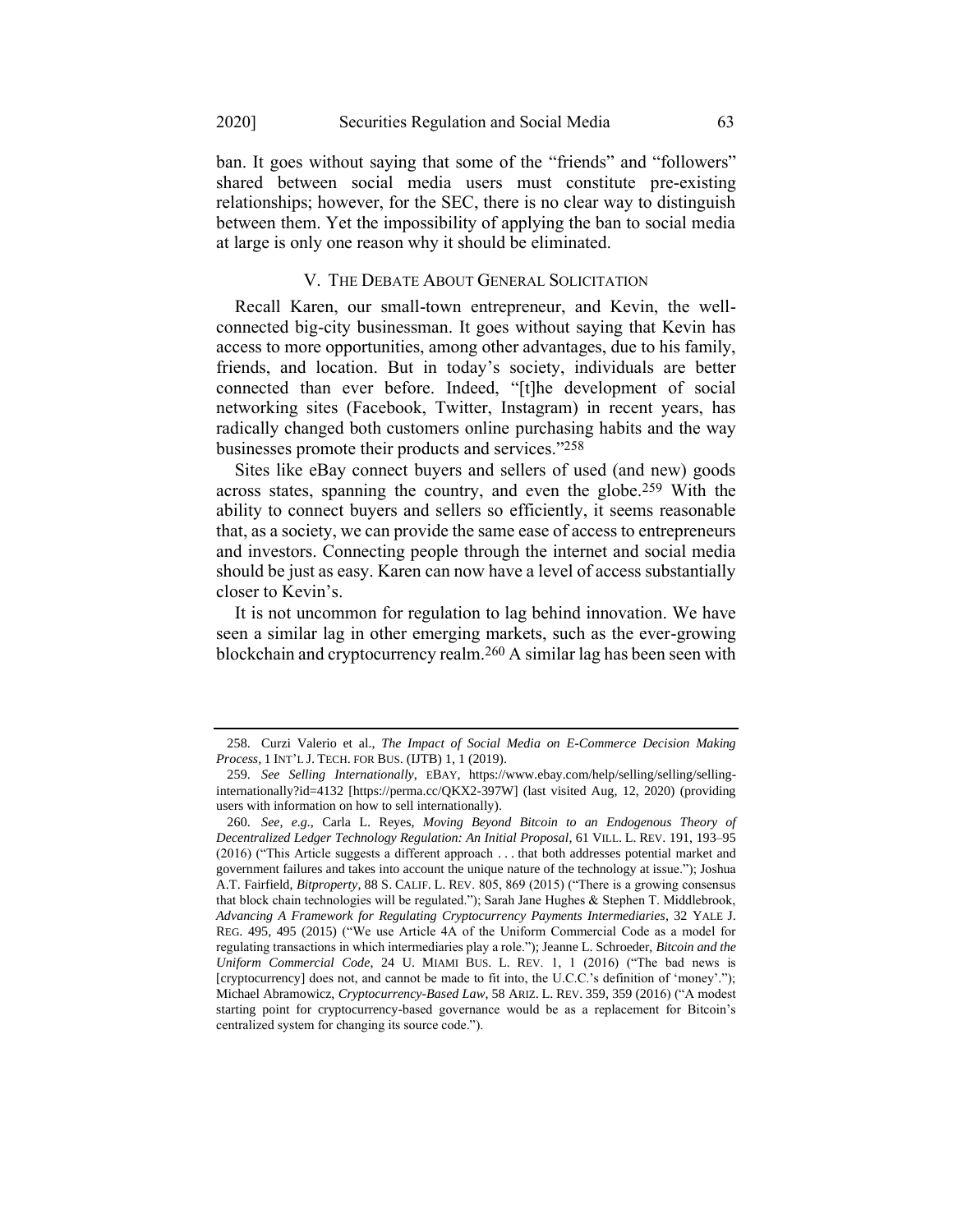Uber, Lyft, and the gig economy,  $261$  as well as with advertising and data privacy.262 As these examples illustrate, technological change frequently necessitates a change in law. Here, we see that a fundamental change in communication technology (social media) requires a change in the law regarding how we communicate about investment opportunities (general solicitation).

Many scholars have already commented on the need for regulatory change to the ban on general solicitation. Arguments have been advanced in favor of relaxing or completely removing the ban both in regard to ordinary as well as accredited investors. The primary argument for relaxing the ban is that the general solicitation ban was ill-conceived from the beginning. There is no legislative history that indicates why Congress instituted the ban in the first place. Over time, the federal anti-solicitation ban grew broader as judges sought to punish bad actors.263 But, as is sometimes said, bad facts make bad law.264 Along similar lines is the argument that the anti-solicitation ban was never needed because small offerings are too small to matter and large offerings go to purchasers who "do not really need Big Brother's protection."265

<span id="page-50-0"></span>Another argument is that the thinking about how to regulate has dramatically changed since the securities regulations were first enacted in 1933. Even twenty years ago, scholars recognized that regulatory assumptions had changed over the sixty-five years since the securities regulations were enacted.266 This resulted in sweeping changes to other regulations including privatizing fraud liability standards in unregistered offerings, validating party choice in domestic and international securities

<sup>261.</sup> *See* Seth C. Oranburg, *Unbundling Employment: Flexible Benefits for the Gig Economy*, 11 DREXEL L. REV. 1, 1 (2018) (arguing for the creation of new legal paradigms to govern the gig economy).

<sup>262.</sup> *See* Suzanne Vranica, *How Privacy Rules Will Affect the Ad Industry*, WALL ST. J. (June 17, 2019) ("[A] surge in privacy regulation around the globe has marketers, publishers and platforms scrambling to make sure they are compliant with new laws and pending regulations."); Om Mahida, *It's 2020 and We Still Have a Data Privacy Problem*, THE NEXT WEB (Jan. 25, 2020) https://thenextweb.com/podium/2020/01/25/its-2020-and-we-still-have-a-data-privacy-problem/

<sup>[</sup>https://perma.cc/N4N9-7D7K] ("Europe and California have introduced regulations to protect individual consumer data, . . . yet there is no federal law to protect the rights of the individual.").

<sup>263.</sup> Patrick Daugherty, *Rethinking the Ban on General Solicitation*, 38 EMORY L.J. 67, 134 (1989).

<sup>264</sup>*. See* N. Sec. Co. v. United States, 193 U.S. 197, 400 (1904) (Holmes, Jr., dissenting) ("Great cases like hard cases make bad law. For great cases are called great, not by reason of their real importance in shaping the law of the future, but because of some accident of immediate overwhelming interest which appeals to the feelings and distorts the judgment.").

<sup>265.</sup> Daugherty, *supra* note [263,](#page-50-0) at 134; *see generally* GEORGE ORWELL, 1984 (1949) (creating the character, "Big Brother," who is always watching, supposedly for the best interests of the people, and who has become symbolic of mass government surveillance and abuse of civil liberties).

<sup>266.</sup> Alan R. Palmiter, *Toward Disclosure Choice in Securities Offerings*, 1999 COLUM. BUS. L. REV. 1, 135 (1999).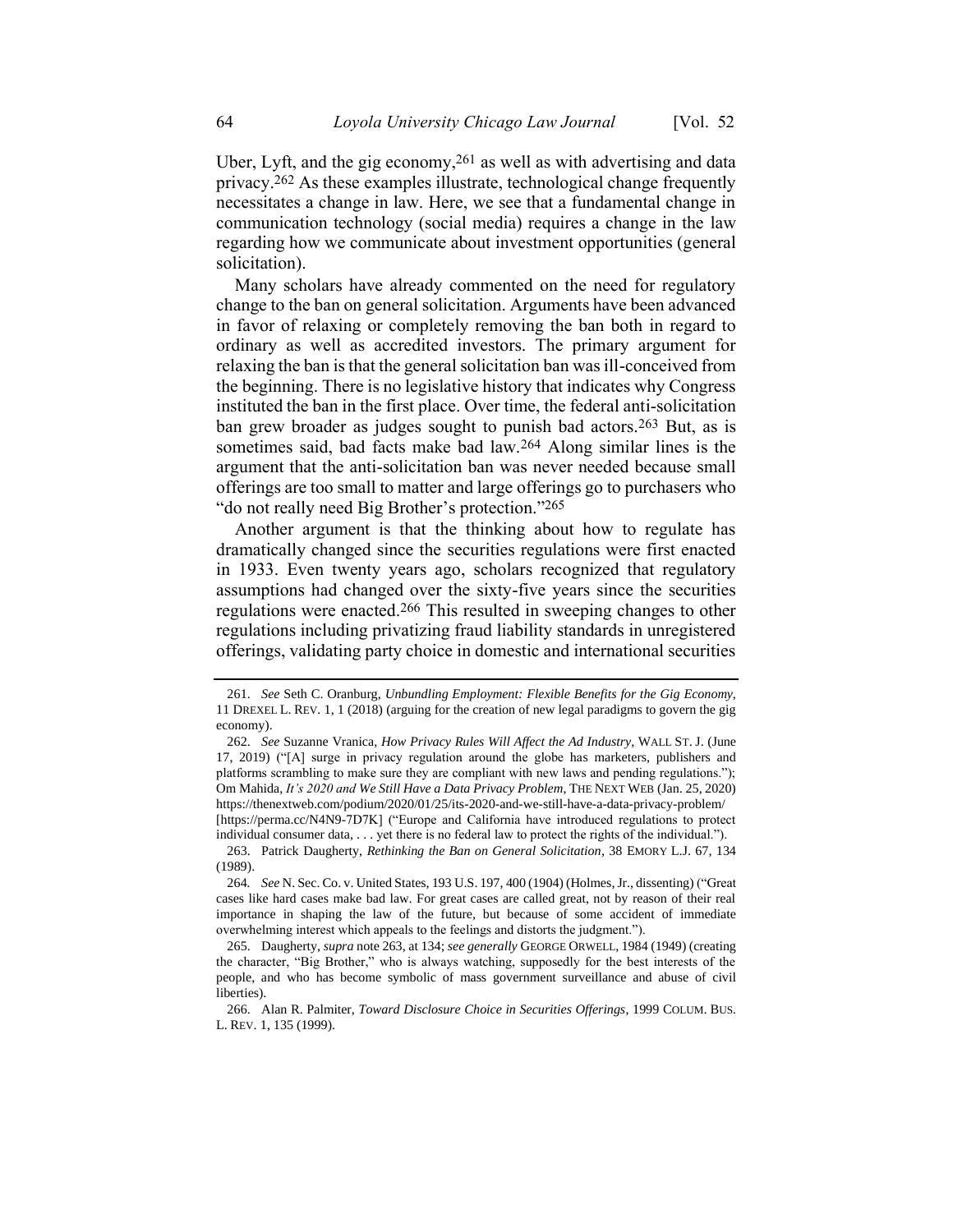transactions, and upholding disclosure disclaimers and other contractual waivers in securities fraud cases.<sup>267</sup> Congress implemented cost-benefit analyses for securities fraud class actions, and the SEC began permitting broad choice as to offering methods and disclosure levels.268 This increased attention to policing specific fraud after the fact should correspond with a decreased focus on precluding broad general categories (such as the categorical ban on advertising) of fundraising activities.269

Yet another argument is that the world has changed, and whatever protection may have been afforded by the ban is no longer necessary. The distinction between "public" and "private" offerings has eroded in today's world,270 making the artificial statutory distinction problematically outdated.271 Meanwhile, investors have become more sophisticated and therefore are less in need of these protections.<sup>272</sup>

To these weights on the scale in favor of relaxing or eliminating the ban on general solicitation, this Article adds two more. First, the vagaries of what constitutes a "general solicitation" in the context of social media chills and prevents activities that may not be barred at all. Second, removing the ban would allow ordinary investors to organize into syndicates on social media, which would allow them to be more efficient and to protect themselves as a group.

Moreover, there are alternative ways to redress harms caused by bad actors who are fooling innocent people into purchasing the "wrong" securities. Anti-fraud laws such as section 10(b) of the Securities

<sup>267.</sup> *Id.*

<sup>268.</sup> *Id.*

<sup>269.</sup> Paul G. Mahoney, *Technology, Property Rights in Information, and Securities Regulation*, 75 WASH. UNIV. L.Q. 815, 847–48 (1997).

<sup>270.</sup> *See, e.g*., Martin Enserink & Gilbert Chin, *The End of Privacy*, 347 SCI. 490, 491 (2015) ("Privacy as we have known it is ending, and we're only beginning to fathom the consequences.").

<sup>271.</sup> *See* William K. Sjostrom, Jr., *Relaxing the Ban: It's Time to Allow General Solicitation and Advertising in Exempt Offerings*, 32 FLA. ST. U.L. REV. 1, 50 (2004) ("This persistence is not the result of strong ideology, but is the result of a seventy-year-old statutory distinction between public offerings and private or limited offerings entrenched by overlapping federal and state securities regulations.").

<sup>272.</sup> Jeremy Derman, *Does the SEC Rule the Job Creation Roost? Squaring SEC Rulemaking with the JOBS Act's Relaxation of the Prohibition Against General Solicitation and Advertising*, 47 SUFFOLK U.L. REV. 139, 163 (2014) ("Nonetheless, what the JOBS Act does accomplish by 'relaxing the ban' is the removal of an archaic rule that has little place in today's sophisticated securities market—one vastly different from that of 1982, when Regulation D was first promulgated.").